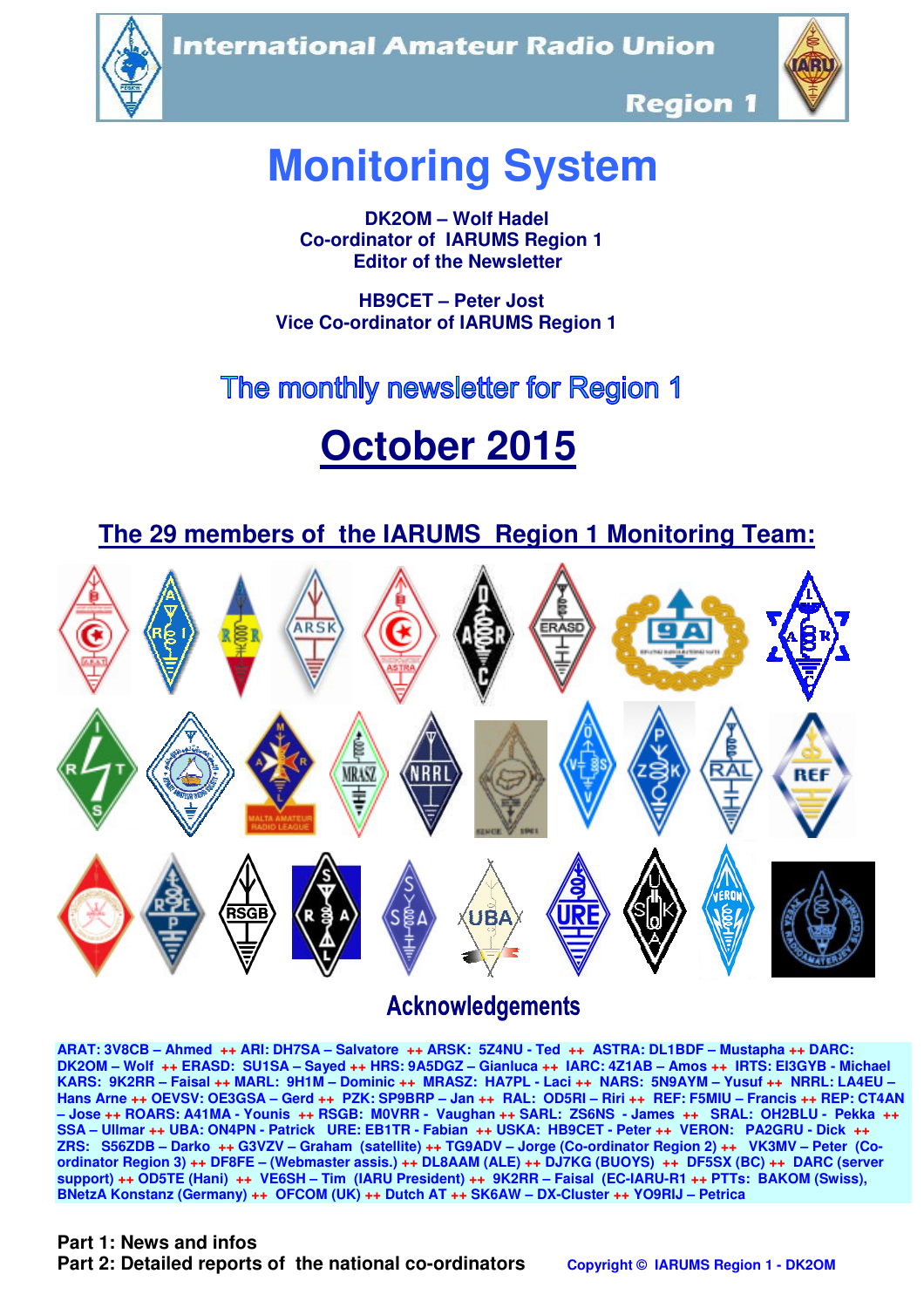# **Part 1: News and Infos**

#### **1. The Russian "Buzzer" on 7000 kHz**

Peter, HB9CET, and I found the Russian "Buzzer" on 6998.0 kHz (carrier QRG) on H3E (carrier + upper sideband). Parameters: H3E, 3.4 kHz wide and modulated with a rough 125 Hz tone. Purpose: Possibly a channel marker. Location: Area of Moscow – Daily active since Oct. 17th – The German PTT was informed. Screenshot by DK2OM with Perseus

#### **Soundfile: http://www.iarums-r1.org/iarums/sound/7000-buzz.wav**



#### **AF analysis of the rough 125 Hz tone with W-Code oscilloscope option – screenshot: DK2OM with W-Code**



 Another Buzzer is well known on 4625 kHz transmitting on H3E since many years. While looking in the Internet you can find many stories about the purpose of this Buzzer. The earlier ident was UVB76,  **If you are interested, look here: https://en.wikipedia.org/wiki/UVB-76**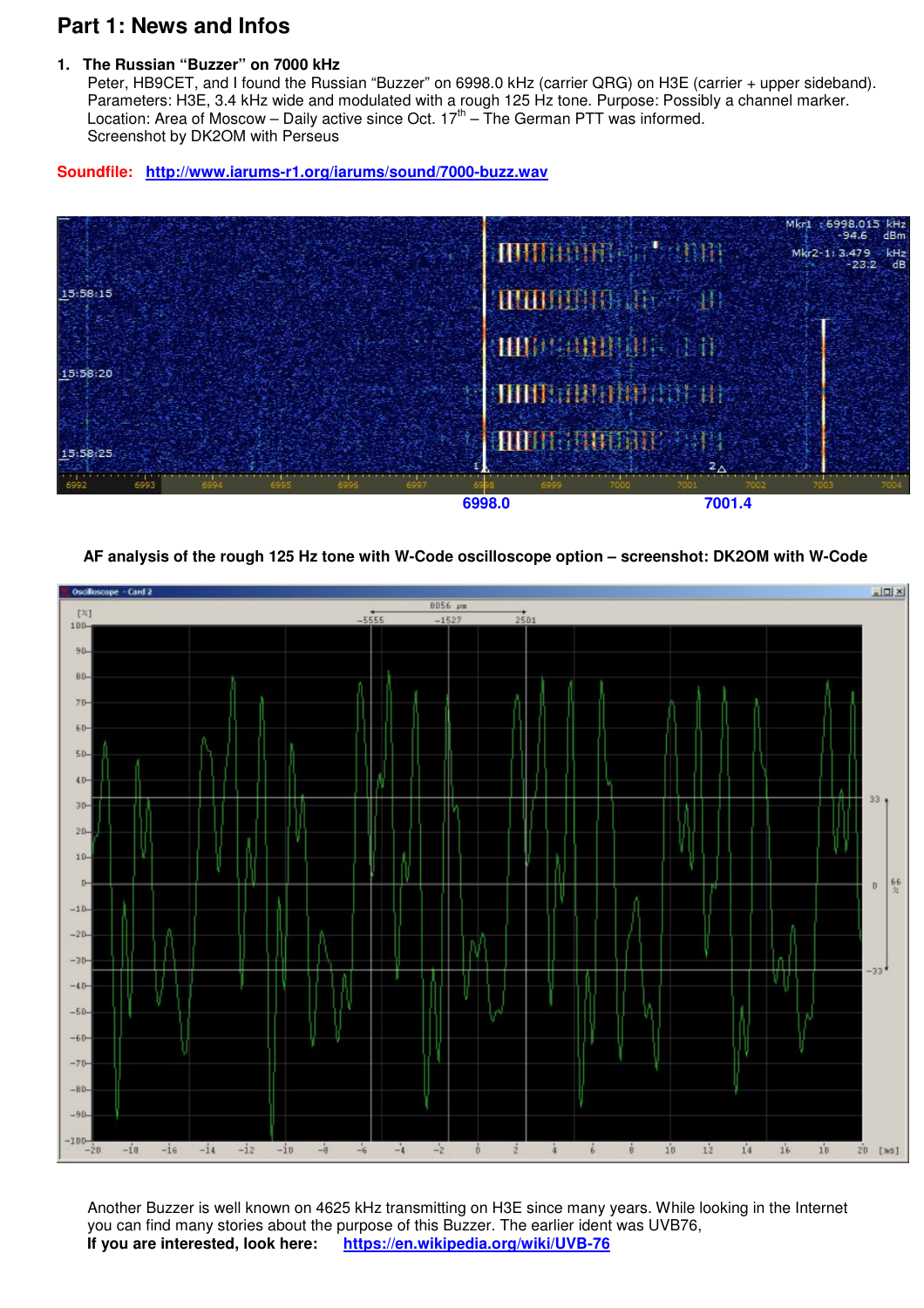#### **2. Russian OFDM 112 on 7000,8 kHz ( 6999.0 kHz RF QRG )**

We found a strong OFDM 112 signal on 7000.8 kHz on Oct. 22<sup>nd</sup> at 1400 UTC and later.  **Parameters:** OFDM 112 PSK4 in burst mode with 22,22 Bd. You can see 7 intro tones, the preamble and the pilot tone on 3333 Hz AF. The Buzzer is also visible during the breaks. Location: Kaliningrad, Russia  **Screenshot: DK2OM with W-Code** 



#### **3. Mysterious beacon "V" on 7091.5 kHz in A1A = CW**

The mysterious beacon "V" ( endless slip ) is still on air. Location: Alamaty, Kazakhstan – purpose unknown

#### **4. Situation on the 10 m-band**

Every morning and noon many Brazilian CBers on  $A3E = AM$  were abusing  $28005 - 28325$  kHz. No change as expected. Due to lower  $F_2$  layers we found many taxis from Russia and other CIS countries transmitting on F3E = FM between 28000 and 29700 kHz. Sometimes we could hear pirates from Far East on F3E, too. Other illegal users like fishery buoys and GPS boys were active as usual.

#### **5. Tunisian voice traffic on 14000 kHz**

We were rather astonished to find Tunisian voice traffic on 14000.0 kHz USB in Arabic voice on Oct. 16<sup>th</sup> and  $21<sup>st</sup>$ . The traffic came from the Tunisian east coast. Purpose unknown, perhaps fishery traffic.

#### **6. The "Alligator" on the 80 m-band**

 What does an Alligator on the 80 m-band? The solution is easy. "Alligator" is another name for the NATO system LINK-11 CLEW, also known as TADIL-A. TADIL = Tactical Digital Information Link. This rather old system has been created by the US Navy and Rockwell Collins. It was in use on several QRGs on the 80 m-band, sometimes on both sidebands without a carrier, often in burst mode. You could hear the Doppler-tone, 14 tones for traffic and the synchronization signal. The signals were coming.from France and UK.  **Do not forget: The 80 m-band is a shared band! You can find many legal MIL emissions on this band.** 

#### **7. Good News**

**I was informed, that IRIB Tehran will leave 7200.0 kHz. Many thanks to IRIB Tehran!** 

| 8. | Homepage IARU Region 1                            | http://www.iaru-r1.org/                                                                 |
|----|---------------------------------------------------|-----------------------------------------------------------------------------------------|
|    | Homepage IARUMS Region 1 http://www.iarums-r1.org |                                                                                         |
|    | Homepage IARUMS Region 2 http://www.iaru-r2.org/  |                                                                                         |
|    |                                                   | Homepage IARUMS Region 3 http://iaru-r3.org/iaru-region-3-monitoring-system-newsletter/ |
|    | Intruderlogger Region 1                           | http://peditio.net/intruder/bluechat.cgi                                                |
|    | <b>ITU-Monitoring Reports</b>                     | http://www.itu.int/en/ITU-R/terrestrial/monitoring/Pages/Regular.aspx                   |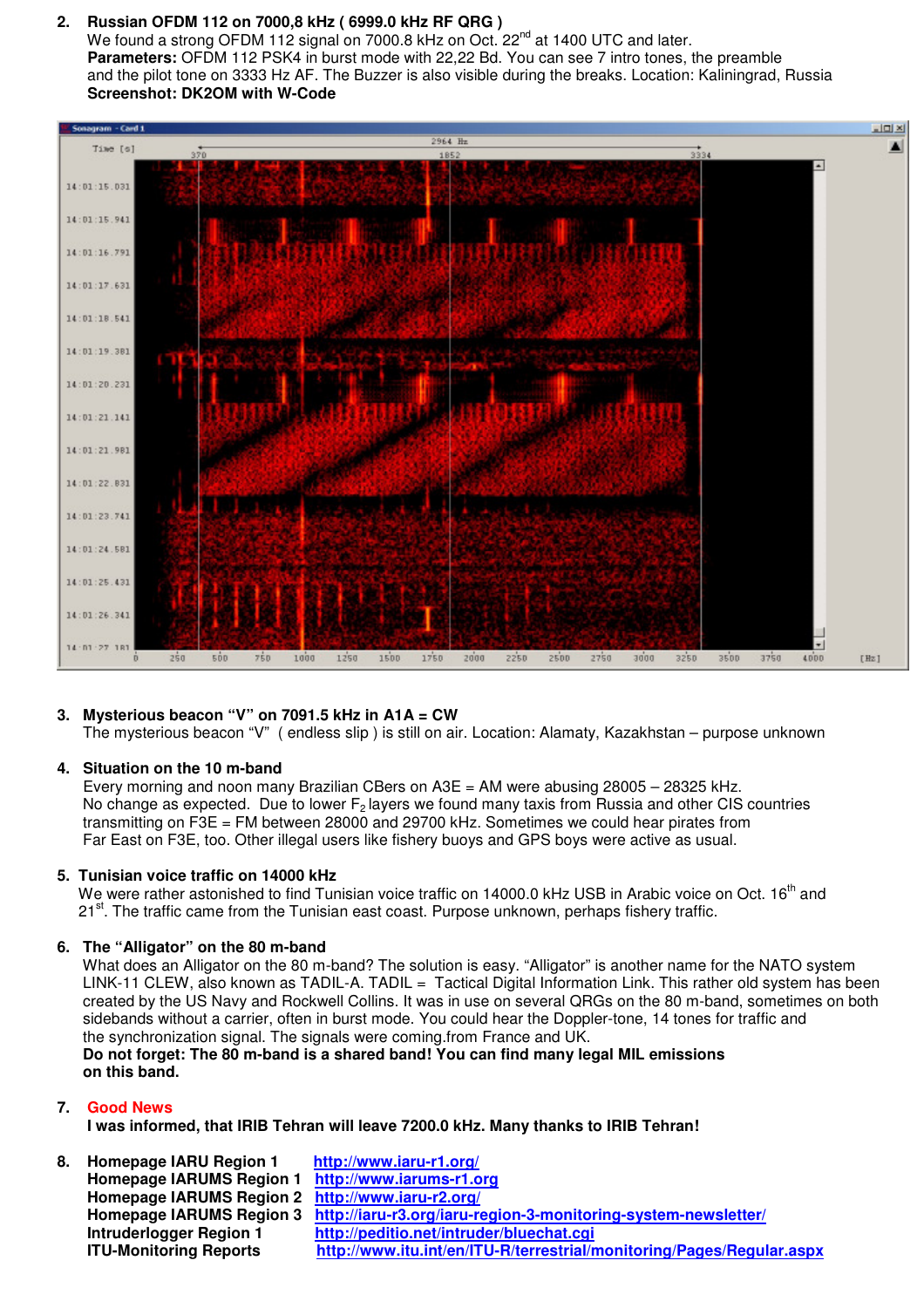# **Part 2: Detailed reports of the national Co-ordinators**

**DD** = day **\*\*\* MM** = month **\*\*\* dly** = daily \*\*\* **vt** = various times **\*\*\* vd** = various days **\*\*\* BD** = Baud **\*\*\* SH** = shift **\*\*\* SP** = spacing **\*\*\* Mode** = mode of transmission **\*\*\* A3E** = AM **\*\*\* A1A** = CW **\*\*\* J3E-U** = USB **\*\*\* J3E-L** = LSB **\*\*\* FSK (F1B)** = frequency shift keying **\*\*\* PSK** = phase shift keying **\*\*\* OFDM** = othogonal frequency division multiplex **ALE (MIL-188-141A)** = automatic link establishment **\*\*\* MUX** = multiplex **\*\*\* Ui (unid)** = unidentified **\*\*\* Illicit** = illegal **\* UiILL** = unidentified illegal **\*\*\* BC** = broadcast **\*\*\* MIL** = military **\*\*\* PTR** = printer **\*\*\* NGO** = non governmental organization **\*\*\* ITU** = ITU country abbreviation **\*\*\* PRC** = People´s Republic of China **\*\*\* PLA** = People´s Liberation Army  $\cdots$  MFA = Ministry of Foreign Affairs  $\cdots$  MOI = Ministry of Interior  $\cdots$  MOPO = Ministry of Public Order  $\cdots$  IARUMS = IARU Monitoring System  $\cdot\cdot\cdot$  **UTC** = Universal Time Coordinated  $\cdot\cdot\cdot$  **PRF** = pulse repetition frequency (radar)  $\cdot\cdot\cdot$ **sps** = sweeps/sec (radar systems) **... FMCW** = frequency modulated continuous wave (OTH and coastal Radars) **5BL** = cyrillic 5 lettergroups

## **ARSK MONITORING OVERVIEW FOR OCTOBER 2015**

Radio Hargeisha remained on 7,120 kHz with broadcasts. As usual there were some local or Central African intruders observed on 7,000, 7,074 and 7,075 kHz.

E.H.M. Alleyne, 5Z4NU - ARSK National IARUMS Co-ordinator

### **ARSK – Kenya – 5Z4NU (Ted)**

| H'd by      | kHz      | UTC | dd  | mm | <b>ITU</b>     | <b>Identity</b> | <b>MODE</b> | <b>Details</b>                 |
|-------------|----------|-----|-----|----|----------------|-----------------|-------------|--------------------------------|
| <b>ARSK</b> | 7.000.00 | vt  | dly |    | E. Africa      |                 | J3Eu        | Inidehntified, KiSwahili, East |
|             |          |     |     |    |                |                 |             | Africa. Possibly military.     |
| ARSK        | 7.074.00 | vt  | dly |    | E. Africa?     |                 | J3E         | Unidentified language,         |
| <b>ARSK</b> | 7,075.00 | vt  | dly |    | E. Africa      |                 | J3Eu        | Unidentified language          |
| ARSK        | 7,120.00 | vt  | dlv |    | Rep.of Somalia | Hargeisha       | A3E         | <b>Broadcast</b>               |

### **DARC 1 – Germany – DG0JBJ (Mario) – OTH radar intrusions**

**DG0JBJ (Mario) observed 27 OTH radars on 20 m, 60 OTH radars on 15 m and 91 OTH radars on 10 m in October 2015. A Chinese OTH radar often appeared on the 40 and 80 m-bands in Region 3.** 

## **DARC 2 – Germany - DK2OM (Wolf)**

#### **FSK transmissions -> center frequency between mark and space PSK transmissions -> center QRG - ALE (MIL188-141A) -> USB QRG exclusive bands -> black – shared bands -> blue - voice traffic -> green - BC -> red SH = shift - SP = spread (radar) – SPS = sweeps/sec (radar)-> (aka PRF)**

| DK2OM | kHz    | <b>UTC</b> | <b>DD</b>    | <b>MM</b> | <b>ITU</b> | <b>IDENT</b> | <b>MODE</b>      | <b>BD</b> | <b>SH/SP</b> | <b>DETAILS</b>                        |
|-------|--------|------------|--------------|-----------|------------|--------------|------------------|-----------|--------------|---------------------------------------|
| DK2OM | 1809,0 | 1944       | 26           | 10        | <b>HOL</b> |              | <b>USB</b>       |           |              | Dutch male persons -                  |
|       |        |            |              |           |            |              |                  |           |              | splattering up                        |
| DK2OM | 1810,0 | vt         | $\mathbf{d}$ | 10        | E          |              | <b>USB</b>       |           |              | <b>Spanish fishery - daily</b>        |
| DK2OM | 1810,8 | 1657       | 12           | 10        | <b>CIS</b> |              | A3E              |           |              | <b>CIS</b> pirates – unstable carrier |
| DK2OM | 1812,0 | 2004       | 02           | 10        | <b>RUS</b> |              | <b>USB</b>       |           |              | 14 tones – hyperbolic radio           |
|       |        |            |              |           |            |              | <b>LSB</b>       |           |              | navigation system - BRAS-             |
|       |        |            |              |           |            |              |                  |           |              | $3/RS-10 - Kaliningrad - no$          |
|       |        |            |              |           |            |              |                  |           |              | carrier - daily, all day              |
| DK2OM | 1852,0 | 2051       | 07           | 10        |            | <b>IPP</b>   | <b>USB</b>       |           |              | Palermo Radio, weather reports        |
| DK2OM | 1855,0 | 2052       | 07           | 10        |            | <b>IQP</b>   | <b>USB</b>       |           |              | San Benedetto Radio, weather          |
|       |        |            |              |           |            |              |                  |           |              | reports                               |
| DK2OM | 1876,0 | 2052       | 07           | 10        | T          | <b>IQN</b>   | <b>USB</b>       |           |              | Lampedusa Radio, weather              |
|       |        |            |              |           |            |              |                  |           |              | reports                               |
| DK2OM | 1880,0 |            | --           | 10        | <b>BEL</b> |              | PSK <sub>8</sub> | 2400      | 2400         | Stanag $4285 - 600$ bps long -        |
|       |        |            |              |           |            |              |                  |           |              | area of Brugge - Belgium -            |
|       |        |            |              |           |            |              |                  |           |              | daily                                 |
| DK2OM | 1888,0 | 1623       | 16           | 10        | T          | <b>IPD</b>   | <b>USB</b>       |           |              | Civitavecchia Radio, weather          |
|       |        |            |              |           |            |              |                  |           |              | reports                               |
| DK2OM | 1896,5 | vt         | vd           | 10        | D          |              | PSK <sub>8</sub> | 2400      | 2400         | Stanag $4285 - 600$ bps long -        |
|       |        |            |              |           |            |              |                  |           |              | German Navy - daily                   |
| DK2OM | 1925,0 | 1622       | 16           | 10        | T          | <b>IPL</b>   | <b>USB</b>       |           |              | Livorno Radio, weather reports        |
|       |        |            |              |           |            |              |                  |           |              | - daily, vt                           |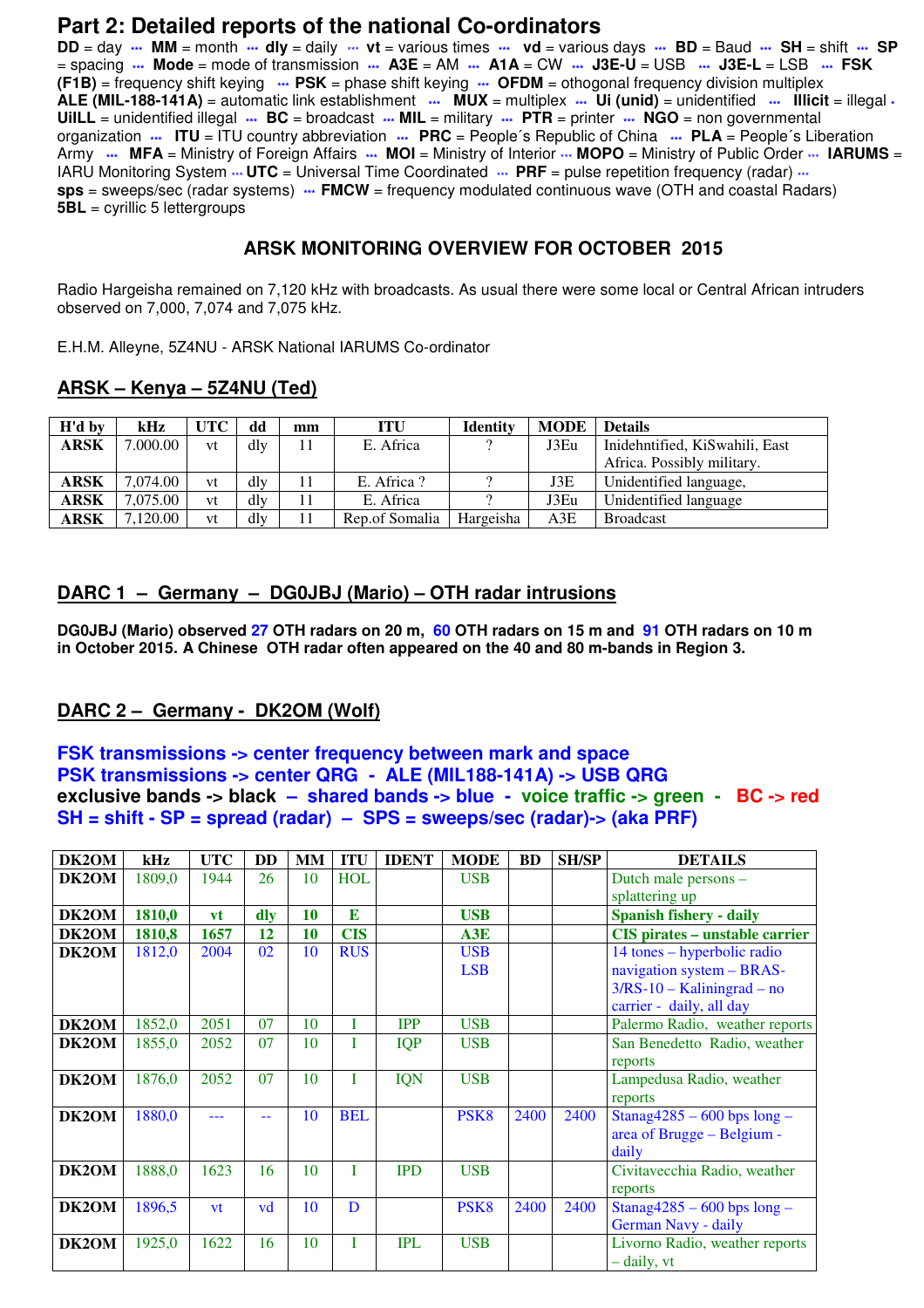| DK2OM | kHz    | <b>UTC</b> | <b>DD</b>      | <b>MM</b> | <b>ITU</b>                             | <b>IDENT</b> | <b>MODE</b>              | <b>BD</b>  | <b>SH/SP</b> | <b>DETAILS</b>                                                                                                          |
|-------|--------|------------|----------------|-----------|----------------------------------------|--------------|--------------------------|------------|--------------|-------------------------------------------------------------------------------------------------------------------------|
| DK2OM | 3500,0 | vt         | dly            | 10        | <b>TUR</b>                             |              | FSK8                     | 120        | 1750         | ALE, "201" - Turkish Red                                                                                                |
|       |        |            |                |           |                                        |              |                          |            |              | Crescent - legal!                                                                                                       |
| DK2OM | 3500,0 | 18046      | 06             | 10        | E                                      |              | <b>USB</b>               |            |              | Spanish fishery - daily, all<br>day                                                                                     |
| DK2OM | 3500,0 | 1510       | 02             | 10        | <b>HOL</b>                             |              | <b>USB</b>               |            |              | Dutch fishery - also<br>08.10.2015 at 1508 utc                                                                          |
| DK2OM | 3500,5 | 1640       | 30             | 10        | <b>CIS</b>                             |              | A3E                      |            |              | <b>CIS</b> pirates - unstable carrier                                                                                   |
| DK2OM | 3500,7 | 1940       | 23             | 10        | <b>RUS</b>                             |              | A3E                      |            |              | <b>CIS</b> pirates - unstable carrier                                                                                   |
| DK2OM | 3501,0 | 1744       | 26             | 10        | ${\bf F}$                              |              | <b>LSB</b>               |            |              | French pirates                                                                                                          |
| DK2OM | 3501,6 | 2108       | 25             | 10        | <b>CIS</b>                             |              | A3E                      |            |              | CIS pirates - unstable carrier                                                                                          |
| DK2OM | 3503,5 | vt         | vd             | 10        | $\overline{G}$                         | no ITU       | FSK8                     | 125        | 1750         | ALE - "XSS" "XPU" "XJR" -<br>British MIL Tascomm - vt,                                                                  |
| DK2OM | 3503,8 | 2147       | 28             | 10        | <b>ISR</b>                             |              | PSK4                     | 75         | 2400         | daily - legal!<br>hybrid modem - ISR Navy -                                                                             |
|       |        |            |                |           |                                        |              | PSK <sub>8</sub>         | 2400       | 2400         | PSK4 parallel and PSK8 serial<br>- legal operation                                                                      |
| DK2OM | 3505,3 | 1709       | 12             | <b>10</b> | <b>CIS</b>                             |              | A3E                      |            |              | <b>CIS</b> pirates - unstable carrier                                                                                   |
| DK2OM | 3505,8 | 2057       | 11             | 10        | <b>CIS</b>                             |              | A3E                      |            |              | <b>CIS</b> pirates - unstable carrier                                                                                   |
| DK2OM | 3506,5 | 1710       | 12             | 10        | <b>CIS</b>                             |              | A3E                      |            |              | <b>CIS</b> pirates - unstable carrier                                                                                   |
| DK2OM | 3508,0 | 1607       | 25             | 10        | <b>CHN</b>                             |              | <b>FMCW</b>              |            | 47k          | Chinese OTH radar $-43$ sps<br>$3508 - 3555$ kHz                                                                        |
| DK2OM | 3512,0 | 1517       | 02             | 10        | <b>CHN</b>                             |              | <b>FMCW</b>              |            | 36k          | Chinese OTH radar $-43$ sps<br>3512 - 3548 kHz                                                                          |
| DK2OM | 3520,0 | 2015       | 08             | 10        | <b>POR</b>                             |              | <b>USB</b>               |            |              | Portuguese fishery                                                                                                      |
| DK2OM | 3524,0 | 2052       | 05             | 10        | <b>RUS</b>                             |              | F <sub>1</sub> B         | 100        | 250          | idling, unclean - Moscow                                                                                                |
| DK2OM | 3527,0 | 2040       | 25             | 10        | <b>RUS</b>                             |              | F <sub>1</sub> B         | 50         | 200          | $CIS-50-200$ – Severomorsk –<br>daily - on 25.10.2015 at 2110<br>utc disturbed by a German<br>HAM with CW dashes on the |
|       |        |            |                |           |                                        |              |                          |            |              | space QRG                                                                                                               |
| DK2OM | 3530,3 | 1955       | 04             | 10        | <b>CIS</b>                             |              | A3E                      |            |              | CIS pirates - unstable carrier                                                                                          |
| DK2OM | 3530,5 | 1817       | 07             | 10        | <b>UKR</b>                             |              | F <sub>1</sub> B         | 100        | 250          | area of Kyiv - at 1832 utc<br>disturbed by a German HAM<br>with CW dashes on the space<br><b>QRG</b>                    |
| DK2OM | 3531,0 | ---        | 44             | 10        | <b>RUS</b>                             | REA4         | <b>NON</b>               |            |              | unclean carrier - RUS airforce<br>Moscow, ident: 1940 utc - daily                                                       |
| DK2OM | 3534,5 | vt         | $\frac{d}{dy}$ | 10        | <b>HOL</b>                             |              | FSK8                     | 125        | 1750         | ALE, "A03" "A15" "A10"                                                                                                  |
| DK2OM | 3540,0 | 1631       | 05             | 10        | ${\bf E}$                              |              | <b>USB</b>               |            |              | <b>Spanish fishery - sometimes</b>                                                                                      |
|       |        |            |                |           |                                        |              |                          |            |              | with voice scrambler CRY<br>$2001 - very$ often                                                                         |
| DK2OM | 3545,0 | 1540       | 29             | 10        | <b>HOL</b>                             |              | <b>USB</b>               |            |              | <b>Dutch fishery</b>                                                                                                    |
| DK2OM | 3546,0 | 1819       | 03             | 10        | <b>RUS</b>                             |              | PSK <sub>2</sub> A       | 120        | 2600         | AT3004D - area of Moscow                                                                                                |
| DK2OM | 3548,0 | 1952       | 06             | 10        | <b>RUS</b>                             |              | F <sub>1</sub> B         | 75         | 200          | $CIS-75-200-Moscow$<br>disturbed by a German HAM<br>with CW dashes and a carrier -<br>also: 25.10.2015 at 2040 utc      |
| DK2OM | 3550,0 | <b>vt</b>  | vd             | 10        | <b>ALG</b>                             | no ITU       | FSK8                     | 125        | 1750         | ALE, "IU50" "IU52" "FN50"                                                                                               |
| DK2OM | 3550,0 | 1953       | 06             | 10        | $\bf{E}$                               |              | <b>USB</b>               |            |              | <b>Spanish fishery - daily</b>                                                                                          |
| DK2OM | 3550,0 | 2058       | 09             | 10        | <b>MEa</b>                             |              | PSK <sub>2</sub>         | 120        | 2600         | $\overline{AT300}$ 4D – submode idle –<br>ship - South Black Sea                                                        |
| DK2OM | 3550,0 | 0640       | 10             | 10        | $\overline{F}$                         |              | A3E                      |            |              | French amateurs not respecting<br>bandplans - daily                                                                     |
| DK2OM | 3550,8 | 1959       | 06             | 10        | <b>ISR</b>                             |              | PSK4<br>PSK <sub>8</sub> | 75<br>2400 | 2400<br>2400 | hybrid modem - ISR Navy -<br>PSK4 parallel and PSK8 serial<br>- legal operation                                         |
| DK2OM | 3552,0 | 2000       | 21             | 10        | <b>RUS</b>                             |              | F <sub>1</sub> B         | 75         | 200          | CIS-75-200 - Kaliningrad                                                                                                |
| DK2OM | 3553,8 | ady        | dly            | 10        | <b>TUR</b>                             |              | PSK <sub>8</sub>         | 2400       | 2400         | Stanag4285 - 600 bps long -<br>TUR MIL - Ankara - daily, all<br>day - legal operation                                   |
| DK2OM | 3565,0 | 1713       | 04             | 10        | $\mathbf G$                            |              | PSK <sub>8</sub>         | 2400       | 2400         | Stanag4285 - 600 bps long -<br><b>Scotland</b>                                                                          |
| DK2OM | 3567,0 | vt         | dly            | 10        | <b>CHN</b><br>$\overline{\mathcal{E}}$ | no ITU       | FSK8                     | 125        | 1750         | ALE, "103" "106"                                                                                                        |
| DK2OM | 3570,0 | 1546       | 26             | 10        | $\overline{\mathbf{E}}$                |              | <b>USB</b>               |            |              | <b>Spanish fishery</b>                                                                                                  |
| DK2OM | 3570,0 | 1705       | 26             | 10        | $\overline{F}$                         |              | <b>USB</b>               |            |              | French fishery                                                                                                          |
| DK2OM | 3576,4 | ady        | dly            | 10        | I                                      | IZ3DVW       | A1A                      |            |              | uncoordinated beacon                                                                                                    |
| DK2OM | 3585,0 | 1802       | 11             | 10        | <b>TWN</b>                             | <b>HLL</b>   | F1C                      |            |              | 120 rpm, IOC 576, WX-fax -                                                                                              |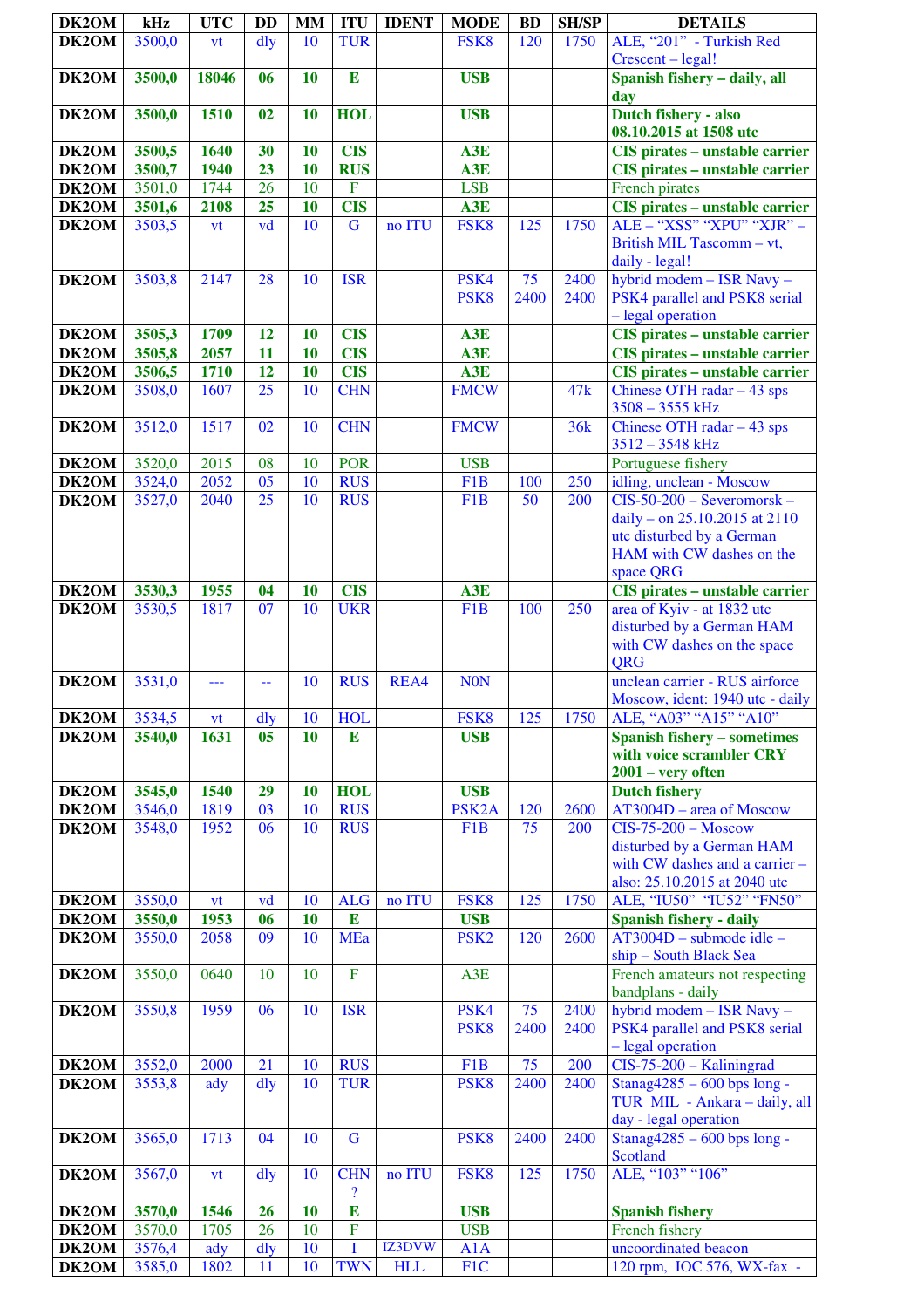| DK2OM          | kHz              | <b>UTC</b>   | <b>DD</b>       | <b>MM</b> | <b>ITU</b>              | <b>IDENT</b> | <b>MODE</b>              | <b>BD</b> | <b>SH/SP</b>     | <b>DETAILS</b>                                            |
|----------------|------------------|--------------|-----------------|-----------|-------------------------|--------------|--------------------------|-----------|------------------|-----------------------------------------------------------|
|                |                  |              |                 |           |                         |              |                          |           |                  | daily - legal!                                            |
| DK2OM          | 3586,0           | vt           | dly             | 10        | $\overline{G}$          |              | PSK <sub>2</sub> A       | 40        | 40               | encrypted – every evening                                 |
|                |                  |              |                 |           |                         |              |                          |           |                  | Great Britain - purpose<br>unknown                        |
| DK2OM          | 3587,0           | vt           | vd              | 10        | E                       | no ITU       | FSK8                     | 125       | 1750             | ALE, "TVV" "TXX" - Spanish                                |
|                |                  |              |                 |           |                         |              |                          |           |                  | <b>Guardia Civil</b>                                      |
| DK2OM          | 3590,0           | vt           | dly             | 10        | <b>PAK</b>              | no ITU       | FSK8                     | 125       | 1750             | ALE, "KW" "KHAIBAR" -                                     |
|                |                  |              |                 |           |                         |              |                          |           |                  | Pakistan navy                                             |
| DK2OM          | 3590,0           | 0735         | 07              | 10        | $\bf{E}$                |              | <b>USB</b>               |           |                  | Spanish fishery - also with                               |
|                |                  |              |                 |           |                         |              |                          |           |                  | scrambler CRY 2001 - daily                                |
| DK2OM          | 3591,8           | 2115         | 25              | 10        | $\overline{\mathbf{F}}$ |              | PSK4                     | 75        | 2300             | LINK11-CLEW - Brest                                       |
| DK2OM          | 3591,8           | 0856         | $\overline{09}$ | 10        | $\overline{\mathbf{G}}$ |              | PSK <sub>8</sub>         | 2400      | 2400             | $Stanag4285 - 600bps long -$                              |
|                |                  |              |                 |           |                         |              |                          |           |                  | South English coast                                       |
| DK2OM          | 3595,0           | vt           | dly             | 10        | $\mathbf D$             |              | FSK8                     | 125       | 1750             | ALE - German customs                                      |
| DK2OM          | 3595,0           | ---          | 44              | 10        | <b>RUS</b>              |              | <b>USB</b>               |           |                  | woman in Russian voice - often                            |
| DK2OM          | 3596,0           |              | dly             | 10        | D, S,                   |              | FSK8                     | 125       | 1750             | spelling figures - St. Peterburg<br>ALE, "DK3CW" "SA6CBK" |
|                |                  | <b>vt</b>    |                 |           | <b>HRV</b>              |              |                          |           |                  | "9A0PZ" - just for info!                                  |
| DK2OM          | 3597,0           | 1509         | 22              | 10        | <b>CHN</b>              |              | PSK4                     | 60        | $\frac{1}{2400}$ | PRC 30 tone modem $-\overline{USB}$                       |
|                |                  |              |                 |           |                         |              |                          |           |                  | mode – pilottone 450 Hz                                   |
| DK2OM          | 3612,3           | 2200         | 28              | 10        | $\mathbf I$             |              | PSK4                     | 75        | 2300             | LINK11-CLEW - west of                                     |
|                |                  |              |                 |           |                         |              |                          |           |                  | Rome                                                      |
| DK2OM          | 3615,0           | 1900         | 11              | 10        | $\overline{F}$          |              | <b>USB</b>               |           |                  | French fishery                                            |
| DK2OM          | 3617,0           | vt           | dly             | 10        | <b>HRV</b>              | 9A5EX        | FSK8                     | 125       | 1750             | ALE, "9A5EX" - HAM-ALE -                                  |
|                |                  |              |                 |           |                         |              |                          |           |                  | just for info                                             |
| DK2OM          | 3622,5           | 1920         | 06              | 10        | J                       | <b>JMH</b>   | F1C                      |           |                  | Tokyo Meteo $-120$ rpm $-$                                |
|                |                  | 1605         | 25              | 10        | <b>CHN</b>              |              | <b>FMCW</b>              |           |                  | IOC576 - daily, legal!!!                                  |
| DK2OM          | 3630,0           |              |                 |           |                         |              |                          |           | 100 <sub>k</sub> | Chinese OTH radar $-43$ sps<br>$3630 - 3730$ kHz          |
| DK2OM          | 3640,0           | vt           | vd              | 10        | $\overline{G}$          |              | FSK8                     | 125       | 1750             | ALE, "XSS" - British MIL                                  |
|                |                  |              |                 |           |                         |              |                          |           |                  | $Tascomm - just for info!$                                |
| DK2OM          | 3642,0           | ady          | $\frac{d}{dy}$  | 10        | <b>CHN</b>              |              | A1A                      |           |                  | endless slip - DKG6 de 3A7D                               |
|                |                  |              |                 |           |                         |              |                          |           |                  | Chinese military - daily, all day                         |
| DK2OM          | 3642,0           | 1644         | 29              | 10        | <b>CHN</b>              |              | <b>FMCW</b>              |           | 50 <sub>k</sub>  | Chinese OTH radar $-43$ sps                               |
|                |                  |              |                 |           |                         |              |                          |           |                  | 3642 - 3692 kHz                                           |
| DK2OM          | 3649,0           | vt           | vd              | 10        | <b>ALG</b>              | no ITU       | FSK8                     | 125       | 1750             | ALE, "BI20" PA20"                                         |
| DK2OM          | 3650,0           | 0130         | 12              | 10        | ${\bf E}$               |              | <b>USB</b>               |           |                  | Spanish fishery                                           |
| DK2OM          | 3653,0           | 1328         | 13              | 10        | <b>CHN</b>              |              | PSK4                     | 60        | 2350             | PRC 30 tone modem – LSB<br>mode - LSB QRG - pilottone     |
|                |                  |              |                 |           |                         |              |                          |           |                  | 450 Hz                                                    |
| DK2OM          | 3660,0           | 2117         | 26              | 10        | <b>CHN</b>              |              | <b>FMCW</b>              |           | <b>64k</b>       | Chinese OTH radar $-43$ sps                               |
|                |                  |              |                 |           |                         |              |                          |           |                  | $3660 - 3724$ kHz                                         |
| DK2OM          | 3662,0           | vt           | vd              | 10        | FEa                     |              | A1A                      |           |                  | endless slip - RA5J de BP2S                               |
| DK2OM          | 3674,0           | 1550         | 04              | 10        | <b>CHN</b>              |              | <b>FMCW</b>              |           | 44k              | Chinese OTH radar - 43 sps -                              |
|                |                  |              |                 |           |                         |              |                          |           |                  | 3674 - 3718 kHz                                           |
| DK2OM          | 3694,0           | 1925         | 24              | 10        | <b>CHN</b>              |              | <b>FMCW</b>              |           | <b>46k</b>       | Chinese OTH radar $-43$ sps                               |
|                |                  |              |                 |           |                         |              |                          |           |                  | $3694 - 3740$ kHz - also:                                 |
|                | 3698,0           | 1825         | 16              | 10        | <b>CHN</b>              |              | <b>FMCW</b>              |           | 114k             | 20.09.2015 at 0848 utc                                    |
| DK2OM          |                  |              |                 |           |                         |              |                          |           |                  | Chinese OTH radar $-43$ sps<br>3698 - 3812 kHz            |
| DK2OM          | 3712,0           | 0638         | 15              | 10        | I                       |              | PSK4                     | 75        | 5800             | LINK11-CLEW on both                                       |
|                |                  |              |                 |           |                         |              |                          |           |                  | sidebands (5800 Hz wide) -                                |
|                |                  |              |                 |           |                         |              |                          |           |                  | <b>Sicily Island</b>                                      |
| DK2OM          | 3716,5           | 1930         | 31              | 10        | <b>RUS</b>              |              | PSK <sub>2</sub> A       | 120       | 2600             | AT3004D - Kaliningrad                                     |
| DK2OM          | 3720,0           | vt           | $\frac{d}{dy}$  | 10        | S                       |              | FSK <sub>8</sub>         | 125       | 1750             | ALE, "YU" "YT" "YV" "DZ"                                  |
|                |                  |              |                 |           |                         |              |                          |           |                  | - Swedish MIL                                             |
| DK2OM          | 3723,0           | 0958         | 07              | 10        | <b>RUS</b>              |              | PSK4A                    | 120       | 2600             | AT3104D - Far East Russia                                 |
| DK2OM<br>DK2OM | 3725,0<br>3733,0 | 1820<br>1947 | 12<br>12        | 10<br>10  | <b>SRB</b>              |              | FSK4<br>F <sub>1</sub> B | 100<br>75 | 12k<br>250       | <b>Belgrade</b>                                           |
| DK2OM          | 3738,0           | 1300         | 03              | 10        | ${\bf E}$               |              | <b>USB</b>               |           |                  | Spanish fishery                                           |
| DK2OM          | 3751,5           | vt           | dly             | 10        | <b>POL</b>              | no ITU       | FSK <sub>8</sub>         | 125       | 1750             | ALE, "IZ3" "MI3"                                          |
| DK2OM          | 3754,0           | 1515         | 02              | 10        | <b>CHN</b>              |              | <b>FMCW</b>              |           | 46k              | Chinese OTH radar $-43$ sps                               |
|                |                  |              |                 |           |                         |              |                          |           |                  | 3754 - 3800 kHz                                           |
| DK2OM          | 3756,0           | 1839         | 04              | 10        | <b>RUS</b>              |              | A3E                      |           |                  | RUS MIL - channel marker -                                |
|                |                  |              |                 |           |                         |              |                          |           |                  | Tuapse – East Black Sea –                                 |
|                |                  |              |                 |           |                         |              |                          |           |                  | night QRG                                                 |
| DK2OM          | 3761,5           | vt           | vd              | 10        | <b>POL</b>              | no ITU       | FSK8                     | 125       | 1750             | ALE, "NI9" "PL7" "AB2" -                                  |
|                |                  |              |                 |           |                         |              |                          |           |                  | Polish MIL                                                |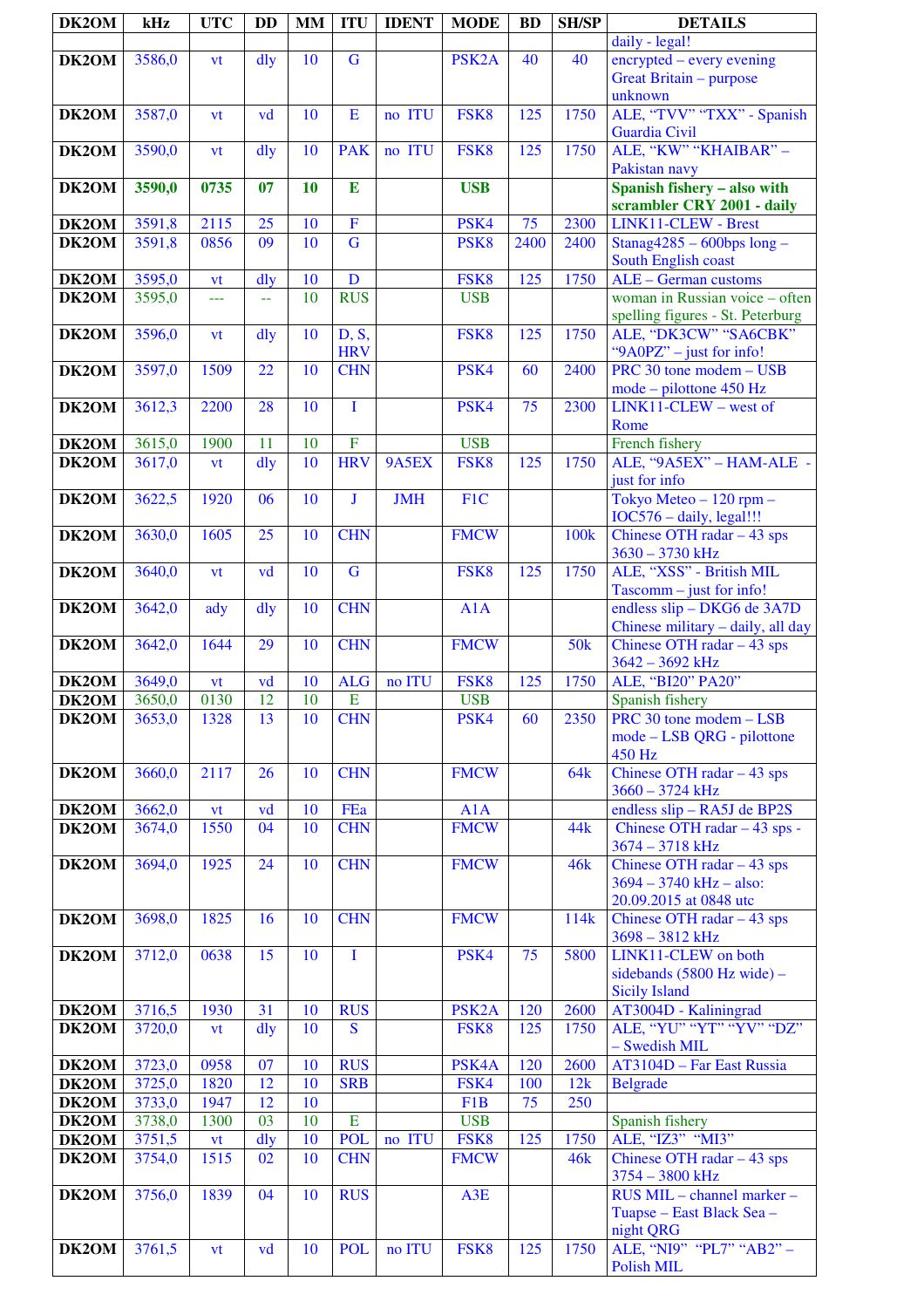| DK2OM          | kHz              | <b>UTC</b>     | <b>DD</b>       | <b>MM</b> | <b>ITU</b>               | <b>IDENT</b>  | <b>MODE</b>                      | <b>BD</b> | <b>SH/SP</b> | <b>DETAILS</b>                                                         |
|----------------|------------------|----------------|-----------------|-----------|--------------------------|---------------|----------------------------------|-----------|--------------|------------------------------------------------------------------------|
| DK2OM          | 3776,5           | 0915           | 12              | 10        | <b>IRL</b>               |               | <b>USB</b>                       |           |              | Irish fishery - Gerry and                                              |
|                |                  |                |                 |           |                          |               |                                  |           |              | Richard - home QTH Bantry                                              |
| DK2OM          | 3777,0           | 1836           | 04              | 10        | FEa                      |               | A1A                              |           |              | "M8JF de RIS9" – endless slip                                          |
| DK2OM          | 3788,0           | 0916           | 13              | 10        | <b>RUS</b>               |               | PSK <sub>2</sub> A               | 120       | 2600         | – dly<br>AT3004D - Far East Russia                                     |
| DK2OM          | 3791,0           | vt             | vd              | 10        | $\mathbf D$              | <b>DK0ESD</b> | FSK8                             | 125       | 1750         | ALE, "DK0ESD" - daily just                                             |
|                |                  |                |                 |           |                          |               |                                  |           |              | for info!                                                              |
| DK2OM          | 3795,0           | 1650           | 09              | 10        | $\overline{F}$           |               | <b>USB</b>                       |           |              | French fishery                                                         |
| DK2OM          | 3797,0           | ady            | dly             | 10        | FEa                      |               | A1A                              |           |              | "M8JF de RIS9" – endless slip                                          |
| DK2OM          | 7000,0           | 1838           | 02              | 10        | <b>RUS</b>               |               | PSK <sub>2</sub> A               | 120       | 2600         | - revd via JA<br>AT3004D - submode idle and                            |
|                |                  |                |                 |           |                          |               |                                  |           |              | traffic – pilot tone at $7001.300$                                     |
|                |                  |                |                 |           |                          |               |                                  |           |              | kHz - Moscow                                                           |
| DK2OM          | 7000,0           | vt             | dly             | 10        | $\overline{?}$           | no ITU        | FSK8                             | 125       | 1750         | ALE, "210" "20989" "2205"                                              |
|                |                  |                |                 |           |                          |               |                                  |           |              | "203"                                                                  |
| DK2OM          | 7000,0           | 1412           | 09              | 10        | <b>INS</b>               |               | <b>USB</b><br><b>LSB</b>         |           |              | Indonesian pirates $-$ daily $-$ all<br>day - audible in Europe in the |
|                |                  |                |                 |           |                          |               |                                  |           |              | evenings                                                               |
| DK2OM          | 7000,0           | ady            | dly             | 10        | <b>RUS</b>               |               | H3E                              |           | 3.4k         | buzzer – 1 sec bursts - $\overline{125 \text{ Hz}}$                    |
|                |                  |                |                 |           |                          |               |                                  |           |              | AF rough sinus - carrier on                                            |
|                |                  |                |                 |           |                          |               |                                  |           |              | $6998.0 + upper sideband -$<br>with splatters 10 kHz wide -            |
|                |                  |                |                 |           |                          |               |                                  |           |              | daily, all day - Moscow                                                |
| DK2OM          | 7000,0           | 1542           | 20              | 10        | I                        |               | <b>USB</b>                       |           |              | <b>Italian</b> pirates                                                 |
| DK2OM          | 7000,8           | 1400           | 22              | 10        | <b>RUS</b>               |               | <b>OFDM</b>                      | 22.22     | 2960         | OFDM 112 bursts - RF 6999.0                                            |
|                |                  |                |                 |           |                          |               | PSK4                             |           |              | kHz - Kaliningrad                                                      |
| DK2OM          | 7001,0           | 0618           | 09              | 10        | <b>RUS</b>               |               | <b>OFDM</b>                      | 22.73     | 3000         | <b>OFDM 93 - PSK4 -</b><br>Novorosijsk                                 |
| DK2OM          | 7001,5           | ---            | --              | 10        | <b>ALG</b>               |               | PSK4A                            | 62.5      | 1750         | Clover $2000 - 8 \times 62.5$ Bd $-$                                   |
|                |                  |                |                 |           |                          |               |                                  |           |              | Algeria - daily, vt                                                    |
| DK2OM          | 7001,8           | 0910           | 05              | 10        | $\bf I$                  |               | PSK8                             | 2400      | 2400         | MIL-188-110A - 150 bps long                                            |
| DK2OM          | 6998.5           |                |                 | 10        | <b>POL</b>               |               | FSK8                             | 125       | 1750         | - Rome<br>ALE, "ZI3" "OL1" "OD6"                                       |
|                |                  | vt             | vd              |           |                          |               | PSK8                             | 2400      | 2400         | "SZ4" and MIL-188-110A -                                               |
|                |                  |                |                 |           |                          |               |                                  |           |              | until 7001.000 kHz - Polish                                            |
|                |                  |                |                 |           |                          |               |                                  |           |              | <b>MIL</b>                                                             |
| DK2OM          | 7005,0           | 1458           | 21              | 10        | <b>INS</b>               |               | <b>USB</b>                       |           |              | Indonesian pirates                                                     |
| DK2OM          | 7009,0           | 1548           | 04              | 10        | <b>RUS</b>               |               | <b>LSB</b><br>PSK <sub>2</sub> A | 120       | 2600         | AT3004D - Bratsk                                                       |
| DK2OM          | 7010,0           | 1511           | 31              | 10        | <b>INS</b>               |               | <b>USB</b>                       |           |              | <b>Indonesian and Philippine</b>                                       |
|                |                  |                |                 |           |                          |               | <b>LSB</b>                       |           |              | pirates                                                                |
| DK2OM          | 7010,0           | 0525           | 17              | 10        | <b>RUS</b>               |               | A1A                              |           |              | dashes - Rostov                                                        |
| DK2OM          | 7015,0           | 1512           | 31              | 10        | <b>INS</b>               |               | <b>USB</b><br><b>LSB</b>         |           |              | <b>Indonesian pirates</b>                                              |
| DK2OM          | 7016,0           | 0859           | 05              | 10        | <b>RUS</b>               |               | F1B                              | 75        | 250          | Kaliningrad                                                            |
| DK2OM          | 7018,0           | $ -$           | $-$             | 10        | <b>RUS</b>               | REA4          | F1B                              | 100       | 1000         | mostly idling - Russian                                                |
|                |                  |                |                 |           |                          |               |                                  |           |              | airforce Moscow - ident at full                                        |
|                |                  |                |                 |           |                          |               |                                  |           |              | hour $+40$ min.                                                        |
| DK2OM          | 7020,0           | 1511           | 31              | 10        | <b>INS</b>               |               | <b>USB</b><br><b>LSB</b>         |           |              | <b>Indonesian pirates</b>                                              |
| DK2OM          | 7025,0           | 1513           | 31              | 10        | <b>INS</b>               |               | <b>USB</b>                       |           |              | <b>Indonesian pirates</b>                                              |
|                |                  |                |                 |           |                          |               | <b>LSB</b>                       |           |              |                                                                        |
| DK2OM          | 7027,5           | $\overline{a}$ | --              | 10        | <b>KAZ</b>               | V''           | A1A                              |           |              | beacon "V" - Almaty                                                    |
| DK2OM          | 7030,0           | 1514           | 31<br>30        | 10<br>10  | <b>INS</b>               |               | <b>LSB</b>                       |           | 2600         | <b>Indonesian pirates</b>                                              |
| DK2OM<br>DK2OM | 7032,0<br>7035,0 | 1500<br>1514   | 31              | 10        | <b>RUS</b><br><b>INS</b> |               | PSK <sub>2</sub> A<br><b>USB</b> | 120       |              | AT3003D - Moscow<br><b>Indonesian pirates</b>                          |
|                |                  |                |                 |           |                          |               | <b>LSB</b>                       |           |              |                                                                        |
| DK2OM          | 7039,3           | 1833           | 04              | 10        | <b>RUS</b>               | $\bf K$       | A1A                              |           |              | Cluster beacon -                                                       |
|                |                  |                |                 |           |                          |               |                                  |           |              | Petropavlovsk Kamchatskiy -                                            |
|                |                  |                |                 |           |                          |               |                                  |           |              | RUS Navy - Pacific fleet -<br>"RCC" - daily                            |
| DK2OM          | 7039,4           | 1833           | 04              | 10        | <b>RUS</b>               | $\mathbf{M}$  | A1A                              |           |              | Cluster beacon - Magadan                                               |
|                |                  |                |                 |           |                          |               |                                  |           |              | RUS Navy - "RTS"                                                       |
| DK2OM          | 7040,0           | vt             | dly             | 10        | ${\bf F}$                | F6BAZ         | FSK8                             | 125       | 1750         | ALE, "F6BAZ" - just for info                                           |
| DK2OM          | 7040,0           | ady            | dly             | 10        | $\overline{I}$           |               | A1A                              |           |              | <b>IZ3DVW</b> – uncoordinated                                          |
| DK2OM          | 7040,0           | 1514           | $\overline{31}$ | 10        | <b>INS</b>               |               | <b>USB</b>                       |           |              | and unwanted beacon<br><b>Indonesian pirates</b>                       |
|                |                  |                |                 |           |                          |               | <b>LSB</b>                       |           |              |                                                                        |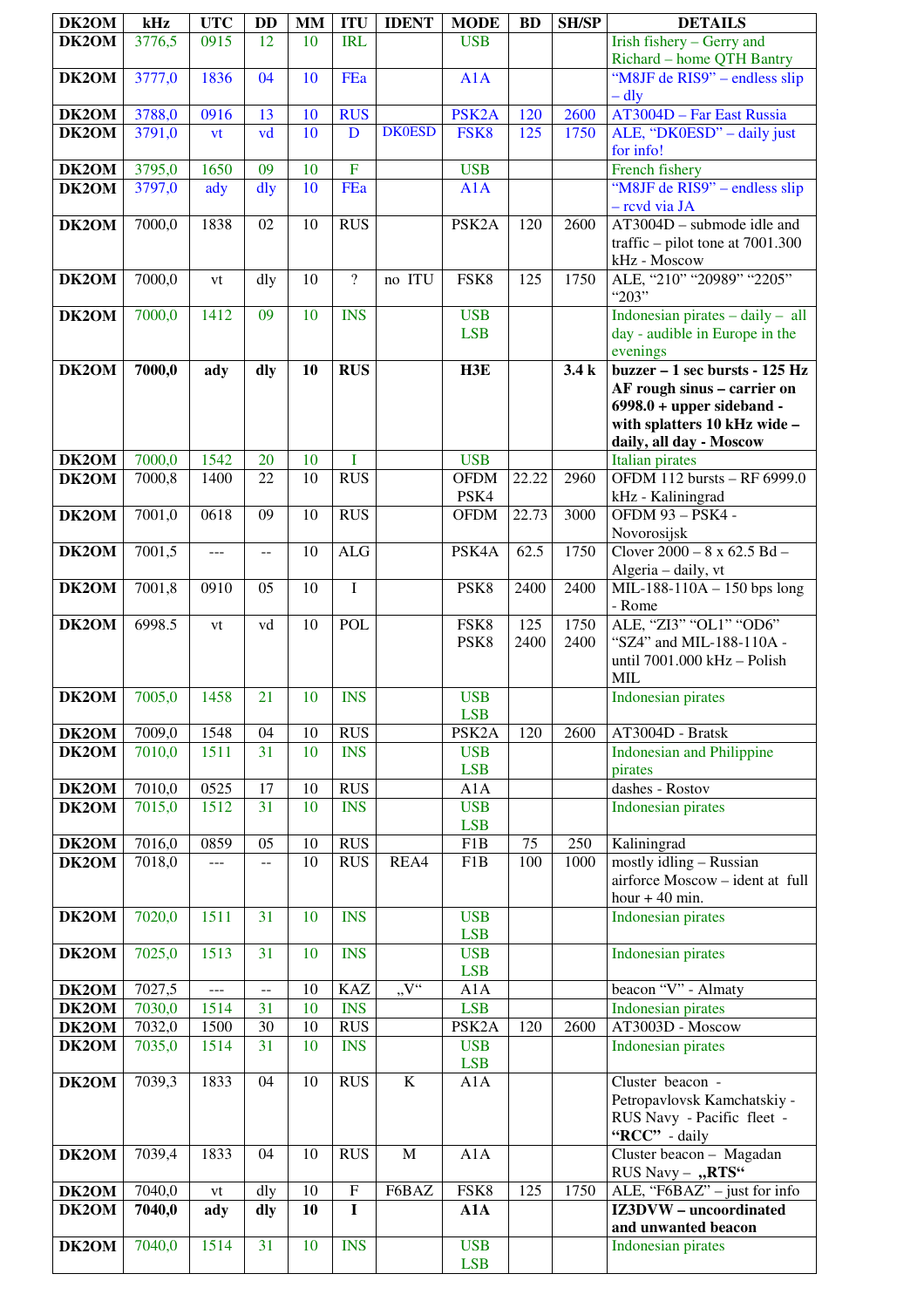| DK2OM               | kHz     | <b>UTC</b> | DD  | <b>MM</b> | <b>ITU</b>                    | <b>IDENT</b>            | <b>MODE</b>      | <b>BD</b> | <b>SH/SP</b> | <b>DETAILS</b>                                                                                                                  |
|---------------------|---------|------------|-----|-----------|-------------------------------|-------------------------|------------------|-----------|--------------|---------------------------------------------------------------------------------------------------------------------------------|
| DK2OM               | 7040,5  | vt         | dly | 10        | <b>HRV</b>                    |                         | FSK8             | 125       | 1750         | ALE, "9A5EX" "9A0ALE" -                                                                                                         |
| DK2OM               | 7047,37 | vt         | vd  | 10        | D                             |                         | FSK8             | 125       | 1750         | just for info<br>ALE, "DL0NOT" - just for                                                                                       |
| DK2OM               | 7049,5  | vt         | dly | 10        | <b>HRV</b><br>G               | 9A0ALE<br>M1DFO         | FSK8             | 1250      | 1750         | info!<br>Amateur ALE, just for info!<br>daily - various times                                                                   |
|                     |         |            |     |           | $\mathbf F$                   | F6BAZ                   |                  |           |              |                                                                                                                                 |
| DK2OM               | 7050,0  | 1516       | 31  | 10        | <b>INS</b>                    |                         | <b>USB</b>       |           |              | Indonesian pirates                                                                                                              |
| DK <sub>2</sub> OM  | 7055,0  | 1824       | 06  | 10        | FEa                           |                         | <b>FMCW</b>      |           | 32k          | Codan like ocean surface radar<br>2.6 sps - 7055 - 7087 kHz                                                                     |
| DK2OM               | 7055,5  | vt         | vd  | 10        | MEa                           | no ITU                  | FSK8             | 125       | 1750         | ALE, "111" "132" "133" -<br>Kaukasus                                                                                            |
| DK2OM               | 7066,0  | 1503       | 22  | 10        | <b>CHN</b>                    |                         | <b>FMCW</b>      |           | 10k          | OTH radar $-67$ sps - 3.1 sec<br>bursts                                                                                         |
| DK2OM               | 7070,0  | vt         | vd  | 10        | <b>GEO</b>                    | no ITU                  | FSK8             | 125       | 1750         | ALE, "MV" "244" "686" "334"<br>"204" "571" - daily active                                                                       |
| DK2OM               | 7076,0  | 1823       | 20  | 10        | FEa                           |                         | <b>FMCW</b>      |           | 32k          | Codan like ocean surface radar<br>$2.6$ sps $-7076 - 7108$ kHz                                                                  |
| DK2OM               | 7087,0  | 1500       | 22  | 10        | <b>CHN</b>                    |                         | <b>FMCW</b>      |           | 10k          | OTH radar - 83 sps - 3.8 sec<br>bursts                                                                                          |
| DK2OM               | 7088,8  | vt         | vd  | 10        | ${\bf S}$                     | <b>SLOFRO</b>           | A1A              |           |              | 7088.820 - cw-trainee, Sweden<br>- kHz - SL0FRO - just for<br>info!                                                             |
| DK2OM               | 7089,8  | vt         | vd  | 10        | <b>TUR</b>                    |                         | PSK8             | 2400      | 2400         | Link11 - SLEW - aircraft -<br>west of Cyprus                                                                                    |
| DK2OM               | 7091,5  | 1910       | 17  | 10        | <b>KAZ</b>                    | V''                     | A1A              |           |              | endless $slip - ident$ "V" -<br>Almaty - Kazakhstan                                                                             |
| DK2OM               | 7092,0  | vt         | vd  | 10        |                               |                         | FSK8             | 125       | 1750         | ALE, "3014"                                                                                                                     |
| DK2OM               | 7092,5  | 1930       | 21  | 10        | <b>IRN</b>                    |                         | <b>BC/A3E</b>    |           |              | spurious from IRIB on 7205<br>kHz                                                                                               |
| DK2OM               | 7096,0  | 1023       | 15  | 10        | FEa                           |                         | <b>FMCW</b>      |           | 32k          | Codan like ocean surface radar<br>$2.6$ sps $-7096 - 7128$ kHz                                                                  |
| DK2OM               | 7098,0  | 1505       | 22  | 10        | <b>CHN</b>                    |                         | <b>FMCW</b>      |           | 10k          | OTH radar - 83 sps - 3.1 sec<br>bursts                                                                                          |
| DK2OM               | 7099,5  | vt         | dly | 10        | <b>HRV</b>                    | 9A0ZG                   | FSK8             | 125       | 1750         | ALE, "9A0ZG" "9A5EX1P"<br>"9A0OS" - daily - just for info!                                                                      |
| <b>DK2OM</b> 7100,0 |         | 1900       | 17  | 10        | <b>RUS</b>                    |                         | <b>FMCW</b>      |           | 13k          | OTH radar Contayner - 50 sps<br>- Gorodezh                                                                                      |
| DK2OM               | 7102,0  | vt         | dly | 10        | <b>HRV</b><br><b>SUI</b><br>D | 9A0ALE                  | FSK8             | 125       | 1750         | ALE, "9A0ALE" "9A2KS"<br>"HB9MHB" "9A0ZG"<br>"9A4OS" "DK0ESD" – just for<br>info!                                               |
| DK2OM               | 7104,0  | 1244       | 09  | 10        | <b>CHN</b>                    |                         | <b>FMCW</b>      |           | 64k          | Chinese OTH radar $-43$ sps $-$<br>7104 - 7168 kHz                                                                              |
| DK2OM               | 7110,0  | vt         | dly | 10        | <b>HRV</b>                    | 9A0ALE                  | FSK8             | 125       | 1750         | ALE, "9A0ALE" - just for info                                                                                                   |
| $\overline{D}K2OM$  | 7110,0  | vt         | dly | 10        |                               |                         | FSK8             | 125       | 1750         | ALE, "1101" "1112"                                                                                                              |
| DK2OM               | 7117,0  | 1524       | 05  | 10        | <b>RUS</b>                    | REA4                    | F1B              | 100       | 800          | mostly idling - Russian airforce<br>$Moscow - ident at full hour +$<br>40 min. - daily, all day                                 |
| DK2OM               | 7120,0  | 1710       | 03  | 10        | <b>SOM</b>                    |                         | A3E              |           |              | Radio Hargaysa - Somalia -<br>daily - even audible in<br><b>Australia and Japan</b>                                             |
| DK2OM               | 7122,0  | ---        | $-$ | 10        | FEa                           | $\overline{\mathbf{V}}$ | $\overline{A}1A$ |           |              | endless slip "V"                                                                                                                |
| DK2OM               | 7132,0  | 1242       | 05  | 10        | FEa                           |                         | <b>FMCW</b>      |           | 32k          | Codan like ocean surface radar<br>2.6 sps – 7132 – 7164 kHz                                                                     |
| DK2OM               | 7137,0  | 1246       | 11  | 10        | <b>TWN</b>                    | no ITU                  | FSK8             | 125       | 1750         | LSB-ALE, "BENVY"<br>"BYGCY" "BTIEU"<br>"BWFGG" "BBRDA" -<br>Taiwanese navy - daily -<br>various times - tnx for info:<br>DL8AAM |
| DK2OM               | 7152,0  | 1507       | 31  | 10        | <b>CHN</b>                    |                         | <b>FMCW</b>      |           | 38k          | Chinese OTH radar - 43 sps -<br>7152 - 7190 kHz                                                                                 |
| DK2OM               | 7163,0  | <b>vt</b>  | vd  | 10        | <b>UKR</b>                    |                         | A3E              |           |              | encrypted MSGs - SZRU in<br><b>Rivne</b>                                                                                        |
| DK2OM               | 7164,0  | 1323       | 07  | 10        | <b>RUS</b>                    |                         | PSK4A            | 120       | 2600         | AT3104D - Far East Russia                                                                                                       |
| DK2OM               | 7164,0  | 2049       | 07  | 10        | <b>RUS</b>                    |                         | PSK <sub>2</sub> | 120       | 2600         | AT3004D - submode idle - Far<br>East Russia                                                                                     |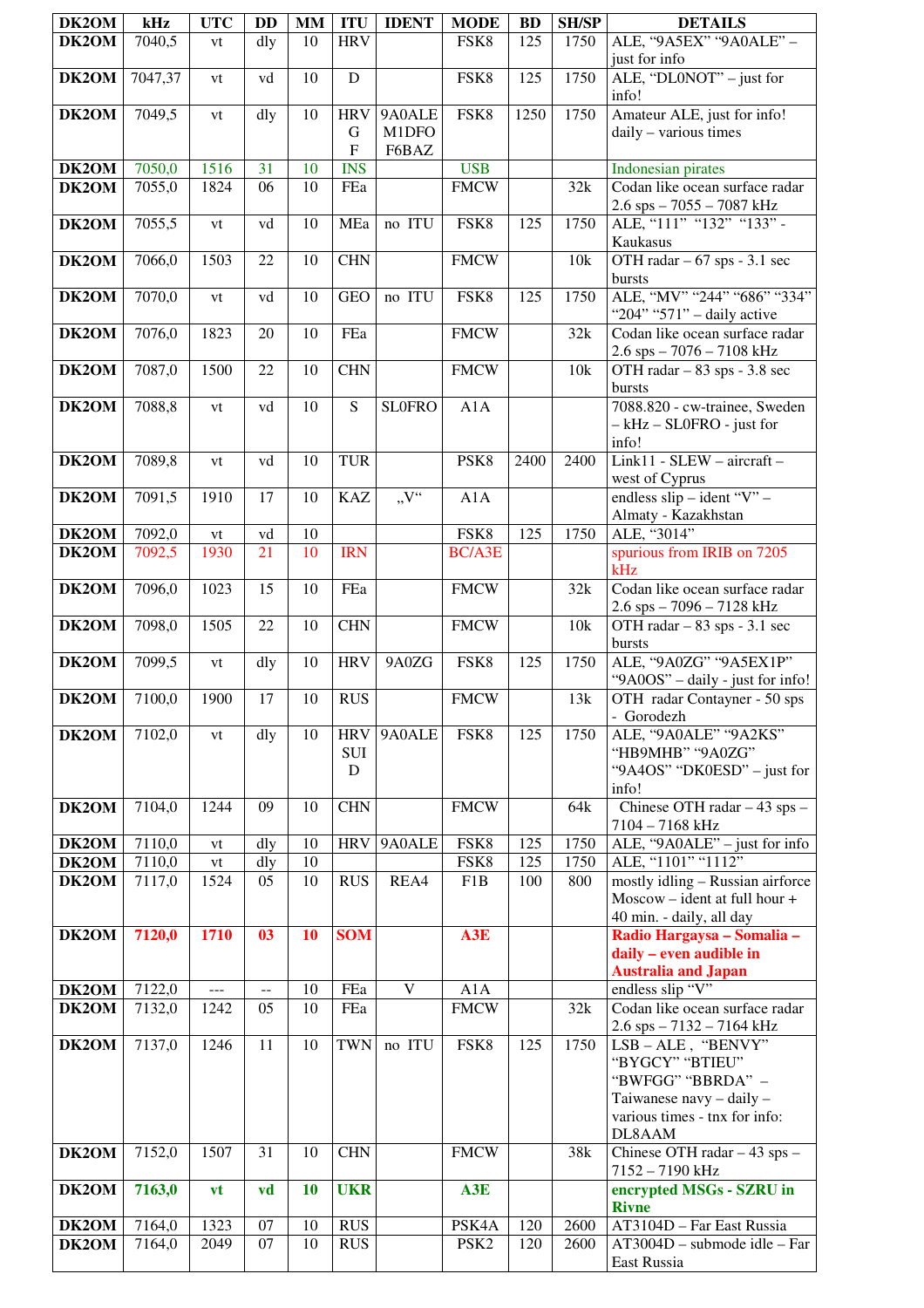| DK2OM                       | kHz                 | <b>UTC</b>      | <b>DD</b>      | <b>MM</b> | <b>ITU</b>                                 | <b>IDENT</b>  | <b>MODE</b>                       | <b>BD</b>        | <b>SH/SP</b> | <b>DETAILS</b>                                            |
|-----------------------------|---------------------|-----------------|----------------|-----------|--------------------------------------------|---------------|-----------------------------------|------------------|--------------|-----------------------------------------------------------|
| DK2OM                       | 7176,0              | 1240            | 02             | 10        | <b>RUS</b>                                 |               | F1B                               | 75               | 250          | $CIS-75-250 - St. Peterburg -$                            |
|                             |                     |                 |                |           |                                            |               |                                   |                  |              | space QRG disturbed by a                                  |
|                             |                     |                 |                |           |                                            |               |                                   |                  |              | German HAM at 1244 utc with                               |
|                             |                     |                 |                |           |                                            |               |                                   |                  |              | CW dashes                                                 |
| DK2OM                       | 7179,0              | 1620            | 10             | 10        | <b>RUS</b>                                 |               | PSK <sub>2</sub> A                | 120              | 2600         | AT3004D - Crimea                                          |
| DK2OM                       | 7179,0              | 1408            | 19             | 10        | <b>RUS</b>                                 |               | F <sub>1</sub> B                  | 75               | 200          | Severomorsk                                               |
| DK2OM<br>DK2OM              | 7182,0              | 1445            | 21             | 10<br>10  | <b>RUS</b><br><b>SUI</b>                   |               | PSK <sub>2</sub> A<br>FSK8        | 120<br>125       | 2600<br>1750 | AT3004D - Stavropol<br>ALE, "HB9MHB" - just for           |
|                             | 7183,0              | vt              | dly            |           |                                            |               |                                   |                  |              | info!                                                     |
| DK2OM                       | $\overline{7184,0}$ | 0705            | 08             | 10        | <b>RUS</b>                                 |               | PSK <sub>2</sub> A                | 120              | 2600         | AT3004D - Sevastopol                                      |
| DK2OM                       | 7185,5              | 1511            | 30             | 10        | $\mathbf D$                                |               | FSK8                              | 125              | 1750         | ALE, "9A5EX" "DK0ESD"                                     |
|                             |                     |                 |                |           | <b>HRV</b>                                 |               |                                   |                  |              | just for info - daily                                     |
| DK2OM                       | 7186,0              | 0740            | 07             | 10        | <b>RUS</b>                                 |               | PSK <sub>2</sub> A                | 120              | 2600         | AT3004D - Severomorsk                                     |
| DK2OM                       | 7197,0              | vt              | dly            | 10        | <b>TUR</b>                                 | no ITU        | FSK8                              | $\overline{125}$ | 1750         | ALE, "8241" "206102" "8151"                               |
|                             |                     |                 |                |           |                                            |               |                                   |                  |              | "3021" "3761" "8021" "8141"<br>"3061" "3241" "8411" -     |
|                             |                     |                 |                |           |                                            |               |                                   |                  |              | Turkish organisations and                                 |
|                             |                     |                 |                |           |                                            |               |                                   |                  |              | Turkish Civil Defense - source:                           |
|                             |                     |                 |                |           |                                            |               |                                   |                  |              | DL8AAM - daily, various                                   |
|                             |                     |                 |                |           |                                            |               |                                   |                  |              | times                                                     |
| DK2OM                       | 7200,0              | 1740            | dly            | 10        | <b>IRN</b>                                 |               | A3E/BC                            |                  | 9k           | <b>IRIB Tehran - 1720 - 1820</b>                          |
|                             |                     |                 |                |           |                                            |               |                                   |                  |              | utc - daily                                               |
| DK <sub>2</sub> OM<br>DK2OM | 7200,0              | 1256<br>2050    | 12             | 10        | <b>MMR</b><br>$\mathbf{F}$                 | <b>RFI</b>    | A <sub>3</sub> E<br><b>A3E/BC</b> |                  |              | <b>Myanmar Radio</b><br><b>Radio France International</b> |
|                             | 7205,0              |                 | dly            | <b>10</b> |                                            |               |                                   |                  | <b>38k</b>   | splattering 7185 - 7225 kHz -                             |
|                             |                     |                 |                |           |                                            |               |                                   |                  |              | $2000 - 2200$ utc - daily                                 |
| DK2OM                       | 10100,8             | ady             | dly            | 10        | $\mathbf D$                                |               | F <sub>1</sub> B                  | $\overline{50}$  | 450          | <b>Baudot</b> - German                                    |
|                             |                     |                 |                |           |                                            |               |                                   |                  |              | Weatherservice - legal!                                   |
| DK2OM                       | 10110,0             | vt              | $\frac{d}{dy}$ | 10        | <b>SNG</b>                                 | no ITU        | FSK8                              | 125              | 1750         | ALE, "CN6" "68" – Singapore                               |
|                             |                     |                 |                |           |                                            |               |                                   |                  |              | Navy - Changi Naval Base                                  |
| DK2OM                       | 10113,0             | vt              | vd             | 10        | <b>TUN</b>                                 | no ITU        | FSK8                              | 125              | 1750         | ALE, "TUD" "STAT5"<br>"STAT154"                           |
| DK2OM                       | 10114,0             | vt              | dly            | 10        |                                            | no ITU        | FSK8                              | 125              | 1750         | ALE, "BSF" "ZEN"                                          |
|                             |                     |                 |                |           |                                            |               |                                   |                  |              | "CM2OR2"                                                  |
| DK2OM                       | 10114,8             | 0750            | dly            | 10        | <b>RUS</b>                                 |               | F <sub>1</sub> B                  | 100              | 1000         | $CIS14 - Moscow - daily$                                  |
| DK2OM                       | 10115,0             | vt              | vd             | 10        |                                            | no ITU        | FSK8                              | 125              | 1750         | ALE, "2001" "2002"                                        |
| <b>DK2OM</b> 10116,5        |                     | vt              | vd             | 10        | <b>AFS</b>                                 |               | F <sub>7</sub> D                  | 54.3             | 2120         | $MHF50 - 33$ tones - South                                |
| DK2OM                       | 10120,0             |                 | $\frac{d}{dy}$ | 10        |                                            | no ITU        | FSK8                              | 125              | 1750         | African navy<br>ALE, "9066" "9067" "8001"                 |
|                             |                     | vt              |                |           |                                            |               |                                   |                  |              | "2001"                                                    |
| DK2OM                       | 10120,0             | 1647            | 28             | 10        | <b>CYP</b>                                 |               | <b>FMCW</b>                       |                  | 20k          | OTH radar Cyprus $-50$ sps                                |
| DK2OM                       | 10121,0             | 0709            | 12             | 10        | <b>RUS</b>                                 |               | F1B                               | 75               | 250          | Sevastopol                                                |
| DK2OM                       | 10123,0             | vt              | dly            | 10        | <b>ALG</b>                                 | no ITU        | FSK8                              | 125              | 1750         | ALE, "CM3" "COF" "BSF"                                    |
|                             |                     |                 |                |           |                                            |               |                                   |                  |              | "CM2" "ESA"                                               |
| DK2OM                       | 10125,0             | 1845            | 09             | 10        | E                                          |               | <b>USB</b>                        |                  |              | Spanish fishery - Galicians                               |
| DK2OM<br>DK2OM              | 10125,0<br>10129,0  | 1526            | 12<br>dly      | 10<br>10  | <b>INS</b><br><b>ALG</b>                   | no ITU        | <b>USB</b><br>FSK8                | 125              | 1750         | <b>Indonesian</b> pirates<br>ALE, "CM1" "CTF" "772"       |
| DK2OM                       | 10136,0             | vt<br><b>vt</b> | $\frac{d}{dy}$ | 10        | <b>ALG</b>                                 | no ITU        | FSK8                              | 125              | 1750         | ALE, "CM3" "BLD" "CNC"                                    |
|                             |                     |                 |                |           |                                            |               |                                   |                  |              | "TF2"                                                     |
| DK2OM                       | 10136,0             | ady             | $\frac{d}{dy}$ | 10        | <b>RUS</b>                                 |               | F <sub>1</sub> B                  | 50               | 200          | CIS-50-200 - Chita - daily, all                           |
|                             |                     |                 |                |           |                                            |               |                                   |                  |              | day                                                       |
| DK2OM                       | 10140,0             | vt              | vd             | 10        | <b>CHN</b>                                 |               | FSK8                              | 125              | 1750         | ALE, "205" "201" "LT"                                     |
| DK2OM                       | 10144,0             | ady             | $\frac{d}{dy}$ | 10        | $\overline{\mathcal{E}}$<br>$\overline{D}$ | <b>DK0WCY</b> | A1A                               |                  |              | 10143.986 kHz - DK0WCY -                                  |
|                             |                     |                 |                |           |                                            |               |                                   |                  |              | German aurora beacon - just                               |
|                             |                     |                 |                |           |                                            |               |                                   |                  |              | for info!                                                 |
| DK2OM                       | 10145,5             | vt              | dly            | 10        | <b>HRV</b>                                 | 9A5EX         | FSK8                              | 125              | 1750         | ALE, "9A5EX" "SM5VRH"                                     |
|                             |                     |                 |                |           | S/D                                        |               |                                   |                  |              | "DK0ESD" "F6BAZ"                                          |
|                             |                     |                 |                |           | $\mathbf{F}/\mathbf{G}$                    |               |                                   |                  |              | "M1DFO"- just for info - daily                            |
| DK2OM                       | 13978,0             | 0811            | 01             | 10        | <b>RUS</b>                                 |               | <b>FMCW</b>                       |                  | 13k          | OTH radar Contayner - 50 sps                              |
|                             |                     |                 |                |           |                                            |               |                                   |                  |              | Gorodezh – splattering up to<br>14020 kHz                 |
| DK2OM                       | 14000,0             | 1252            | 09             | 10        | FEa                                        |               | <b>USB</b>                        |                  |              | pirates from Far East - daily                             |
| DK2OM                       | 14000,0             | 0815            | 13             | 10        | <b>IRN</b>                                 |               | <b>USB</b>                        |                  |              | men in French voice – roger                               |
|                             |                     |                 |                |           |                                            |               |                                   |                  |              | beep                                                      |
| DK2OM                       | 14000,0             | 0833            | 16             | 10        | <b>TUN</b>                                 |               | <b>USB</b>                        |                  |              | male persons - Tunisian east-                             |
|                             |                     |                 |                |           |                                            |               |                                   |                  |              | coast - also: 21.10.2015 at 1014                          |
|                             |                     |                 |                |           |                                            |               |                                   |                  |              | utc                                                       |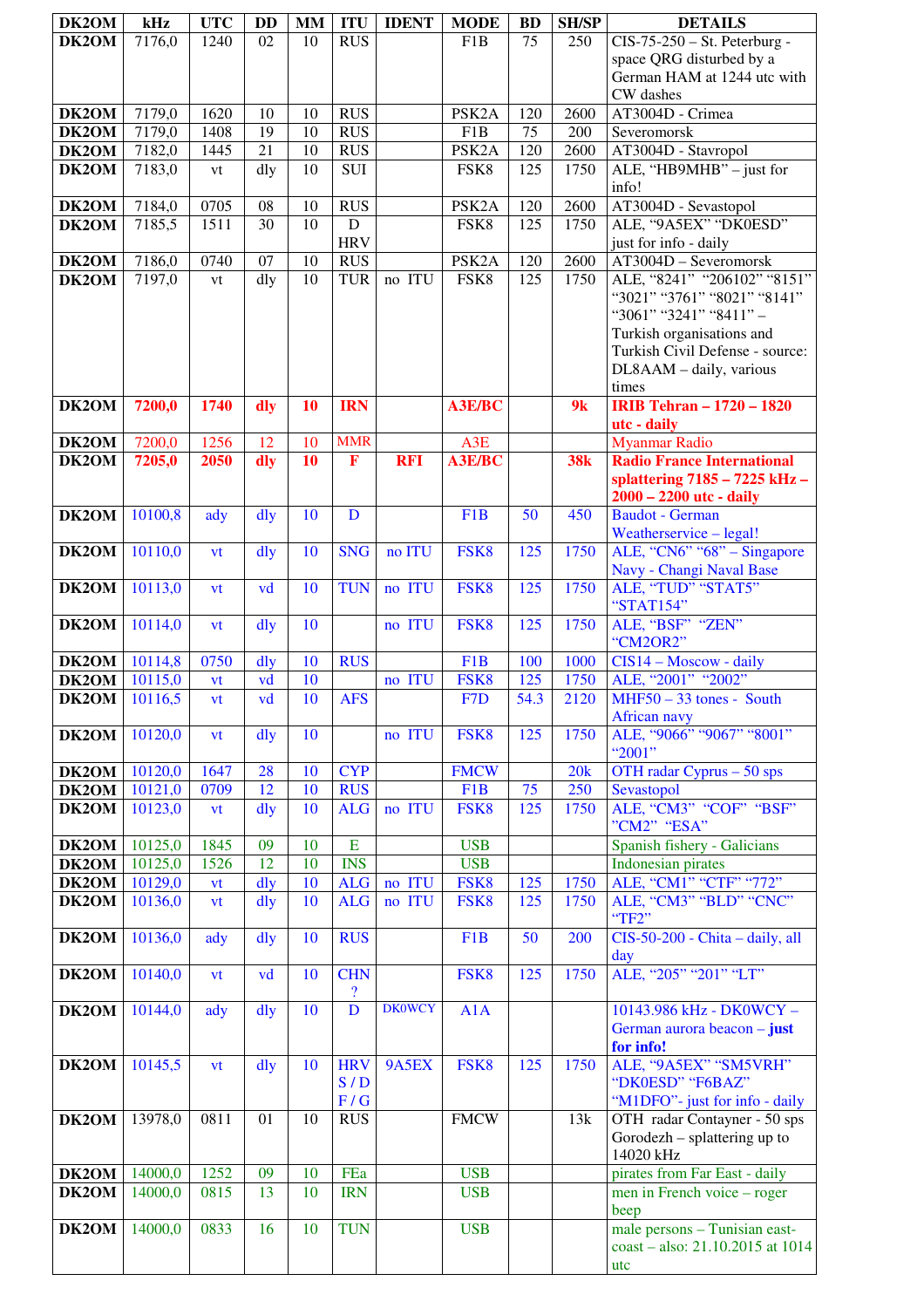| DK2OM          | kHz                | <b>UTC</b>       | <b>DD</b>       | <b>MM</b> | <b>ITU</b>               | <b>IDENT</b> | <b>MODE</b>        | <b>BD</b>        | <b>SH/SP</b> | <b>DETAILS</b>                                      |
|----------------|--------------------|------------------|-----------------|-----------|--------------------------|--------------|--------------------|------------------|--------------|-----------------------------------------------------|
| DK2OM          | 14008,0            | 0630             | 01              | 10        | <b>RUS</b>               |              | F <sub>1</sub> B   | 50               | 450          | Moscow - also: 12.10.2015 at                        |
|                |                    |                  |                 |           |                          |              |                    |                  |              | 0925 utc                                            |
| DK2OM          | 14018,0            | 0829             | 16              | 10        | <b>RUS</b>               |              | F <sub>1</sub> B   | 50               | 920          | Moscow                                              |
| DK2OM          | 14026,0            | 0940             | 14              | 10        | <b>RUS</b>               |              | PSK <sub>2</sub> A | 120              | 2600         | AT3004D - Moscow                                    |
| DK2OM          | 14040,0            | 1030             | 26              | 10        | <b>CHN</b>               |              | <b>FMCW</b>        |                  | 160k         | Chinese broadband OTH radar                         |
|                |                    |                  |                 |           |                          |              |                    |                  |              | $14040 - 14200$ kHz $- 10$ sps -                    |
|                |                    |                  |                 |           |                          |              |                    |                  |              | 50 sec bursts                                       |
| DK2OM          | 14050,0            | 1335             | 04              | 10        | FEa                      |              | <b>USB</b>         |                  |              | Far East pirates                                    |
| DK2OM          | 14064,0            | 0724             | 29              | 10        | <b>RUS</b>               |              | <b>FMCW</b>        |                  | 13k          | OTH radar Contayner - 50 sps<br>Gorodezh            |
| DK2OM          | 14076,0            | 0905             | 06              | 10        | <b>CHN</b>               |              | <b>FMCW</b>        |                  | 160k         | Chinese broadband OTH radar                         |
|                |                    |                  |                 |           |                          |              |                    |                  |              | $-10$ sps $-50$ sec blocks - 25                     |
|                |                    |                  |                 |           |                          |              |                    |                  |              | sec break - 14076 - 14236 kHz                       |
| DK2OM          | 14100,0            | vt               | dly             | 10        | $\rm ALG$                | no ITU       | FSK8               | 125              | 1750         | ALE, "6206" - "6204" -                              |
|                |                    |                  |                 |           |                          |              |                    |                  |              | "6202" "6207" "6217" "MTL"                          |
|                |                    |                  |                 |           |                          |              |                    |                  |              | "IJI" - Mauritanian border -                        |
|                |                    |                  |                 |           |                          |              |                    |                  |              | daily, all day                                      |
| DK2OM          | 14105,0            | ---              | --              | 10        | $\overline{F}$           |              | <b>FMCW</b>        |                  | 20k          | French burst radar, 6 sps,                          |
|                |                    |                  |                 |           |                          |              |                    |                  |              | similar Codar sounding, South                       |
| DK2OM          | 14109,0            | 1052             | $\overline{25}$ | 10        | <b>POR</b>               | <b>HAM</b>   | FSK8               | $\overline{125}$ | 1750         | France<br>ALE, "CT2IXQ" "DK0ESD"                    |
|                |                    |                  |                 |           |                          |              |                    |                  |              | "HB9MHB" - just for info!                           |
| DK2OM          | 14109,0            | vt               | dly             | 10        | <b>RUS</b>               | RV3APM       | FSK8               | 120              | 1750         | ALE, "RV3APM" - just for                            |
|                |                    |                  |                 |           |                          |              |                    |                  |              | info!                                               |
| DK2OM          | 14113,8            | 0900             | 13              | 10        | <b>CHN</b>               |              | PSK4               | 44.45            | 2400         | <b>PRC 39</b>                                       |
| DK2OM          | 14138,0            | 0726             | 27              | 10        | <b>RUS</b>               |              | <b>FMCW</b>        |                  | 13k          | OTH radar Contayner - 50 sps                        |
|                |                    |                  |                 |           |                          |              |                    |                  |              | - Gorodezh                                          |
| DK2OM          | 14139,0            | ${\it vt}$       | dly             | 10        | <b>CHN</b>               |              | FSK8               | 125              | 1750         | ALE, "809"                                          |
| DK2OM          | 14150,0            | 1027             | 26              | 10        | <b>RUS</b>               |              | <b>FMCW</b>        |                  | 10k          | OTH burst radar Contayner - 10                      |
|                |                    |                  |                 |           | <b>MRC</b>               |              | FSK8               | 125              | 1750         | sps - Gorodezh<br>ALE, "9204" "9228" "9236"         |
| DK2OM<br>DK2OM | 14160,0<br>14160,0 | vt<br>1020       | dly<br>04       | 10<br>10  | <b>CHN</b>               |              | <b>FMCW</b>        |                  | 160k         | Chinese broadband OTH radar                         |
|                |                    |                  |                 |           |                          |              |                    |                  |              | $-14160 - 14320$ kHz $-10$ sps                      |
| DK2OM          | 14175,0            | 0717             | 07              | 10        |                          |              | FSK8               | 125              | 1750         | ALE, "147"                                          |
| DK2OM          | 14176,8            | 0720             | 07              | 10        |                          |              | <b>OFDM</b>        |                  | 2400         | OFDM 60 ? - weak                                    |
| DK2OM          | 14177,0            | 0815             | 27              | 10        | <b>RUS</b>               |              | <b>FMCW</b>        |                  | $5{\rm k}$   | broken system? - many splatters                     |
|                |                    |                  |                 |           |                          |              |                    |                  |              | – west of Moscow                                    |
| DK2OM          | 14180,0            | 0847             | 20              | 10        | <b>RUS</b>               |              | F1B                | 50               | 200          | CIS-50-200 - Sevastopol                             |
| DK2OM          | 14192,0            | 0925             | 19              | 10        | <b>RUS</b>               |              | F1B                | 50               | 500          | RUS navy Kaliningrad                                |
| DK2OM          | 14204,0            | 0902             | 09              | 10        | <b>RUS</b>               |              | <b>OFDM</b>        | 75<br>35.6       | 500<br>2750  | OFDM 60 - Kaluga                                    |
| DK2OM          | 14205,0            | vt               | dly             | 10        | <b>CHN</b>               | no ITU       | FSK8               | 125              | 1750         | ALE, "505" "822" - 60 deg.                          |
|                |                    |                  |                 |           | $\overline{\mathcal{L}}$ |              |                    |                  |              | from DL - CHN $?$                                   |
| DK2OM          | 14221,0            | 2030             | dly             | 10        | KGZ                      |              | F1B                | 50               | 200          | $CIS-50-50$ - Bishkek - daily                       |
| DK2OM          | 14235,1            | 0807             | 21              | 10        | <b>RUS</b>               |              | <b>OFDM</b>        | 35.6             | 2750         | OFDM 60 - PSK4B - Moscow                            |
| DK2OM          | 14239,0            | 0849             | 16              | 10        | <b>CHN</b>               |              | PSK4               | 60               | 2350         | PRC 30 tone modem - LSB                             |
|                |                    |                  |                 |           |                          |              |                    |                  |              | mode - LSB QRG - pilottone                          |
|                |                    |                  |                 |           |                          |              |                    |                  |              | 450 Hz                                              |
| DK2OM          | 14260,0            | vt               | dly             | 10<br>10  | <b>SRB</b><br><b>TUR</b> | YU1BI        | FSK8               | 125<br>125       | 1750<br>1750 | ALE, "YU1BI" - just for info!<br>ALE, "526"         |
| DK2OM<br>DK2OM | 14265,0<br>14272,0 | vt<br>1404       | vd<br>05        | 10        | <b>RUS</b>               | no ITU       | FSK8<br>A1A        |                  |              | Sevastopol with ship Red Sea                        |
| DK2OM          | 14280,0            | 1005             | Wed.            | 10        | <b>UKR</b>               |              | A3E                |                  |              | female voice with encrypted                         |
|                |                    |                  |                 |           |                          |              |                    |                  |              | $msgs - figures - "SZRU" =$                         |
|                |                    |                  |                 |           |                          |              |                    |                  |              | <b>Foreign Intelligence Service</b>                 |
|                |                    |                  |                 |           |                          |              |                    |                  |              | of Ukraine in Rivne - every                         |
|                |                    |                  |                 |           |                          |              |                    |                  |              | <b>Wednesday at 1005 utc</b>                        |
| DK2OM          | 14280,0            | 0814             | 03              | 10        | <b>RUS</b>               |              | F1B                | 75               | 250          | Moscow                                              |
| DK2OM          | 14282,0            | 0833             | 27              | 10        | <b>RUS</b>               |              | PSK <sub>2</sub> A | 120              | 2600         | AT3004D - Ulan Ude                                  |
| DK2OM<br>DK2OM | 14295,0<br>14295,0 | vt<br>${\it vt}$ | dly<br>dly      | 10<br>10  | <b>SRB</b><br><b>CHN</b> | YU1BI        | FSK8<br>FSK8       | 125<br>125       | 1750<br>1750 | ALE, "YU1BI" - just for info!<br>ALE, "320" - "532" |
| DK2OM          | 14295,0            | 1413             | 01              | 10        | <b>TJK</b>               |              | A3E                |                  | 9k           | 3rd from Radio Tajik on 4765                        |
|                |                    |                  |                 |           |                          |              |                    |                  |              | kHz - daily, all day - exact                        |
|                |                    |                  |                 |           |                          |              |                    |                  |              | $(14295.590 \text{ kHz on Sep. } 7^{\text{th}})$    |
| DK2OM          | 14301,8            | 0753             | 03              | 10        | <b>CHN</b>               |              | PSK <sub>2</sub>   | 75               | 2200         | PRC 16 tone modem - USB                             |
|                |                    |                  |                 |           |                          |              |                    |                  |              | mode - pilottone 450 Hz -                           |
|                |                    |                  |                 |           |                          |              |                    |                  |              | China - Shanghai - daily - all                      |
|                |                    |                  |                 |           |                          |              |                    |                  |              | day - audible worldwide                             |
| DK2OM          | 14320,0            | 1503             | 31              | 10        | <b>RUS</b>               |              | <b>FMCW</b>        |                  | 10k          | OTH burst radar Contayner - 10                      |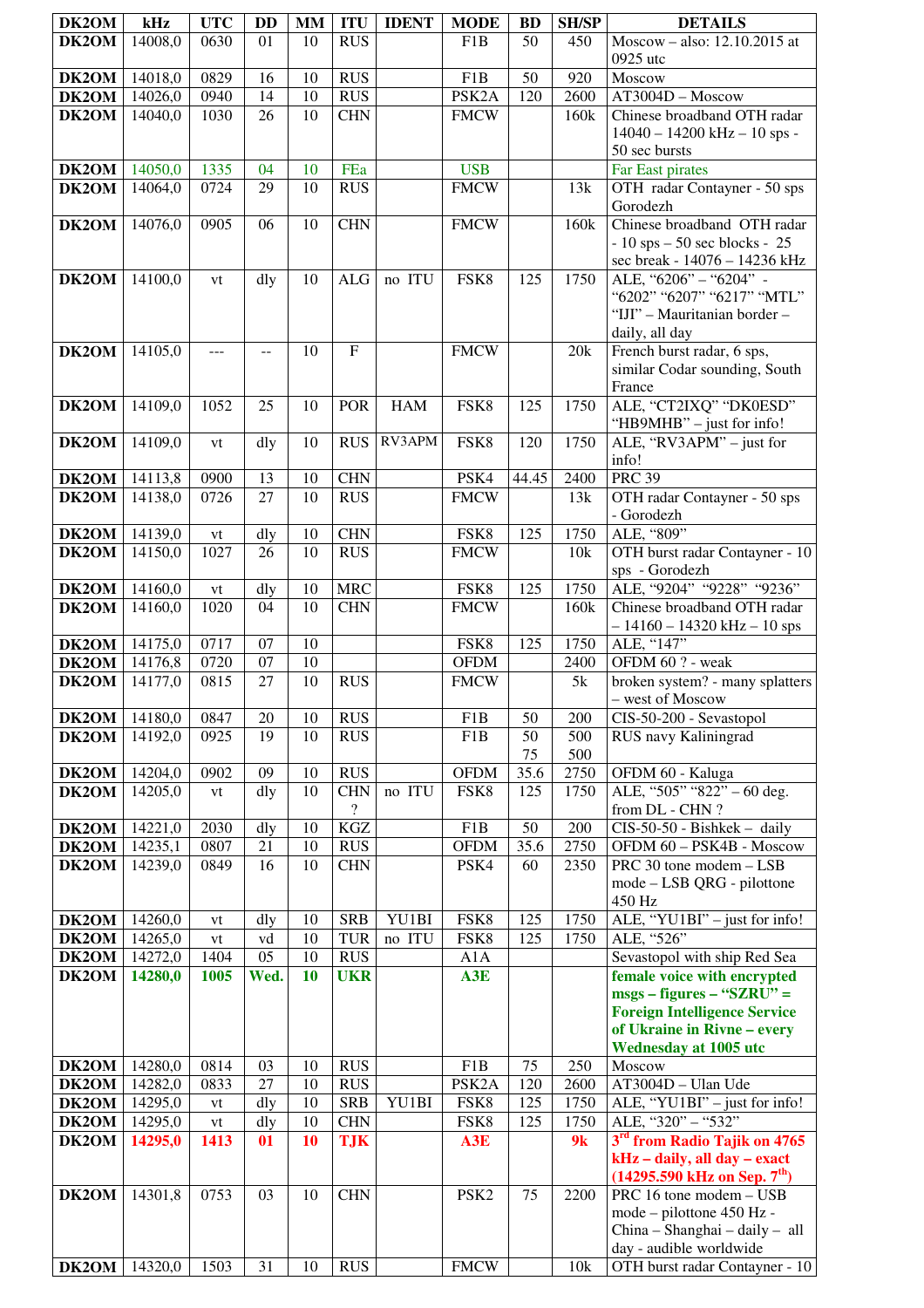| DK2OM                     | kHz     | <b>UTC</b> | <b>DD</b>                | <b>MM</b> | <b>ITU</b>       | <b>IDENT</b>  | <b>MODE</b>      | <b>BD</b> | <b>SH/SP</b> | <b>DETAILS</b>                                         |
|---------------------------|---------|------------|--------------------------|-----------|------------------|---------------|------------------|-----------|--------------|--------------------------------------------------------|
|                           |         |            |                          |           |                  |               |                  |           |              | sps - Gorodezh                                         |
| DK2OM                     | 14322,0 | vt         | dly                      | 10        | <b>CHN</b>       | no ITU        | FSK8             | 125       | 1750         | ALE, "402"                                             |
| DK2OM                     | 14328,0 | vt         | dly                      | 10        | <b>CHN</b>       | no ITU        | FSK8             | 125       | 1750         | ALE, "139" "534" "772" -                               |
|                           |         |            |                          |           |                  |               |                  |           |              | West China                                             |
| DK2OM                     | 14330,0 | vt         | dly                      | 10        |                  |               | FSK8             | 125       | 1750         | ALE, "BV4"                                             |
| DK2OM                     | 14334,0 | vt         | vd                       | 10        | <b>CHN</b>       | no ITU        | FSK8             | 125       | 1750         | ALE, "249" "255" "763"                                 |
| DK2OM                     | 14344,7 | vt         | vd                       | 10        | <b>CHN</b>       |               | PSK8             | 2400      | 2400         | modified MIL-188-110A - 600                            |
|                           |         |            |                          |           |                  |               |                  |           |              | bps short $- 14344.650$ kHz $-$                        |
|                           |         |            |                          |           |                  |               |                  |           |              | daily, all day                                         |
| DK2OM                     | 14346,0 | vt         | vd                       | 10        | <b>HRV</b>       |               | FSK8             | 125       | 1750         | ALE, "9A0ZG" "RX3ARZ"                                  |
|                           |         |            |                          |           | <b>RUS</b>       |               |                  |           |              | "DK0ESD" – just for info –                             |
|                           |         |            |                          |           | $\mathbf D$      |               |                  |           |              | various times, daily                                   |
| DK2OM                     | 14346,0 | vt         | dly                      | 10        | <b>THA</b>       | <b>HSOZEA</b> | A1A              |           |              | HS0ZEA beacon - 14345.950                              |
|                           |         |            |                          |           |                  |               |                  |           |              | $kHz$ - every 5 minutes – just for                     |
|                           |         |            |                          |           |                  |               |                  |           |              | info!                                                  |
| DK2OM                     | 14351,7 | 1310       | 13                       | 10        | E                |               | <b>OFDM</b>      | 30        | 2700         | OFDM 73 + intro tone -                                 |
|                           |         |            |                          |           |                  |               |                  |           |              | experimental transmissions-                            |
|                           |         |            |                          |           |                  |               |                  |           |              | Las Palmas - just for info!                            |
| DK2OM                     | 18080,0 | 0727       | 10                       | 10        | <b>TWN</b>       |               | <b>A3E/BC</b>    |           | 9k           | <b>Sound of Hope / Taiwan and</b>                      |
|                           |         |            |                          |           | <b>CHN</b>       |               |                  |           |              | <b>Chinese mainland BC</b>                             |
|                           |         |            |                          |           | <b>MRC</b>       | no ITU        | FSK8             | 125       | 1750         | jammer<br>ALE, "CD" "C3" "R3" "G3"                     |
| DK2OM                     | 18100,0 | vt         | vd                       | 10        |                  |               |                  |           |              | "E4" "E5" "Z2" "FORD" -                                |
|                           |         |            |                          |           |                  |               |                  |           |              | daily, various times                                   |
| DK2OM                     | 18106,0 | vt         | vd                       | 10        | <b>POR</b>       | CT2GOY        | FSK8             | 125       | 1750         | ALE, "CT2GOY" - just for                               |
|                           |         |            |                          |           |                  |               |                  |           |              | info!                                                  |
| DK2OM                     | 18107,0 | 1235       | 08                       | 10        | <b>RUS</b>       | <b>RDL</b>    | F <sub>1</sub> B | 50        | 200          | $CIS-50-200$ - Moscow - idle                           |
|                           |         |            |                          |           |                  |               |                  |           |              | and traffic - Russian navy -                           |
|                           |         |            |                          |           |                  |               |                  |           |              | various days and times - shared                        |
|                           |         |            |                          |           |                  |               |                  |           |              | band!                                                  |
| DK2OM                     | 18117,5 | vt         | vd                       | 10        | <b>POR</b>       | <b>CT2IXQ</b> | FSK8             | 125       | 1750         | ALE, "CT2IXQ" - just for info                          |
| DK2OM                     | 18140,0 | vt         | dly                      | 10        | <b>SRB</b>       | YU1BI         | FSK8             | 125       | 2600         | ALE, "YU1BI" - just for info!                          |
| DK2OM                     | 21000,0 | vt         | vd                       | 10        | <b>SDN</b>       |               | <b>USB</b>       |           |              | <b>MFA Sudan - Khartoum with</b>                       |
|                           |         |            |                          |           |                  |               |                  |           |              | emba Yemen - voice traffic                             |
|                           |         |            |                          |           |                  |               |                  |           |              |                                                        |
| DK2OM                     | 21000,0 | vt         | vd                       | 10        | $\bf{B}$         |               | <b>USB</b>       |           |              | <b>Brazilian pirates - Rio de</b>                      |
|                           |         |            |                          |           |                  |               |                  |           |              | Janeiro with North Brazil-                             |
|                           |         |            |                          |           |                  |               |                  |           |              | also: 24.09.2015 at 1650 utc                           |
| <b>DK2OM</b> 21000,0 1300 |         |            | 06                       | 10        | FEa              |               | <b>USB</b>       |           |              | Far East pirates                                       |
| DK2OM                     | 21001,5 | 1308       | 01                       | 10        | $R\overline{US}$ |               | F1B              | 100       | 150          | voice scrambler Yakhta -                               |
|                           |         |            |                          |           |                  |               |                  |           |              | inband synchro - Nizhny Tagil                          |
| DK2OM                     | 21002,2 | vt-        | vd                       | 10        | <b>SDN</b>       | !0000         | F <sub>1</sub> B | 100       | 170          | 21002.15 kHz - Pactor 1                                |
|                           |         |            |                          |           |                  | !9999         |                  |           |              | encrypted - MFA Sudan -                                |
|                           |         |            |                          |           |                  | !8888         |                  |           |              | <b>Khartoum with emba Yemen</b>                        |
|                           |         |            |                          |           |                  |               |                  |           |              | - daily, vt                                            |
| DK2OM                     | 21096,0 | vt         | dly                      | 10        | <b>INS</b>       | YD0OXH        | FSK8             | 125       | 1750         | ALE, "YD0OXH3" - daily,                                |
|                           |         |            |                          |           |                  |               |                  |           |              | various times - just for info!                         |
| DK2OM                     | 21131,0 | vt         | vd                       | 10        | <b>CHN</b>       | no ITU        | FSK8             | 125       | 1750         | ALE, "A92" "L02" - Chinese                             |
| DK2OM                     | 21141,0 | 0951       | 12                       | 10        | <b>GEO</b>       |               | PSK8A            | 2400      | 2400         | diplo<br>Stanag4538 - GEO MIL with                     |
|                           |         |            |                          |           |                  |               |                  |           |              | AFG - daily                                            |
| DK2OM                     | 21145,0 | vt         | dly                      | 10        | <b>MRC</b>       | no ITU        | FSK8             | 125       | 1750         | ALE, "B301", "C3", "IR4"                               |
|                           |         |            |                          |           |                  |               |                  |           |              | "T4" "E4" "A2" "CD" "K3"                               |
|                           |         |            |                          |           |                  |               |                  |           |              | "KB2" "J5" "GS4" "R3" -                                |
|                           |         |            |                          |           |                  |               |                  |           |              | various times, daily                                   |
| DK2OM                     | 21145,8 | ady        | dly                      | 10        | $\mathbf{I}$     | IZ3DVW        | A1A              |           |              | IZ3DVW beacon $-21145,75$                              |
|                           |         |            |                          |           |                  |               |                  |           |              | kHz - not coordinated with                             |
|                           |         |            |                          |           |                  |               |                  |           |              | <b>IARU</b>                                            |
| DK2OM                     | 21160,0 | ---        | $- -$                    | 10        | <b>RUS</b>       |               | F1B              | 100       | 2000         | 4th from 5290 kHz (500 Hz                              |
|                           |         |            |                          |           |                  |               |                  |           |              | $shift$ ) – St. Peterburg                              |
| DK2OM                     | 21190,0 | ---        | $-$                      | 10        | <b>RUS</b>       |               | F <sub>1</sub> B | 100       | 1000         | harmonic from 10595 kHz -                              |
|                           |         |            |                          |           |                  |               |                  |           |              | Moscow - daily                                         |
| DK2OM                     | 21266,0 | 0728       | 29                       | 10        | <b>AUS</b>       |               | <b>FMCW</b>      |           | 10k          | Australian OTH radar JORN -                            |
|                           |         |            |                          |           |                  |               |                  |           |              | $2 \text{ sec bursts} - 30 \text{ sys} - \text{intro}$ |
|                           |         |            |                          |           |                  |               |                  |           |              | tones - jumping                                        |
| DK2OM                     | 21283,0 | 0904       | 01                       | 10        | <b>AUS</b>       |               | <b>FMCW</b>      |           | 10k          | Australian OTH radar JORN -                            |
|                           |         |            |                          |           |                  |               |                  |           |              | $1.3$ sec bursts - 50 sps – intro                      |
| DK2OM                     | 21318,5 | $---$      | $\overline{\phantom{m}}$ | 10        | GUI              |               | F1B              | 600       | 600          | tones<br>DPRK-FSK 600 - Conakry                        |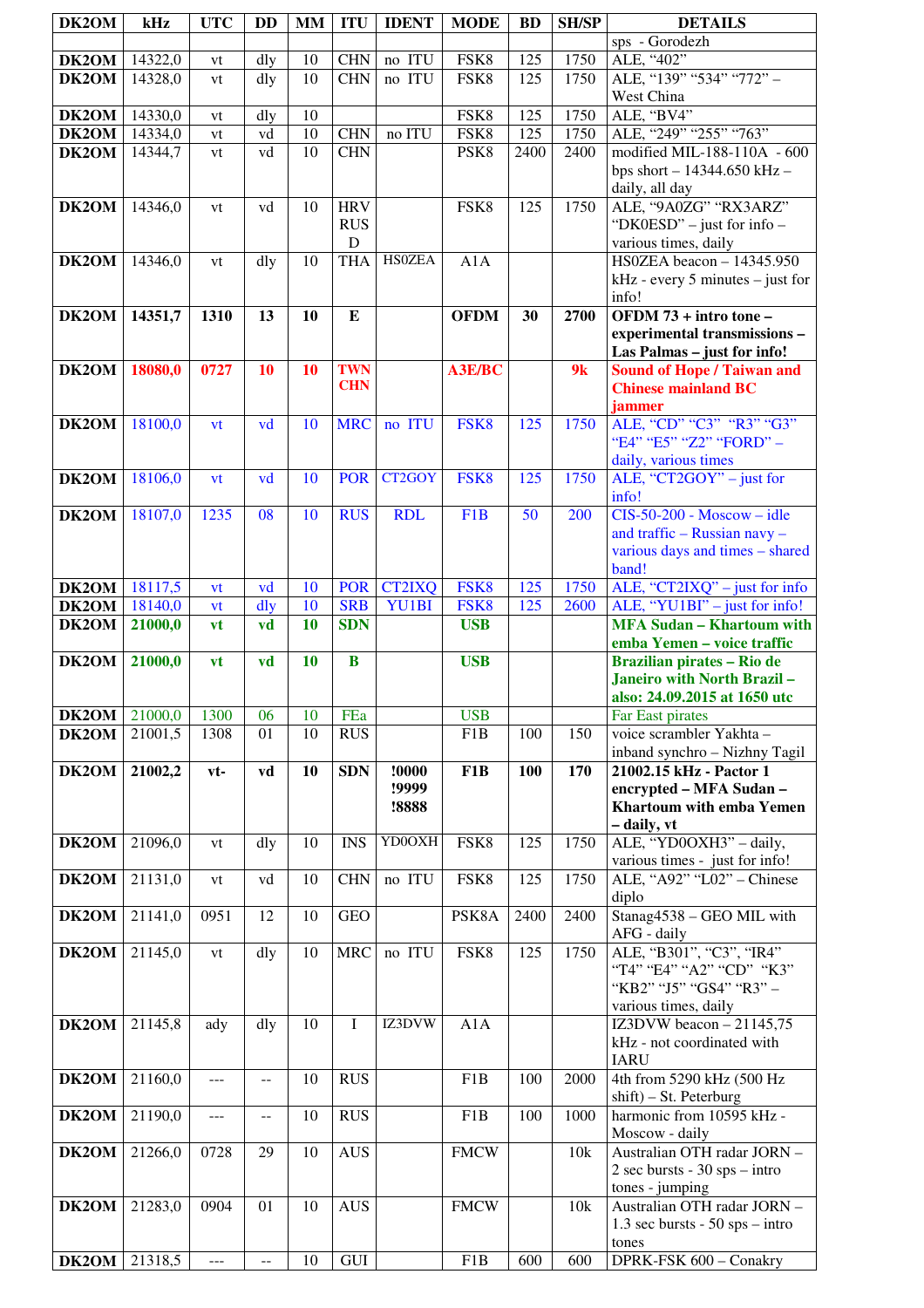| DK2OM | kHz     | <b>UTC</b> | <b>DD</b>                | <b>MM</b> | <b>ITU</b> | <b>IDENT</b>  | <b>MODE</b>        | <b>BD</b>       | <b>SH/SP</b> | <b>DETAILS</b>                                                                                                |
|-------|---------|------------|--------------------------|-----------|------------|---------------|--------------------|-----------------|--------------|---------------------------------------------------------------------------------------------------------------|
|       |         |            |                          |           |            |               | burst              |                 |              | North Korean emba-<br>21318.549 kHz                                                                           |
| DK2OM | 21346,0 | ady        | dly                      | 10        | <b>THA</b> | <b>HS0ZEA</b> | A1A                |                 |              | beacon "HS0ZEA" $-$ just for<br>info!                                                                         |
| DK2OM | 21400,0 | $---$      | --                       | 10        | <b>RUS</b> |               | F <sub>1</sub> B   | 50              | 2000         | harmonic from 5350 kHz - area<br>of Moscow - daily                                                            |
| DK2OM | 21409,5 | 0734       | 27                       | 10        | <b>RUS</b> |               | F <sub>1</sub> B   | 100             | 2000         | F1B 100 / 2000 - CIS14 -<br>harmonic from 10704.75 -<br>Jekaterinburg, RUS - daily                            |
| DK2OM | 21436,0 | $---$      | $\overline{\phantom{m}}$ | 10        | <b>RUS</b> |               | PSK <sub>2</sub> A | 120             | 5200         | AT3004D - harmonic from<br>10718.0 kHz - Sevastopol                                                           |
| DK2OM | 21438,0 | vt         | vd                       | 10        | <b>RUS</b> | <b>RCV</b>    | A1A                |                 |              | RIP90 de RCV - RUS Navy<br>Sevastopol - daily                                                                 |
| DK2OM | 21446,0 | ady        | dly                      | 10        | <b>THA</b> | <b>HSOZEA</b> | A1A                |                 |              | HS0ZEA beacon - every 5<br>minutes - just for info!                                                           |
| DK2OM | 25000,0 | vt         | vd                       | 10        | <b>FIN</b> |               | A3E                |                 |              | time signal Helsinki – just for<br>info – carrier on $25000$ – dots<br>on 25001 and 24999 - daily, all<br>day |
| DK2OM | 28000,0 | 0830       | 24                       | 10        | <b>CIS</b> |               | F3E                |                 |              | 28000 - 29700 crowded of CIS<br>taxi nets                                                                     |
| DK2OM | 28000,0 | 1400       | 18                       | 10        | $\bf{B}$   |               | A3E                |                 |              | <b>Brazilian CBers - 28000 -</b><br>28315 - daily, all day - no<br>change                                     |
| DK2OM | 28001,5 | 0951       | 21                       | 10        | RUS        |               | F <sub>1</sub> B   | 100             | 150          | voice scrambler Yakhta -<br>inband synchro - Ulan Ude                                                         |
| DK2OM | 28025,0 | 1704       | 23                       | 10        | <b>POR</b> |               | F <sub>1</sub> B   | 51              | 300          | F1B bursts - 28100.160 kHz -<br>west of Lisbon - Atlantic<br>Ocean - Enagal GPS buoys -<br>daily              |
| DK2OM | 28030,0 | vt         | vd                       | 10        | <b>POR</b> |               | F <sub>1</sub> B   | $\overline{51}$ | 340          | F1B bursts - west of Lisbon -<br>Atlantic Ocean - Enagal GPS<br>buoys - daily                                 |
| DK2OM | 28045,0 | ---        | $-$                      | 10        | <b>POR</b> |               | F <sub>1</sub> B   | $\overline{51}$ | 280          | F1B bursts - west of Lisbon -<br>Atlantic Ocean - Enagal GPS<br>buoys - daily                                 |
| DK2OM | 28050,0 | $---$      | $-$                      | 10        | <b>POR</b> |               | F <sub>1</sub> B   | 51              | 300          | F1B bursts - west of Lisbon -<br>Atlantic Ocean - Enagal GPS<br>buoys - daily                                 |
| DK2OM | 28050,0 | 1101       | 22                       | 10        | FEa        |               | F3E                |                 |              | Far East pirates                                                                                              |
| DK2OM | 28051,5 | vt         | dly                      | 10        | <b>POR</b> |               | F <sub>1</sub> B   | 51              | 300          | F1B bursts - west of Lisbon -<br>Atlantic Ocean - Enagal GPS<br>buoys - daily                                 |
| DK2OM | 28055,0 | 1310       | 28                       | 10        | <b>RUS</b> |               | F3E                |                 |              | RUS taxi - daily                                                                                              |
| DK2OM | 28060,0 | vt         | vd                       | 10        | <b>POR</b> |               | F <sub>1</sub> B   | 51              | 320          | F1B bursts - west of Lisbon -<br>Atlantic Ocean - Enagal GPS<br>buoys - daily                                 |
| DK2OM | 28065,0 | ---        | $-$                      | 10        | POR        |               | F <sub>1</sub> B   | 51              | 300          | F1B bursts - west of Lisbon -<br>Atlantic Ocean - Enagal GPS<br>buoys - daily                                 |
| DK2OM | 28065,0 | 1401       | 25                       | 10        | <b>RUS</b> |               | F3E                |                 |              | RUS taxi - daily                                                                                              |
| DK2OM | 28065,6 | $ -$       | $-$                      | 10        | GAB        |               | A3E                |                 | 980          | carrier and dots in USB and<br>LSB, bursts every 60 sec -<br>carrier - Gabon - daily and all<br>day           |
| DK2OM | 28075,0 | ---        | $-$                      | 10        | <b>POR</b> |               | F <sub>1</sub> B   | 51              | 300          | F1B bursts - west of Lisbon -<br>Atlantic Ocean - Enagal GPS<br>buoys - daily                                 |
| DK2OM | 28085,0 | vt         | vd                       | 10        | <b>POR</b> |               | F <sub>1</sub> B   | 51              | 300          | F1B bursts - west of Lisbon -<br>Atlantic Ocean - Enagal GPS<br>buoys - daily                                 |
| DK2OM | 28085,0 | 0958       | 22                       | 10        | <b>RUS</b> |               | F3E                |                 |              | RUS taxi - daily                                                                                              |
| DK2OM | 28085,0 | 1004       | 26                       | 10        | <b>RUS</b> |               | F3E                |                 |              | <b>RUS</b> taxi                                                                                               |
| DK2OM | 28100,2 | 0949       | 22                       | 10        | <b>POR</b> |               | F1B                | 51              | 300          | F1B bursts - 28100.780 kHz -<br>west of Lisbon - Atlantic<br>Ocean - Enagal GPS buoys -<br>daily              |
| DK2OM | 28102,1 | $---$      | $\overline{\phantom{m}}$ | 10        | POR        |               | F1B                | 51              | 320          | F1B bursts - west of Lisbon -                                                                                 |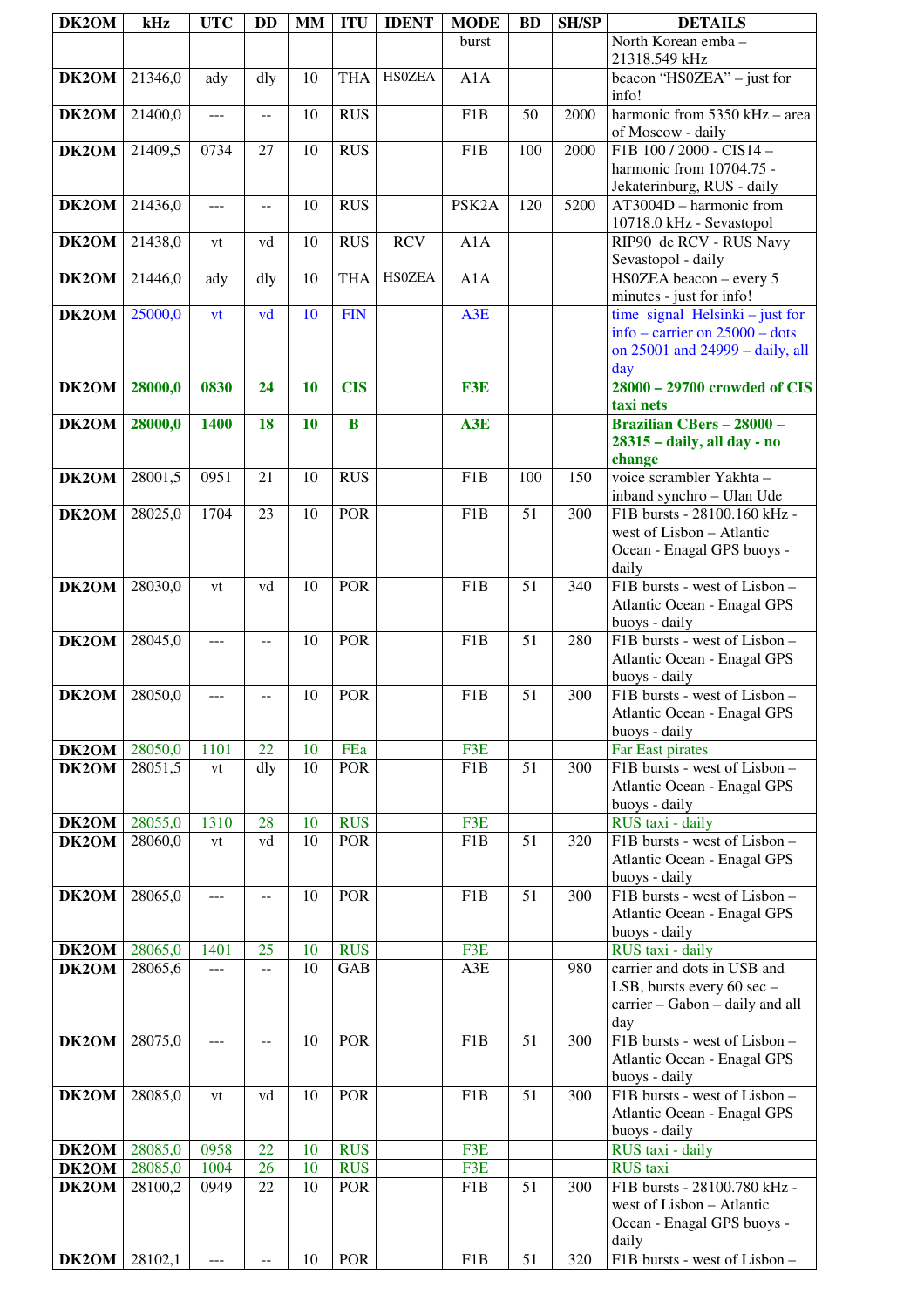| DK2OM                | kHz                | <b>UTC</b>   | <b>DD</b>            | MM       | <b>ITU</b>               | <b>IDENT</b> | <b>MODE</b>      | <b>BD</b> | <b>SH/SP</b>    | <b>DETAILS</b>                                                 |
|----------------------|--------------------|--------------|----------------------|----------|--------------------------|--------------|------------------|-----------|-----------------|----------------------------------------------------------------|
|                      |                    |              |                      |          |                          |              |                  |           |                 | Atlantic Ocean - Enagal GPS                                    |
|                      |                    |              |                      |          |                          |              |                  |           |                 | buoys - daily                                                  |
| DK2OM                | 28105,0            | ady          | dly                  | 10       | <b>RUS</b>               |              | F3E              |           |                 | RUS taxi - daily                                               |
| $\overline{DK2OM}$   | 28115,0            | 1312         | 24                   | 10       | <b>RUS</b>               |              | F3E              |           |                 | RUS taxi - daily                                               |
| DK2OM                | 28125,0            | ---          | $\mathbf{u}$         | 10       | <b>POR</b>               |              | F1B              | 51        | 320             | F1B bursts - west of Lisbon -                                  |
|                      |                    |              |                      |          |                          |              |                  |           |                 | Atlantic Ocean - Enagal GPS                                    |
|                      |                    | 0807         | 24                   |          | <b>RUS</b>               |              | F3E              |           |                 | buoys - daily<br><b>RUS</b> taxi                               |
| DK2OM<br>DK2OM       | 28125,0<br>28127,0 | 1115         | 29                   | 10<br>10 | <b>CYP</b>               |              | <b>FMCW</b>      |           | 20k             | OTH radar Cyprus - 50 sps                                      |
| DK2OM                | 28135,0            | 0844         | 24                   | 10       | <b>RUS</b>               |              | F3E              |           |                 | RUS taxi - daily                                               |
| DK2OM                | 28140,0            | ady          | dly                  | 10       | <b>RUS</b>               |              | F3E              |           |                 | <b>RUS</b> taxi                                                |
| DK2OM                | 28145,0            | 1025         | 22                   | 10       | <b>RUS</b>               |              | F3E              |           |                 | RUS taxi - daily                                               |
| DK2OM                | 28146,0            | vt           | vd                   | 10       | <b>ARG</b>               |              | FSK8             | 125       | 1750            | ALE, "LU8EX" "PY2TI"                                           |
|                      |                    |              |                      |          | $\, {\bf B}$             |              |                  |           |                 | "DL1" - just for info!                                         |
| DK2OM                | 28155,0            | 1010         | 19                   | 10       | $\overline{F}$           |              | F3E              |           |                 | French pirates                                                 |
| DK2OM                | 28155,0            | 1410         | 24                   | 10       | <b>RUS</b>               |              | F3E              |           |                 | RUS taxi - daily                                               |
| DK2OM                | 28175,0            | 0956         | 17                   | 10       | <b>RUS</b>               |              | F3E              |           |                 | RUS taxi - daily                                               |
| DK2OM<br>DK2OM       | 28195,0<br>28200,0 | 0915         | 17<br>vd             | 10<br>10 | <b>RUS</b><br><b>POR</b> |              | F3E<br>F1B       | 51        | 300             | RUS taxi - daily<br>F1B bursts - west of Lisbon -              |
|                      |                    | vt           |                      |          |                          |              |                  |           |                 | Atlantic Ocean - Enagal GPS                                    |
|                      |                    |              |                      |          |                          |              |                  |           |                 | buoys - daily                                                  |
| DK2OM                | 28215,0            | 1320         | 22                   | 10       | <b>RUS</b>               |              | F3E              |           |                 | <b>RUS</b> taxi                                                |
| DK2OM                | 28224,4            | ---          | $-$                  | 10       | <b>GAB</b>               |              | A3E              |           |                 | carrier and dots +/- 770 Hz -                                  |
|                      |                    |              |                      |          |                          |              |                  |           |                 | bursts every 60 sec - Gabon -                                  |
|                      |                    |              |                      |          |                          |              |                  |           |                 | daily and all day                                              |
| DK2OM                | 28225,0            | 1438         | 21                   | 10       | <b>RUS</b>               |              | F3E              |           |                 | <b>RUS</b> taxi                                                |
| DK2OM                | 28235,0            | 1109         | 28                   | 10       | <b>RUS</b>               |              | F3E              |           |                 | <b>RUS</b> taxi                                                |
| DK2OM<br>DK2OM       | 28245,0<br>28249,6 | 0743<br>---  | 21<br>$\overline{a}$ | 10<br>10 | <b>RUS</b><br><b>GAB</b> |              | F3E<br>A3E       |           | 1060            | RUS taxi - daily<br>carrier and dots +/- 530 Hz -              |
|                      |                    |              |                      |          |                          |              |                  |           |                 | bursts every 60 sec - Gabon -                                  |
|                      |                    |              |                      |          |                          |              |                  |           |                 | daily and all day                                              |
| DK2OM                | 28250,5            | $- - -$      | $-$                  | 10       | <b>GAB</b>               |              | A3E              |           | 1060            | carrier and dots +/- 530 Hz -                                  |
|                      |                    |              |                      |          |                          |              |                  |           |                 | bursts every 60 sec - Gabon -                                  |
|                      |                    |              |                      |          |                          |              |                  |           |                 | daily and all day                                              |
| DK2OM                | 28255,0            | 0950         | 20                   | 10       | FEa                      |              | F3E              |           |                 | Far East pirates                                               |
| DK2OM                | 28255,0            | 1425         | 25                   | 10       | <b>RUS</b>               |              | F3E              |           |                 | <b>RUS</b> taxi                                                |
| <b>DK2OM</b> 28275,0 | 28275,1            | 1041         | $\overline{22}$      | 10       | <b>RUS</b><br>AF         |              | F3E              | 51        |                 | RUS taxi - daily                                               |
| DK2OM                |                    |              |                      | 10       |                          |              | F1B              |           | 300             | F1B bursts - west of Lisbon -<br>Atlantic Ocean - Enagal GPS   |
|                      |                    |              |                      |          |                          |              |                  |           |                 | buoys - daily                                                  |
| DK2OM                | 28295,0            | 0959         | 03                   | 10       | <b>RUS</b>               |              | F3E              |           |                 | <b>RUS</b> taxi                                                |
| DK2OM                | 28305,0            | 0941         | 13                   | 10       | <b>RUS</b>               |              | F3E              |           |                 | RUS taxi - daily                                               |
| DK2OM                | 28312,5            | vt           | ${\rm v} {\rm d}$    | 10       | POR                      | CT2IXQ       | FSK8             | 125       | 1750            | ALE. "CT2IXQ" - just for info                                  |
| DK2OM                | 28315,0            | vt           | dly                  | 10       | <b>POR</b>               |              | F1B              | 51        | 320             | F1B bursts - west of Lisbon -                                  |
|                      |                    |              |                      |          |                          |              |                  |           |                 | Atlantic Ocean - Enagal GPS                                    |
|                      | 28323,0            | 1257         | 20                   | 10       | <b>IRN</b>               |              | <b>FMCW</b>      |           | 55k             | buoys - daily<br>Iranian OTH radar - 307 sps                   |
| DK2OM                |                    |              |                      |          |                          |              |                  |           |                 | bursts of 3.2 sec length                                       |
| DK2OM                | 28345,1            | $ -$         | $\overline{a}$       | 10       | GAB                      |              | A3E              |           | 1060            | carrier and dots +/- 530 Hz -                                  |
|                      |                    |              |                      |          |                          |              |                  |           |                 | bursts every 60 sec - Gabon -                                  |
|                      |                    |              |                      |          |                          |              |                  |           |                 | daily and all day                                              |
| DK2OM                | 28355,0            | 1344         | 31                   | 10       | <b>IRN</b>               |              | <b>FMCW</b>      |           | 50k             | OTH radar Iran - 307 sps -                                     |
|                      |                    |              |                      |          |                          |              |                  |           |                 | burst mode                                                     |
| DK2OM                | 28365,0            | 1030         | 19<br>24             | 10<br>10 | <b>RUS</b><br><b>RUS</b> |              | F3E<br>F3E       |           |                 | <b>RUS</b> taxi                                                |
| DK2OM<br>DK2OM       | 28365,0<br>28365,0 | 1319<br>0900 | 25                   | 10       | <b>RUS</b>               |              | F3E              |           |                 | <b>RUS</b> taxi<br><b>RUS</b> taxi                             |
| DK2OM                | 28385,0            | 1026         | 19                   | 10       | <b>RUS</b>               |              | F3E              |           |                 | <b>RUS</b> taxi                                                |
| DK2OM                | 28393,0            | 0903         | 31                   | 10       | <b>IRN</b>               |              | <b>FMCW</b>      |           | 50 <sub>k</sub> | OTH radar Iran - 307 sps -                                     |
|                      |                    |              |                      |          |                          |              |                  |           |                 | jumping                                                        |
| DK2OM                | 28405,0            | 1102         | 26                   | 10       | FEa                      |              | F3E              |           |                 | Far East pirates                                               |
| DK2OM                | 28435,0            | ----         | --                   | 10       | ${\bf E}$                |              | F <sub>1</sub> B | 81.9      | 140             | Datawell-buoy "Waverider" -                                    |
|                      |                    |              |                      |          |                          |              |                  |           |                 | 28435.040 kHz - Costa del Sol                                  |
|                      |                    |              |                      |          |                          |              |                  |           |                 | – Malaga                                                       |
| DK2OM                | 28459,8            | $---$        | $-$                  | 10       | <b>GAB</b>               |              | A3E              |           | 1060            | carrier and dots +/- 530 Hz -<br>bursts every 60 sec - Gabon - |
|                      |                    |              |                      |          |                          |              |                  |           |                 | daily and all day                                              |
| DK2OM                | 28459,9            | $---$        | $-$                  | 10       | <b>GAB</b>               |              | A3E              |           | 1060            | carrier and dots +/- 530 Hz -                                  |
|                      |                    |              |                      |          |                          |              |                  |           |                 | bursts every 60 sec - Gabon -                                  |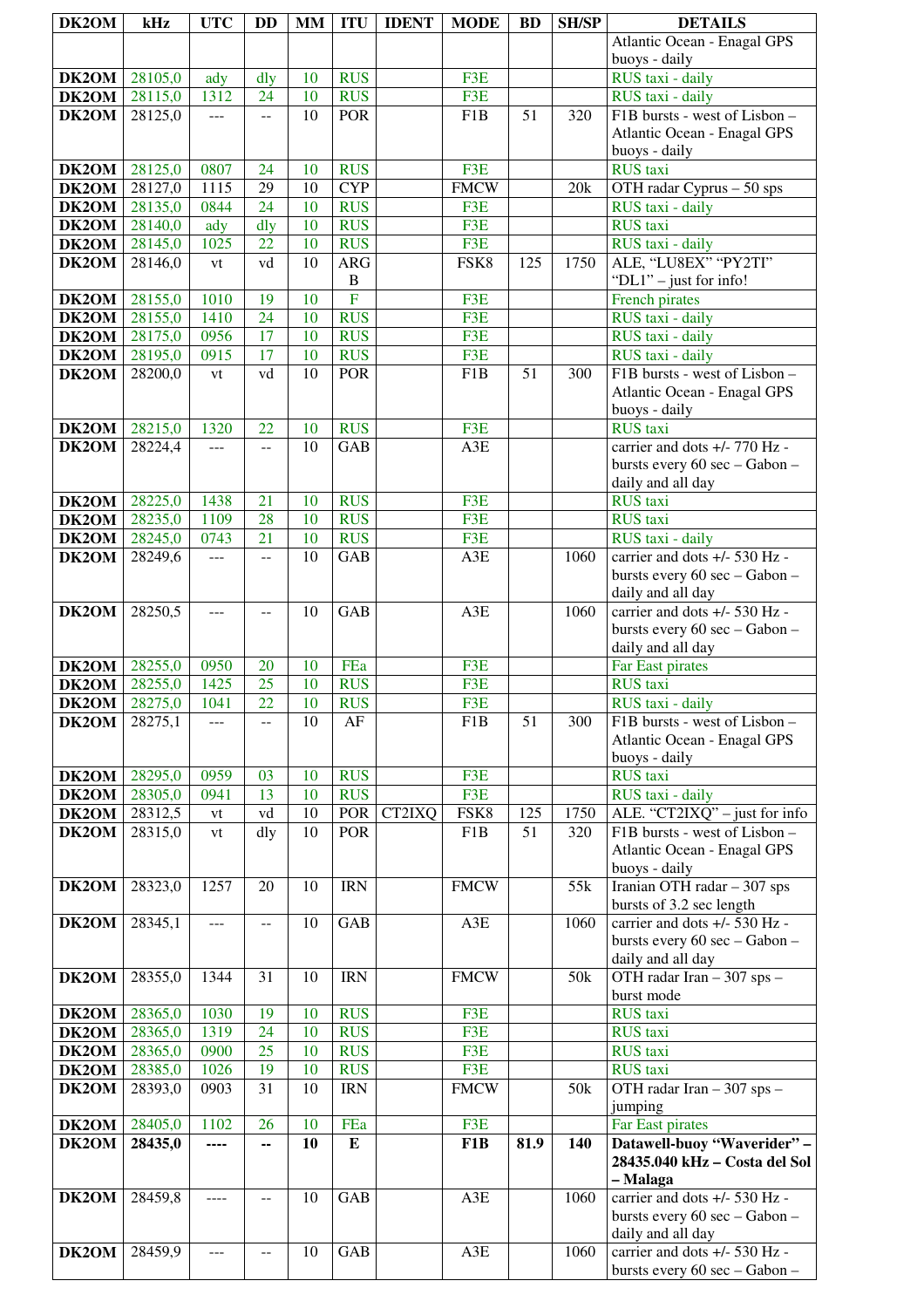| DK2OM        | kHz     | <b>UTC</b>    | <b>DD</b>                                     | <b>MM</b> | <b>ITU</b>  | <b>IDENT</b> | <b>MODE</b>      | <b>BD</b> | <b>SH/SP</b> | <b>DETAILS</b>                                                 |
|--------------|---------|---------------|-----------------------------------------------|-----------|-------------|--------------|------------------|-----------|--------------|----------------------------------------------------------------|
|              |         |               |                                               |           |             |              |                  |           |              | daily and all day                                              |
| DK2OM        | 28499,8 | ---           | --                                            | 10        | <b>MEa</b>  |              | F1B              | 81.9      | 140          | Datawell-buoy "Waverider" -                                    |
|              |         |               |                                               |           |             |              |                  |           |              | 28499.875 kHz - Persian                                        |
|              |         |               |                                               |           |             |              |                  |           |              | Gulf                                                           |
| DK2OM        | 28645,0 | 1024          | 26                                            | 10        | <b>RUS</b>  |              | F <sub>3</sub> E |           |              | <b>RUS</b> taxi                                                |
| DK2OM        | 28666,0 | 0808          | $\overline{31}$                               | 10        | <b>IRN</b>  |              | <b>FMCW</b>      |           | 50k          | OTH radar Iran - 870 sps -                                     |
|              |         |               |                                               |           |             |              |                  |           |              | jumping 28666 - 28640 -                                        |
|              |         |               |                                               |           |             |              |                  |           |              | 28535 - 28625                                                  |
| DK2OM        | 28701,1 | $\frac{1}{2}$ | $-1$                                          | 10        | <b>GAB</b>  |              | A3E              |           | 1056         | carrier and dots +/- 528 Hz -<br>bursts every 60 sec - Gabon - |
|              |         |               |                                               |           |             |              |                  |           |              | daily and all day                                              |
| DK2OM        | 28751,2 | $---$         | $\mathord{\hspace{1pt}\text{--}\hspace{1pt}}$ | 10        | <b>GAB</b>  |              | A3E              |           | 1080         | carrier and dots +/- 540 Hz -                                  |
|              |         |               |                                               |           |             |              |                  |           |              | bursts every 60 sec - Gabon -                                  |
|              |         |               |                                               |           |             |              |                  |           |              | daily and all day                                              |
| DK2OM        | 28825,0 | 0827          | 24                                            | 10        | <b>RUS</b>  |              | F3E              |           |              | <b>RUS</b> taxi                                                |
| DK2OM        | 28845,5 | $---$         | --                                            | 10        | GAB         |              | A3E              |           | 1060         | carrier and dots +/- 530 Hz -                                  |
|              |         |               |                                               |           |             |              |                  |           |              | bursts every 60 sec - Gabon -                                  |
|              |         |               |                                               |           |             |              |                  |           |              | daily and all day                                              |
| DK2OM        | 28870,0 | 0845          | 25                                            | 10        | <b>RUS</b>  |              | F3E              |           |              | <b>RUS</b> taxi                                                |
| DK2OM        | 28875,0 | 0853          | 25                                            | 10        | <b>RUS</b>  |              | F3E              |           |              | <b>RUS</b> taxi                                                |
| DK2OM        | 28895,0 | 0828          | 24                                            | 10        | <b>RUS</b>  |              | F3E              |           |              | <b>RUS</b> taxi                                                |
| DK2OM        | 28901,1 | $\frac{1}{2}$ | $-$                                           | 10        | <b>GAB</b>  |              | A3E              |           | 1056         | carrier and dots +/- 528 Hz -<br>bursts every 60 sec - Gabon - |
|              |         |               |                                               |           |             |              |                  |           |              | daily and all day                                              |
| <b>DK2OM</b> | 28935,0 | 0803          | 21                                            | 10        | <b>RUS</b>  |              | F3E              |           |              | <b>RUS</b> taxi                                                |
| DK2OM        | 28955,0 | 0828          | 24                                            | 10        | <b>RUS</b>  |              | F3E              |           |              | RUS taxi - daily                                               |
| <b>DK2OM</b> | 29025,0 | 0838          | 24                                            | 10        | <b>RUS</b>  |              | F3E              |           |              | <b>RUS</b> taxi                                                |
| <b>DK2OM</b> | 29035,0 | 0847          | $\overline{25}$                               | 10        | <b>RUS</b>  |              | F3E              |           |              | RUS taxi - daily                                               |
| DK2OM        | 29055,0 | 0825          | 24                                            | 10        | <b>RUS</b>  |              | F3E              |           |              | <b>RUS</b> taxi                                                |
| DK2OM        | 29065,0 | 0826          | $\overline{25}$                               | 10        | <b>RUS</b>  |              | F3E              |           |              | <b>RUS</b> taxi                                                |
| DK2OM        | 29100,0 | 0857          | 21                                            | 10        | FEa         |              | F3E              |           |              | Far East pirates                                               |
| DK2OM        | 29120,0 | 1256          | 24                                            | 10        | <b>RUS</b>  |              | F3E              |           |              | <b>RUS</b> taxi                                                |
| DK2OM        | 29155,0 | 1306          | 24                                            | 10        | <b>RUS</b>  |              | F3E              |           |              | <b>RUS</b> taxi                                                |
| <b>DK2OM</b> | 29185,0 | 0850          | 25                                            | 10        | <b>RUS</b>  |              | F3E              |           |              | <b>RUS</b> taxi                                                |
| DK2OM        | 29195,0 | 1317          | 24                                            | 10        | <b>RUS</b>  |              | F3E              |           |              | <b>RUS</b> taxi                                                |
| DK2OM        | 29249,9 | 1538          | 27                                            | 10        | ${\bf E}$   |              | F1B              | 81.9      | 140          | Datawell-buoy "Waverider" -<br>29249.890 kHz-                  |
|              |         |               |                                               |           |             |              |                  |           |              | Fuerteventura - daily, all day                                 |
| DK2OM        | 29375,0 |               | --                                            | 10        | $\mathbf I$ |              | F <sub>1</sub> B | 81.9      | 140          | Datawell-buoy "Waverider" -                                    |
|              |         |               |                                               |           |             |              |                  |           |              | 29374.898 kHz - Gallipoli,                                     |
|              |         |               |                                               |           |             |              |                  |           |              | South Italy - daily, all day                                   |
| DK2OM        | 29387,5 | ---           | ۰.                                            | 10        | <b>IND</b>  |              | F1B              | 81.9      | 140          | Datawell-buoy "Waverider" -                                    |
|              |         |               |                                               |           |             |              |                  |           |              | 29387.460 kHz - Indian NW                                      |
|              |         |               |                                               |           |             |              |                  |           |              | coast, close to Pakistan -                                     |
|              |         |               |                                               |           |             |              |                  |           |              | daily, all day                                                 |
| DK2OM        | 29400,0 |               | ۰.                                            | 10        | <b>USA</b>  |              | F1B              | 81.9      | 140          | Datawell-buoy "Waverider" -                                    |
|              |         |               |                                               |           |             |              |                  |           |              | 29400.070 kHz - USA north-<br>east coast - NY daily, all day   |
| DK2OM        | 29450,0 | 1531          | 27                                            | 10        | <b>MRC</b>  |              | F1B              | 81.9      | 140          | Datawell-buoy "Waverider" -                                    |
|              |         |               |                                               |           |             |              |                  |           |              | 29449.880 kHz - area of El                                     |
|              |         |               |                                               |           |             |              |                  |           |              | Aaiun - Morocco - daily, all                                   |
|              |         |               |                                               |           |             |              |                  |           |              | day                                                            |
| <b>DK2OM</b> | 29455,0 | 1001          | 25                                            | 10        | <b>RUS</b>  |              | F3E              |           |              | <b>RUS</b> taxi                                                |
| DK2OM        | 29500,0 | ---           | ۰.                                            | 10        | G           |              | F1B              | 81.9      | 140          | Datawell-buoy "Waverider" -                                    |
|              |         |               |                                               |           |             |              |                  |           |              | area of Gibraltar - daily, all                                 |
|              |         |               |                                               |           |             |              |                  |           |              | day                                                            |
| DK2OM        | 29525,0 | ---           | ۰.                                            | 10        | <b>MRC</b>  |              | F1B              | 81.9      | 140          | Datawell-buoy "Waverider" -                                    |
|              |         |               |                                               |           |             |              |                  |           |              | 29524.990 kHz - Agadir -<br>Morocco - daily, all day           |
| DK2OM        | 29625,0 | ---           | ۰.                                            | 10        | <b>USA</b>  |              | F1B              | 81.9      | 140          | Datawell-buoy "Waverider" -                                    |
|              |         |               |                                               |           |             |              |                  |           |              | 29625.024 kHz - USA north-                                     |
|              |         |               |                                               |           |             |              |                  |           |              | east coast - daily, all day                                    |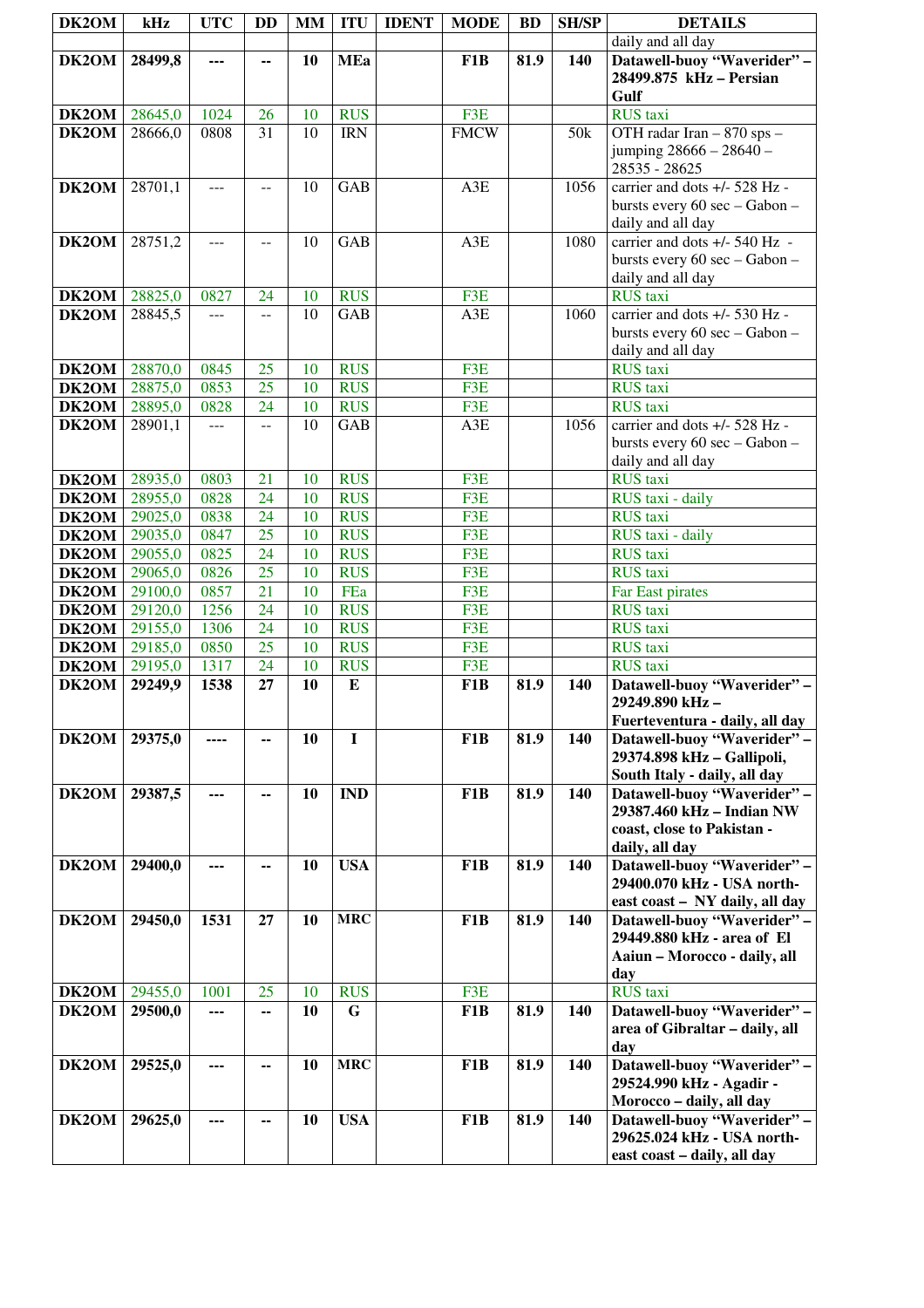# **IRTS – Ireland – EI3GYB (Michael)**

| <b>SOC</b>       | kHz                   | <b>UTC</b>        | <b>DD</b> | <b>MM</b> | <b>ITU</b>        | <b>IDENT</b> | <b>MODE</b>            | <b>DETAILS</b>                                                   |
|------------------|-----------------------|-------------------|-----------|-----------|-------------------|--------------|------------------------|------------------------------------------------------------------|
| EI3GYB           | 3776.5                | 1300-             | 12        | 10        | <b>IRL</b>        |              | <b>USB</b>             | Irish fishermen located in Bantry, County Cork                   |
|                  |                       | 1315              |           |           |                   |              |                        |                                                                  |
| <b>EI3GYB</b>    | 3640                  | 0855              | 13        | 10        | Prob              |              | <b>USB</b>             | Japanese Fishermen                                               |
|                  |                       |                   |           |           | ably              |              |                        |                                                                  |
|                  |                       |                   |           |           | MM                |              |                        | <b>Dutch Fishermen</b>                                           |
| EI3GYB           | 3620                  | 0930              | 13        | 10        | Prob<br>ably      |              | <b>USB</b>             |                                                                  |
|                  |                       |                   |           |           | <b>MM</b>         |              |                        |                                                                  |
| EI3GYB           | 37225.4               | 1230-             | 13        | 10        | <b>IRL</b>        |              | <b>USB</b>             | Irish Fishermen stationed in Bantry, Co Cork.                    |
|                  |                       | 1247              |           |           |                   |              |                        | Several stations in a group. One station might be                |
|                  |                       |                   |           |           |                   |              |                        | in Killybegs, Co. Donegal                                        |
| EI3GYB           | 3664                  | 1255              | 13        | 10        | E/                |              | <b>USB</b>             | Spanish Fishermen                                                |
|                  |                       |                   |           |           | <b>MM</b>         |              |                        |                                                                  |
| EI3GYB           | 3772                  | 1845              | 13        | 10        | E or              |              | <b>USB</b>             | Spanish Fishermen                                                |
|                  |                       |                   |           |           | <b>MM</b>         |              |                        |                                                                  |
| EI3GYB           | 3745                  | 1855              | 13        | 10        | E or              |              | <b>USB</b>             | Spanish Fishermen                                                |
| EI3GYB           | 3636                  | 0240              | 16        | 10        | <b>MM</b><br>E or |              | <b>USB</b>             | Spanish Fishermen                                                |
|                  |                       |                   |           |           | <b>MM</b>         |              |                        |                                                                  |
| <b>EI3GYB</b>    | 2000                  | 1940              | 16        | 10        | $\mathbf E$ or    |              | <b>USB</b>             | Spanish Fishermen                                                |
|                  |                       |                   |           |           | <b>MM</b>         |              |                        |                                                                  |
| EI3GYB           | 3776.5                | 1310-             | 17        | 10        | <b>IRL</b>        |              | <b>USB</b>             | Irish Fishermen from County Cork                                 |
|                  |                       | 1332              |           |           |                   |              |                        |                                                                  |
|                  |                       | and               |           |           |                   |              |                        |                                                                  |
|                  |                       | 1420              |           |           |                   |              |                        |                                                                  |
| EI3GYB           | 3776.5                | 1315-             | 18        | 10        | <b>IRL</b>        |              | <b>USB</b>             | Group of Irish Fishermen from different                          |
|                  |                       | 1340              |           |           |                   |              |                        | locations in EI:Bantry, Skibbereen and Cobh,<br>All County Cork. |
|                  |                       |                   |           |           |                   |              |                        | Names: John, Colum, Gerry, Danny                                 |
| EI3GYB           | 21297.5               | 0850              | 20        | 10        |                   |              |                        | Strong digital signals                                           |
| EI3GYB           | 7000                  | 1825              | 20        | 10        | <b>RUS</b>        |              | AM                     | Buzzer from 6998 kHz                                             |
| EI3GYB           | 7000                  | 1930              | 21        | 10        |                   |              | <b>USB</b>             | Talk in Arabic                                                   |
| EI3GYB           | 1933                  | 1945              | 21        | 10        |                   |              |                        | Digital signals in and out                                       |
| EI3GYB           | 7000                  | 0450              | 23        | 10        | $\overline{R}$ US |              | $\mathbf{A}\mathbf{M}$ | Buzzer from 6998 kHz                                             |
| EI3GYB           | 1920                  | 2245              | 23        | 10        | <b>POR</b>        |              | <b>USB</b>             | Portuguese Fishermen                                             |
|                  |                       |                   |           |           | or                |              |                        |                                                                  |
|                  | 1933                  | 2325              | 24        |           | <b>MM</b>         |              |                        |                                                                  |
| EI3GYB<br>EI3GYB | 3664                  | 1400              | 27        | 10<br>10  | E/                |              | <b>USB</b>             | Digital signals in and out<br>Spanish Fishermen                  |
|                  |                       |                   |           |           | <b>MM</b>         |              |                        |                                                                  |
| EI3GYB           | 7055-                 | 2340              | 27        | 10        |                   |              |                        | Radar 59 plus 30                                                 |
|                  | 7072                  |                   |           |           |                   |              |                        |                                                                  |
| <b>EI3GYB</b>    | 7046-                 | 1900              | 28        | 10        |                   |              |                        | Radar 59 plus plus                                               |
|                  | 7071                  |                   |           |           |                   |              |                        |                                                                  |
| <b>EI3GYB</b>    | 7000                  | 1345              | 30        | 10        | <b>RUS</b>        |              | $\mathbf{A}\mathbf{M}$ | Buzzer from 6998 kHz                                             |
| EI3GYB           | 28410,                | 1345              | 30        | 10        | <b>RUS</b>        |              | <b>FM</b>              | Russian Taxis, very strong, many stations                        |
|                  | 28280,<br>28345,      |                   |           |           |                   |              |                        |                                                                  |
|                  | Other as              |                   |           |           |                   |              |                        |                                                                  |
|                  | well                  |                   |           |           |                   |              |                        |                                                                  |
| EI3GYB           | $\overline{2}$ 1315 - | 1350              | 30        | 10        |                   |              |                        | Radar, very strong                                               |
|                  | 21345                 |                   |           |           |                   |              |                        |                                                                  |
| <b>EI3GYB</b>    | 14290                 | 1410              | 30        | 10        | <b>GRC</b>        |              | <b>LSB</b>             | Group of Greek pirates in conversation.                          |
|                  |                       |                   |           |           |                   |              |                        | Left frequency when I called                                     |
| <b>EI3GYB</b>    | 14203-                | 1415              | 30        | 10        |                   |              |                        | Radar 59plus 20                                                  |
|                  | 14205                 |                   |           |           |                   |              |                        |                                                                  |
| <b>EI3GYB</b>    | 15000                 | Mornin Daily      |           |           |                   |              | <b>FSK</b>             | Very strong signals, non stop all morning and                    |
|                  |                       | gs, after<br>noon |           |           |                   |              |                        | afternoon.<br>Possibly North Korean Embassy in W. Africa.        |
|                  |                       |                   |           |           |                   |              |                        | Frequency is non HAM, but allocated to time                      |
|                  |                       |                   |           |           |                   |              |                        | signal stations                                                  |
|                  |                       |                   |           |           |                   |              |                        |                                                                  |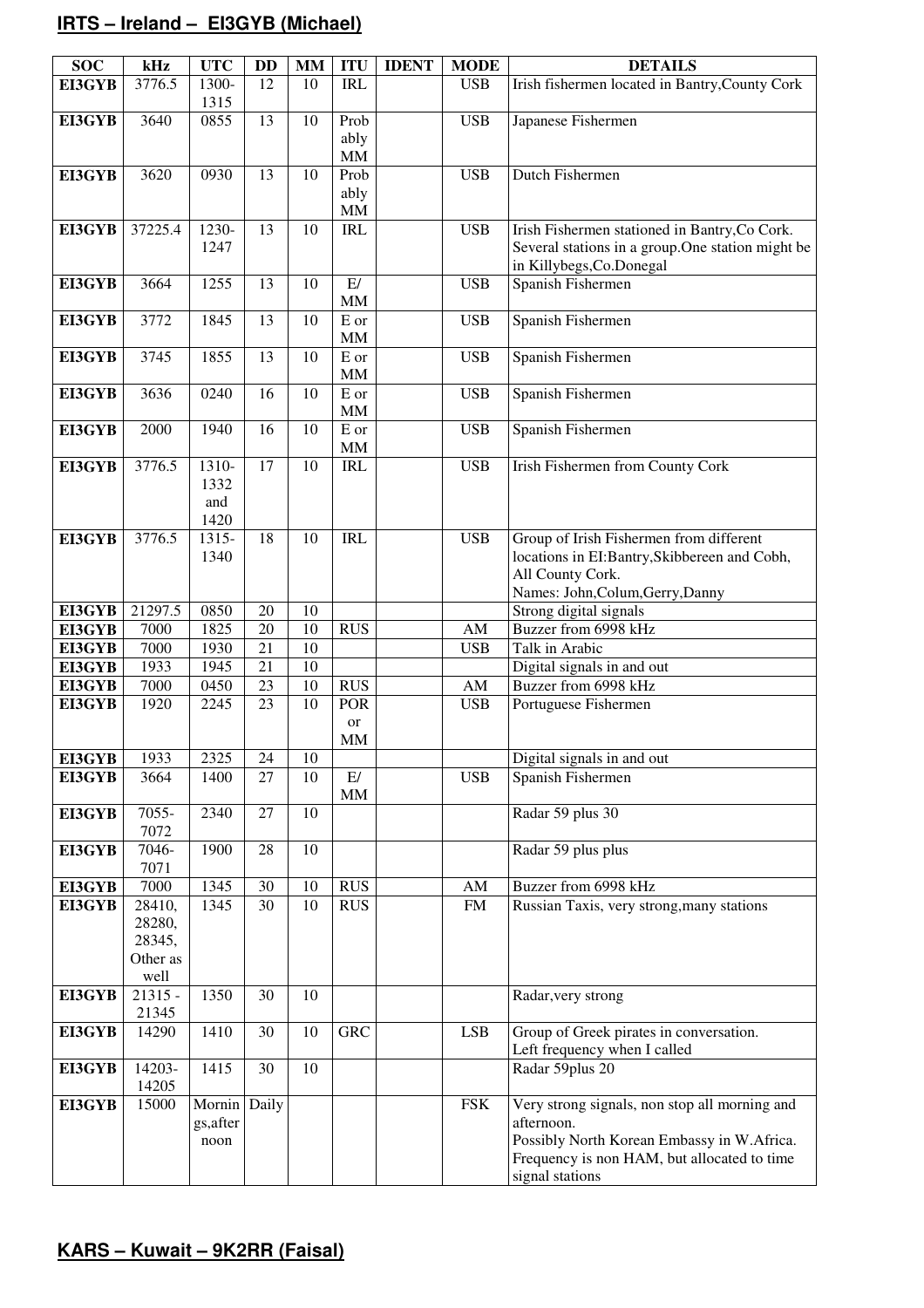# **MRASZ – Hungary - HA7PL (Laci)**

| <b>SOC</b>                   | kHz              | <b>UTC</b>    | DD                                | <b>MM</b>       | <b>ITU</b> | <b>IDENT</b> | <b>MODE</b>      | <b>SH</b>  | <b>DETAILS</b>                       |
|------------------------------|------------------|---------------|-----------------------------------|-----------------|------------|--------------|------------------|------------|--------------------------------------|
| <b>MRASZ</b>                 | 3509,5           | 2101          | 15                                | 10              |            |              | F <sub>1</sub> B | 250        |                                      |
| <b>MRASZ</b>                 | 3525,0           | 1722          | $\mathbf{1}$                      | 10              |            |              | A3E              |            | Ui. language                         |
| <b>MRASZ</b>                 | 3548,0           | 1826          | $\overline{27}$                   | 10              |            |              | F1B              | 200        |                                      |
| <b>MRASZ</b>                 | 3548,1           | 1741          | $\overline{30}$                   | 10              |            |              | F1A              |            | 5 letters                            |
| <b>MRASZ</b>                 | 3552,0           | 1826          | $\overline{27}$                   | 10              |            |              | F1B              | 250        |                                      |
| <b>MRASZ</b>                 | 3555,9           | 1714          | 30                                | 10              |            |              | <b>USB</b>       |            | italian language                     |
| <b>MRASZ</b>                 | 3576,0           | 1825          | $\overline{27}$                   | $\overline{10}$ |            |              | F1B              | 250        |                                      |
| <b>MRASZ</b>                 | 3589,0           | 1811          | $\overline{17}$                   | 10              |            |              | <b>LSB</b>       |            | russian language                     |
| <b>MRASZ</b>                 | 3593,8           | 1945          | 28                                | 10              | <b>RUS</b> | $\mathbf{P}$ | A1A              |            | "P" beacon, hrd: 29                  |
| <b>MRASZ</b>                 | 3595,0           | 1810          | 17                                | 10              |            |              | <b>USB</b>       |            | numbers, russian female              |
| <b>MRASZ</b>                 | 3620,0           | 2006          | 28                                | 10              |            |              | A3E              |            | instable carrier                     |
| <b>MRASZ</b>                 | 3646,0           | 1916          | $\overline{5}$                    | $\overline{10}$ |            |              | A1A              |            | "7.7.1"                              |
| <b>MRASZ</b>                 | 3658,0           | $\mathrm{vt}$ | dly                               | 10              |            |              | A1A              |            | slowly "V" string                    |
| <b>MRASZ</b>                 | 3690,0           | 1910          | 5                                 | 10              |            |              | <b>LSB</b>       |            | Ui. music                            |
| <b>MRASZ</b>                 | 3690,0           | 1815          | $\overline{27}$                   | 10              |            |              | <b>LSB</b>       |            | Ui. music                            |
| <b>MRASZ</b>                 | 3699,5           | 1821          | $\overline{27}$                   | 10              |            |              | F1B              | 200        |                                      |
| <b>MRASZ</b>                 | 7000,0           | 1847          | $\overline{27}$                   | 10              | <b>RUS</b> |              | A3E              |            | buzzer                               |
| <b>MRASZ</b>                 | 7000,0           | 2048          | $\overline{30}$                   | 10              | <b>RUS</b> |              | A3E              |            | buzzer                               |
| <b>MRASZ</b>                 | 7002,7           | 1811          | 19                                | 10              |            |              | <b>LSB</b>       |            | Ui. language                         |
| <b>MRASZ</b>                 | 7008,7           | 1131          | $\mathbf{1}$                      | 10              |            |              | F1B              | 250        |                                      |
| <b>MRASZ</b>                 | 7008,7           | 1427          | $\overline{2}$<br>$\overline{17}$ | 10<br>10        |            |              | F1B              | 250        |                                      |
| <b>MRASZ</b>                 | 7016,0<br>7017,2 | 1604<br>0651  | $\overline{31}$                   | 10              |            |              | F1B<br>F1B       | 250<br>250 |                                      |
| <b>MRASZ</b><br><b>MRASZ</b> | 7020,0           | 1328          | $\mathbf{1}$                      | 10              |            |              | F1B              | 250        |                                      |
| <b>MRASZ</b>                 | 7022,9           | 0650          | 31                                | 10              |            |              | F1B              | 200        |                                      |
| <b>MRASZ</b>                 | 7040,0           | 1327          | $\mathbf{1}$                      | 10              |            |              | F1B              | 500        |                                      |
| <b>MRASZ</b>                 | 7047,0           | 1226          | 31                                | 10              |            |              | <b>LSB</b>       |            | russian language                     |
| <b>MRASZ</b>                 | 7050,0           | 1541          | $\overline{11}$                   | 10              |            |              | <b>LSB</b>       |            | italian language                     |
| <b>MRASZ</b>                 | 7050,0           | 1635          | 13                                | 10              |            |              | <b>LSB</b>       |            | italian language                     |
| <b>MRASZ</b>                 | 7050,0           | 0941          | $\overline{30}$                   | $\overline{10}$ |            |              | <b>LSB</b>       |            | russian/italian language             |
| <b>MRASZ</b>                 | 7050,0           | ${\rm vt}$    | dly                               | 10              |            |              | <b>LSB</b>       |            | russian/ukrainian, chaos, music etc. |
| <b>MRASZ</b>                 | 7051,9           | 1806          | 10                                | 10              |            |              | F1B              | 200        |                                      |
| <b>MRASZ</b>                 | 7060,0           | 1817          | $\overline{27}$                   | 10              |            |              | <b>OTHR</b>      |            | 7050-7070 kHz                        |
| <b>MRASZ</b>                 | 7060,0           | 0800          | 31                                | 10              |            |              | <b>OTHR</b>      |            |                                      |
| <b>MRASZ</b>                 | 7077,0           | 1546          | $\overline{2}$                    | 10              |            |              | F1B              | 250        |                                      |
| <b>MRASZ</b>                 | 7080,0           | 1736          | $\,8\,$                           | $10\,$          |            |              | F1B              |            |                                      |
| <b>MRASZ</b>                 | 7080,0           | 1751          | 10                                | 10              |            |              | F1B              | $200\,$    |                                      |
| <b>MRASZ</b>                 | 7080,0           | 1750          | 13                                | 10              |            |              | F <sub>1</sub> B | 200        |                                      |
| <b>MRASZ</b>                 | 7080,0           | 1803          | 19                                | 10              |            |              | F1B              | 200        |                                      |
| <b>MRASZ</b>                 | 7080,1           | 1740          | 13                                | 10              |            |              | F1A              |            | "5T492 T8592 63771K"                 |
| <b>MRASZ</b>                 | 7081,0           | 0830          | 15                                | 10              |            |              | A1A              |            | "VVVVVVV K"                          |
| <b>MRASZ</b>                 | 7100,0           | 1227          | 31                                | 10              |            |              | N0N              |            |                                      |
| <b>MRASZ</b>                 | 7117,0           | 1805          | 19                                | 10              | <b>RUS</b> |              | F1B              | 1000       |                                      |
| <b>MRASZ</b>                 | 7120,0           | 1611          | 6<br>9                            | 10<br>10        | SOM        |              | A3E              |            | Radio Harg. hrd: 13,19,27,           |
| <b>MRASZ</b>                 | 7142,0           | 1239          | $\overline{2}$                    | 10              |            |              | <b>OTHR</b>      |            |                                      |
| <b>MRASZ</b><br><b>MRASZ</b> | 7177,8<br>7200,0 | 1548<br>1734  | 10                                | 10              |            |              | F1B<br>A3E       | 250        | splatter down 10 kHz                 |
| <b>MRASZ</b>                 | 10115,0          | 1856          | $\overline{7}$                    | 10              |            |              | <b>OTHR</b>      |            | 10100-10130 kHz                      |
| <b>MRASZ</b>                 | 14008,0          | 0931          | $\mathbf{1}$                      | 10              |            |              | F1B              | 450        |                                      |
| <b>MRASZ</b>                 | 14008,0          | 0912          | 11                                | 10              |            |              | F1B              | 450        |                                      |
| <b>MRASZ</b>                 | 14076,0          | 1154          | $\mathbf{1}$                      | 10              |            |              | <b>USB</b>       |            | Ui. language; "ALLO ALLO"            |
| <b>MRASZ</b>                 | 14086,9          | 1211          | $\mathbf{1}$                      | 10              |            |              | <b>USB</b>       |            | Ui. female                           |
| <b>MRASZ</b>                 | 14140,0          | 0817          | 15                                | 10              |            |              | <b>OTHR</b>      |            | 14130-14150 kHz                      |
| <b>MRASZ</b>                 | 14180,0          | 0928          | 18                                | 10              |            |              | F1B              | 200        |                                      |
| <b>MRASZ</b>                 | 14180,0          | 0923          | 23                                | 10              |            |              | F1B              | 200        |                                      |
| <b>MRASZ</b>                 | 14180,0          | 1228          | $\overline{31}$                   | 10              |            |              | F1B              | 200        |                                      |
| <b>MRASZ</b>                 | 14192,0          | 0915          | 23                                | 10              |            |              | F1B              | 500        |                                      |
| <b>MRASZ</b>                 | 14300,0          | 0922          | 23                                | 10              |            |              | <b>OTHR</b>      |            |                                      |
| <b>MRASZ</b>                 | 14301,7          | 1550          | 11                                | 10              | <b>CHN</b> |              | PSK <sub>2</sub> |            |                                      |
| <b>MRASZ</b>                 | 18148,0          | 0917          | 23                                | 10              |            |              | <b>OTHR</b>      |            |                                      |
| <b>MRASZ</b>                 | 21025,0          | 1543          | $\overline{c}$                    | 10              |            |              | A3E              |            | Ui. language                         |
| <b>MRASZ</b>                 | 28013,7          | 0703          | 18                                | 10              |            |              | A1A              |            | slowly dash string, local QRM?       |
| <b>MRASZ</b>                 | 28059,5          | 0702          | 18                                | 10              |            |              | A1A              |            | slowly dash string, local QRM?       |
| <b>MRASZ</b>                 | 28120,6          | 0703          | 18                                | 10              |            |              | A1A              |            | slowly dash string, local QRM?       |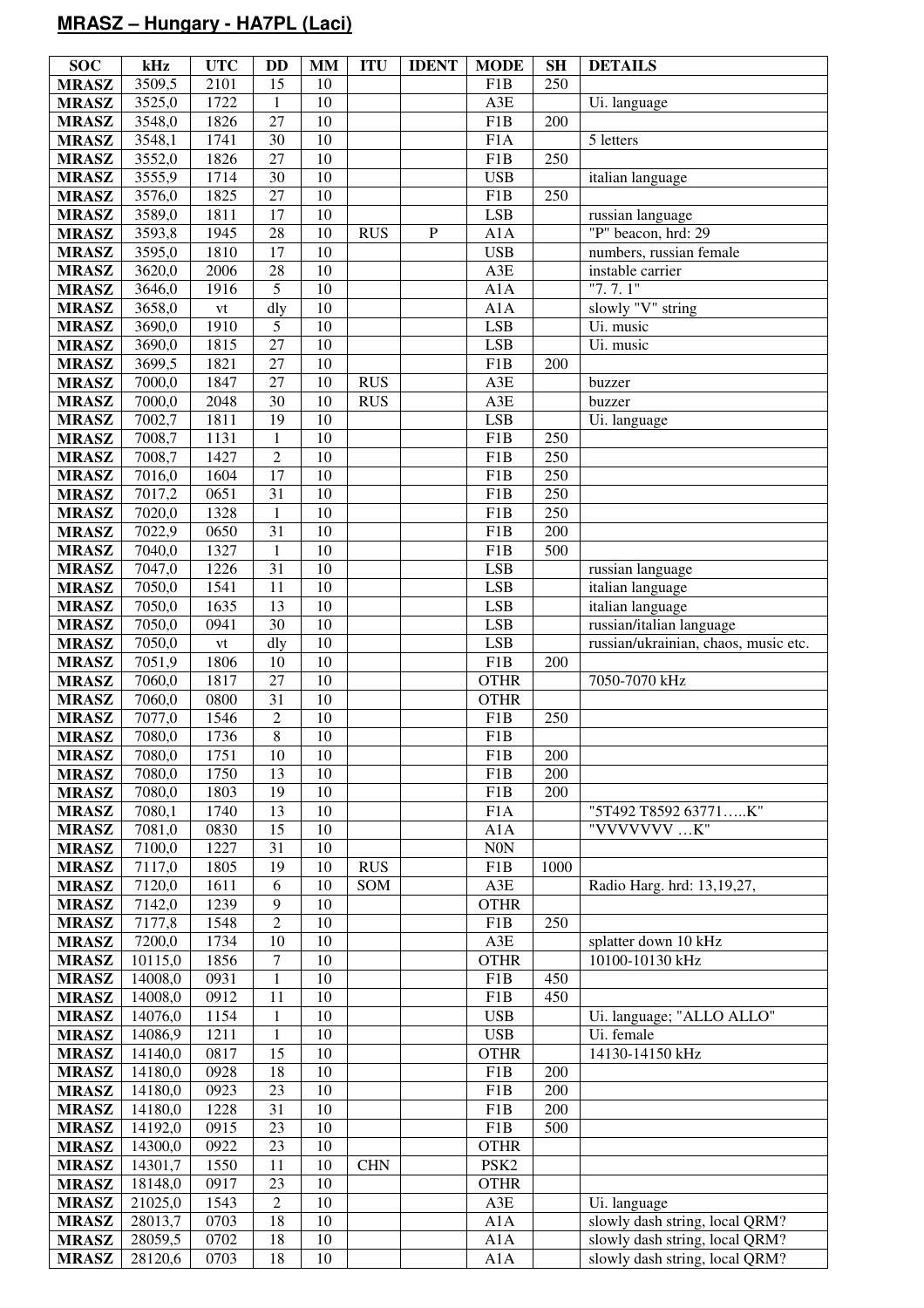| <b>SOC</b>   | kHz     | UTC  | DD | MМ | ITU | <b>IDENT</b> | <b>MODE</b> | <b>SH</b> | <b>DETAILS</b>                 |
|--------------|---------|------|----|----|-----|--------------|-------------|-----------|--------------------------------|
| <b>MRASZ</b> | 28181.6 | 0703 | 18 | 10 |     |              | A1A         |           | slowly dash string, local QRM? |
| <b>MRASZ</b> | 28242.6 | 0703 | 18 | 10 |     |              | A1A         |           | slowly dash string, local QRM? |
| <b>MRASZ</b> | 28303.7 | 0703 | 18 | 10 |     |              | A1A         |           | slowly dash string, local QRM? |
| <b>MRASZ</b> | 28364.7 | 0709 | 18 | 10 |     |              | A1A         |           | slowly dash string, local QRM? |

## **OEVSV – Austria – OE3GSA (Gerd)**

| <b>SOC</b>   | kHz     | UTC  | DD | <b>MM</b> | TTU        | <b>IDENT</b> | <b>MODE</b> | <b>BD</b> | <b>SH</b> | <b>DETAILS</b>            |
|--------------|---------|------|----|-----------|------------|--------------|-------------|-----------|-----------|---------------------------|
| oevsv        | 14007.8 | 0549 | 26 | 10        | unid       | unid         | F3E         |           |           | long periods carrier only |
| <b>Oevsv</b> | 14015.5 | 0550 | 26 | 10        | <b>RUS</b> | unid         | F3E         |           |           |                           |
| <b>Oevsv</b> | 14076.5 | 0544 | 26 | 10        | unid       |              | F3E         | 100       | 250       | bad sigs quality          |
| oevsv        | 14210.0 | 1800 | 23 | 10        | unid       | ubid         | A3A         |           |           | music                     |
| oevsv        | 14220.0 | 0550 | 20 | 10        | unid       | unid         | F1B         |           |           |                           |

# **PZK – Poland – SP9BRP (Jan)**

## **REF 1 – France – F5MIU (Francis)**

| <b>SOC</b>   | kHz    | <b>UTC</b> | <b>DD</b> |    | MM ITU | <b>IDENT</b> | <b>MODE</b>  | <b>Baud</b> | Sh/Bw         | <b>DETAILS</b>                       |
|--------------|--------|------------|-----------|----|--------|--------------|--------------|-------------|---------------|--------------------------------------|
| R.E.F.       |        |            |           |    |        |              |              |             |               | October 2015                         |
|              |        |            |           |    |        |              |              |             |               |                                      |
| <b>F5MIU</b> | 6998   | 0315       | 29        | 10 |        |              | $\gamma$     |             | 4kHz          | Intermittent buzzer                  |
| <b>F5MIU</b> | 7060   | 1815       | 27        | 10 |        |              | fmcw         |             | 20kHz         | OTHR S9, 20pps                       |
| <b>F5MIU</b> | 7205   | 1731       | 26        | 10 |        |              | AM           |             | 15kHz         | <b>BCL</b> station in Esperanto 2kHz |
|              |        |            |           |    |        |              |              |             |               | on 40m band (from Taïwan?)           |
| <b>F5MIU</b> | 10110  | 0823       | 14        | 10 |        |              | fmcw         |             | 20/30kHz      | OTHR S9, 20pps                       |
| <b>F5MIU</b> | 10120  | 1616       | 28        | 10 |        |              | ${\rm fmcw}$ |             | 20kHz         | OTHR S9, 20pps                       |
| <b>F5MIU</b> | 10155  | 1707       | 22        | 10 |        |              | fmcw         |             | 30kHz         | OTHR S9+10, 20pps splatter on        |
|              |        |            |           |    |        |              |              |             |               | OM Band!                             |
| <b>F5MIU</b> | 14025  | 1520       | 14        | 10 |        |              | ${\rm fmcw}$ |             | 10kHz         | Data 14 car. Bear230°                |
| <b>F5MIU</b> | 14037  | 0918       | 15        | 10 |        |              | <b>USB</b>   |             | 2.5kHz        | Fisherman ? (Arabic?)                |
| <b>F5MIU</b> | 14065  | 0857       | 29        | 10 |        |              | fmcw         |             | 40kHz         | OTHR S9, 20pps                       |
| <b>F5MIU</b> | 14130  | 0843       | 13        | 10 |        |              | fmcw         |             | 10kHz         | OTHR S5 12pps                        |
| <b>F5MIU</b> | 14185  | 0845       | 13        | 10 |        |              | fmcw         |             | 10kHz         | OTHR S5 33pps                        |
| <b>F5MIU</b> | 14350  | 1628       | 12        | 10 |        |              | AM           |             | 10kHz         | Unknown language (Nordic?)           |
|              |        |            |           |    |        |              |              |             |               | 2 stations chatting (59-53) no       |
|              |        |            |           |    |        |              |              |             |               | callsing                             |
| <b>F5MIU</b> | 18200  | 0848       | 29        | 10 |        |              | fmcw         |             | <b>100kHz</b> | OTHR S4, 40pps                       |
| <b>F5MIU</b> | 21125  | 0740       | 19        | 10 |        |              | fmcw         |             | 20/30kHz      | OTHR S9, 20pps                       |
| <b>F5MIU</b> | 21390  | 0839       | 13        | 10 |        |              | $f$ mcw      |             | 25kHz         | OTHR S9, 40pps                       |
| <b>F5MIU</b> | 28210  | 0721       | 24        | 10 |        |              | fmcw         |             | 20kHz         | OTHR S7, 20pps                       |
| <b>F5MIU</b> | 28490  | 0839       | 29        | 10 |        |              | fmcw         |             | 25kHz         | OTHR S9, 20pps                       |
| <b>F5MIU</b> | 29200  | 0743       | 22        | 10 |        |              | fmcw         |             | 20kHz         | OTHR S7, 20pps                       |
| <b>F5MIU</b> | 29560  | 0836       | 30        | 10 |        |              | fmcw         |             | 120kHz        | New type of OTHR? S3,                |
|              |        |            |           |    |        |              |              |             |               | subcarrier every 900Hz               |
| F1GGS        | 145000 | 0847       | 18        | 10 |        |              | FM           |             | 12.5kHz       | Hunters son 2m band on dep.          |
|              |        |            |           |    |        |              |              |             |               | 63 in France                         |

**REF 2 – France – F5JBR (Andre)**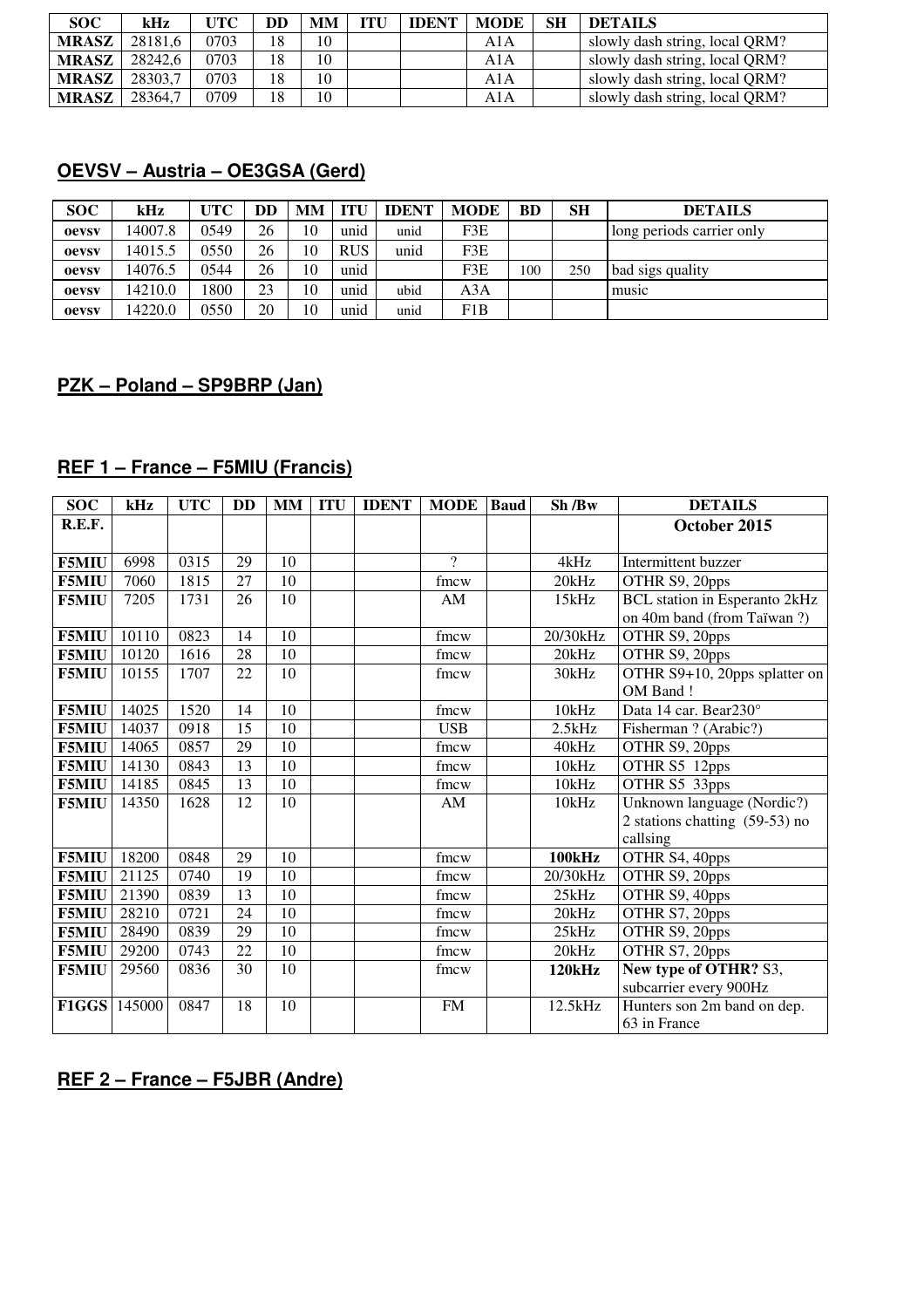# **REP – Portugal – CT4AN (Jose Francisco)**

| <b>SOC</b>               | kHz            | <b>UTC</b>    | <b>DD</b>       |          |                          | <b>MM ITU DENT</b>      | <b>MODE</b>                | <b>BD</b>              | <b>SH</b>        | <b>DETAILS</b>                                |
|--------------------------|----------------|---------------|-----------------|----------|--------------------------|-------------------------|----------------------------|------------------------|------------------|-----------------------------------------------|
| <b>REP</b>               | 3612           | 09.19         | 20              | 10       | $\mathbf E$              |                         | $J3E-U$                    |                        |                  | Spanish fishery                               |
| <b>REP</b>               | 3650           | 08.30         | 02              | 10       | $\overline{F}$           |                         | J3E-U                      |                        |                  | French fishery                                |
| <b>REP</b>               | 6998           | 20.53         | 20              | 10       | <b>RUS</b>               |                         | A3E                        |                        | 3.4k             | <b>Russian buzzer spill into 40m</b>          |
| <b>REP</b>               | 7000           | 22.19         | 31              | 10       |                          | <b>RUS</b>              | A3A                        |                        |                  | <b>Pulsed Buzzer 150 kHz wide</b>             |
| <b>REP</b>               | 7000           | 17.30         | 02              | 10       |                          |                         | <b>BPSK</b>                |                        |                  | AT3004D modem, 12xBPSK                        |
| <b>REP</b>               | 7035           | 18.40         | 02              | 10       |                          |                         | <b>FMCW</b>                |                        |                  | Short burst OTH radar                         |
| <b>REP</b>               | 7035           | 20.37         | 05              | 10       |                          |                         | <b>FMCW</b>                | 50                     | 20k              | <b>OTH</b> radar                              |
| <b>REP</b>               | 7038           | 22.30         | 14              | 10       | <b>UKR</b>               | $\mathbf D$             | A1A                        |                        |                  | <b>SEVASTOPOL</b>                             |
| <b>REP</b>               | 7038           | 22.00         | 08              | 10       | <b>RUS</b>               | ${\bf P}$               | A1A                        |                        |                  | <b>MURMANSK</b>                               |
| <b>REP</b>               | 7039           | 22.02         | 16              | 10       | <b>RUS</b>               | $\overline{C}$          | $\overline{A}1A$           |                        |                  | <b>MOSCOW</b>                                 |
| <b>REP</b>               | 7050           | 20.49         | 20              | 10       | <b>CHN</b>               |                         | <b>FMCW</b>                | 10                     | 160k             | Chinese wide OTH radar 6970-<br>71130 kHz     |
| <b>REP</b>               | 7090           | 10.00         | $20\,$          | 10       |                          |                         | A1A                        |                        |                  | Letter and numbers groups code                |
| <b>REP</b>               | 7090           | 17.58         | 09              | $10\,$   |                          |                         |                            |                        | 2,8k             | Unid digital mode                             |
| <b>REP</b>               | 7091           | 14.58         | 11              | 10       | <b>KAZ</b>               | $\overline{\mathbf{V}}$ | A1A                        |                        |                  | <b>ALMATY</b>                                 |
| <b>REP</b>               | 7137           | 18.00         | 09              | 10       | <b>RUS</b>               |                         | F <sub>1</sub> B           | 50                     | 200              | CIS36-50 mode, Russia                         |
| <b>REP</b>               | 7200           | 17.45         | 04              | 10       | <b>IRN</b>               |                         | A3E                        |                        |                  | Voice of IRI spilling into ham<br>band        |
| <b>REP</b>               | 7200           | 18.06         | 09              | 10       | <b>IRN</b>               |                         | A3E                        |                        |                  | Voice of IRI spilling into ham<br>band        |
| <b>REP</b>               | 10100          | 14.00         | 12              | 10       | <b>MRC</b>               |                         | $J3E-U$                    |                        |                  | Morrocan fishery                              |
| <b>REP</b>               | 10105          | 20.00         | 11              | 10       |                          |                         | <b>FMCW</b>                |                        |                  | <b>OTH</b> radar                              |
| <b>REP</b>               | 10110          | 23.00         | 02              | 10       |                          |                         | A3E                        |                        |                  | Letters Station - 5 letters<br>transmission   |
| <b>REP</b>               | 10110          | 08.39         | 14              | 10       |                          |                         | <b>FMCW</b>                | 50                     | 20k              | <b>OTH</b> radar                              |
| <b>REP</b>               | 10115          | 11.12         | 20              | $10\,$   |                          |                         | J3E-U                      |                        |                  | Unid arabic language                          |
| <b>REP</b>               | 10125          | 18.02         | $\overline{05}$ | 10       |                          |                         | <b>FMCW</b>                |                        |                  | <b>OTH</b> radar                              |
| <b>REP</b>               | 10125          | 18.08         | 09              | 10       | $\overline{E}$           |                         | J3E-U                      |                        |                  | Spanish fishery, Galicia                      |
| <b>REP</b>               | 10130          | 22.15         | 10              | 10       | $\overline{\text{MRC}}$  |                         | J3E-U                      |                        |                  | Fishery on sea                                |
| <b>REP</b>               | 10135          | 18.03         | 01              | 10       |                          |                         | <b>FMCW</b>                |                        |                  | OTH radar 20kHz wide                          |
| <b>REP</b>               | 14000          | 07.11         | $\overline{27}$ | 10       |                          |                         | $J3E-U$                    | <b>100</b>             | 170              | <b>SELCALL bursts</b>                         |
| <b>REP</b>               | 14000          | 10.16         | $\overline{21}$ | $10\,$   |                          |                         | J3E-U                      |                        |                  | Unid language, african coast                  |
| <b>REP</b>               | 14000          | 10.25         | $\overline{21}$ | $10\,$   |                          |                         | F1B                        | 100                    | 200              | Unid iddling pactor mailbox                   |
| <b>REP</b>               | 14015          | 12.06         | 15              | 10       |                          |                         | J3E-U                      |                        |                  | Unid language                                 |
| <b>REP</b>               | 14025          | 20.43         | 10              | 10       | <b>RUS</b>               |                         | <b>BPSK</b>                | 120<br>$\overline{50}$ |                  | <b>Mil station</b>                            |
| <b>REP</b><br><b>REP</b> | 14063          | 09.53         | 29<br>09        | 10<br>10 | <b>RUS</b><br><b>RUS</b> |                         | <b>FMCW</b>                |                        | 15k              | Russian OTH radar<br>OTH radar 50 sps         |
| <b>REP</b>               | 14120<br>14130 | 1044<br>08.23 | 12              | 10       |                          |                         | <b>FMCW</b><br><b>FMCW</b> |                        | 10k              | Short burst OTH radar                         |
| <b>REP</b>               | 14130          | 15.20         | 16              | $10\,$   | <b>RUS</b>               |                         | J3E-U                      |                        |                  | Russian language speech, unid                 |
| <b>REP</b>               | 14240          | 10.15         | 04              | 10       | <b>CHN</b>               |                         | <b>FMCW</b>                | 10                     | 160 <sub>k</sub> | 160 kHz wide OTH radar, China                 |
| <b>REP</b>               | 14267          | 08.19         | 12              | 10       |                          |                         | <b>FMCW</b>                |                        |                  | <b>OTH</b> radar                              |
| <b>REP</b>               | 18107          | 09.20         | 01              | 10       | <b>RUS</b>               |                         | F1B                        | 50                     | 200              | CIS36-50 modem, Russia                        |
| <b>REP</b>               | 18200          | 10.05         | 03              | 10       |                          |                         | <b>FMCW</b>                |                        |                  | OTH radar 50 kHz wide                         |
| <b>REP</b>               | 21125          | 14.55         | 27              | 10       | <b>MRC</b>               |                         | J3E-U                      |                        |                  | Fishermen                                     |
| <b>REP</b>               | 21130          | 14.00         | 21              | 10       |                          |                         | <b>FMCW</b>                |                        |                  | <b>OTH</b> radar                              |
| <b>REP</b>               | 21150          | 13.08         | 17              | 10       |                          |                         | <b>FMCW</b>                | 50                     | 20k              | OTH radar                                     |
| <b>REP</b>               | 21210          | 15.16         | 01              | 10       |                          |                         | <b>FMCW</b>                |                        |                  | OTH radar 25/20                               |
| <b>REP</b>               | 21225          | 10.44         | 05              | 10       |                          |                         | <b>FMCW</b>                |                        |                  | <b>OTH</b> radar                              |
| <b>REP</b>               | 21250          | 14.02         | 10              | 10       |                          |                         | <b>FMCW</b>                |                        |                  | OTH radar 50sps/20kHz                         |
| <b>REP</b>               | 24950          | 18.47         | 10              | 10       |                          |                         | <b>FMCW</b>                |                        |                  | OTH radar 50sps/20kHz                         |
| <b>REP</b>               | 28050          | 10.59         | 30              | 10       |                          |                         | F1B                        | 50                     | 270              | Enagal GPS buoy, Atlantic ocean               |
| <b>REP</b>               | 28060          | 11.00         | 07              | 10       | <b>RUS</b>               |                         | F3E                        |                        |                  | Taxi dispatcher                               |
| <b>REP</b>               | 28065          | 10.34         | 21              | 10       | $\, {\bf B}$             |                         | A3E                        |                        |                  | Brazilian illegal ops up and down<br>28 Mhz   |
| <b>REP</b>               | 28160          | 12.23         | 04              | 10       | <b>RUS</b>               |                         | F3E                        |                        |                  | Russian taxis dispatchers                     |
| <b>REP</b>               | 28480          | 10.43         | 31              | 10       |                          |                         | <b>FMCW</b>                | 50                     | 20k              | <b>OTH</b> radar                              |
| <b>REP</b>               | 29150          | 15.08         | 16              | 10       |                          |                         | <b>FMCW</b>                |                        |                  | <b>OTH</b> radar                              |
| <b>REP</b>               | 29175          | 13.20         | 15              | 10       |                          |                         | <b>FMCW</b>                |                        |                  | OTH radar 50sps/20kHz                         |
| <b>REP</b>               | 29195          | 10.31         | 31              | 10       | <b>RUS</b>               |                         | F3E                        |                        |                  | Russian YL taxi dispatcher                    |
| <b>REP</b>               | 29250          | 10.58         | 17              | 10       |                          |                         | F1B                        | 82                     | 142              | Datawell Waverider buoy                       |
| <b>REP</b>               | 29550          | 17.09         | 09              | 10       |                          |                         | <b>FMCW</b>                |                        |                  | OTH radar 20kHz wide                          |
| <b>REP</b>               | $28x-29x$      |               |                 | Dly      |                          |                         | F3E/A3E                    |                        |                  | Russian taxi and brazilian<br>truckers, daily |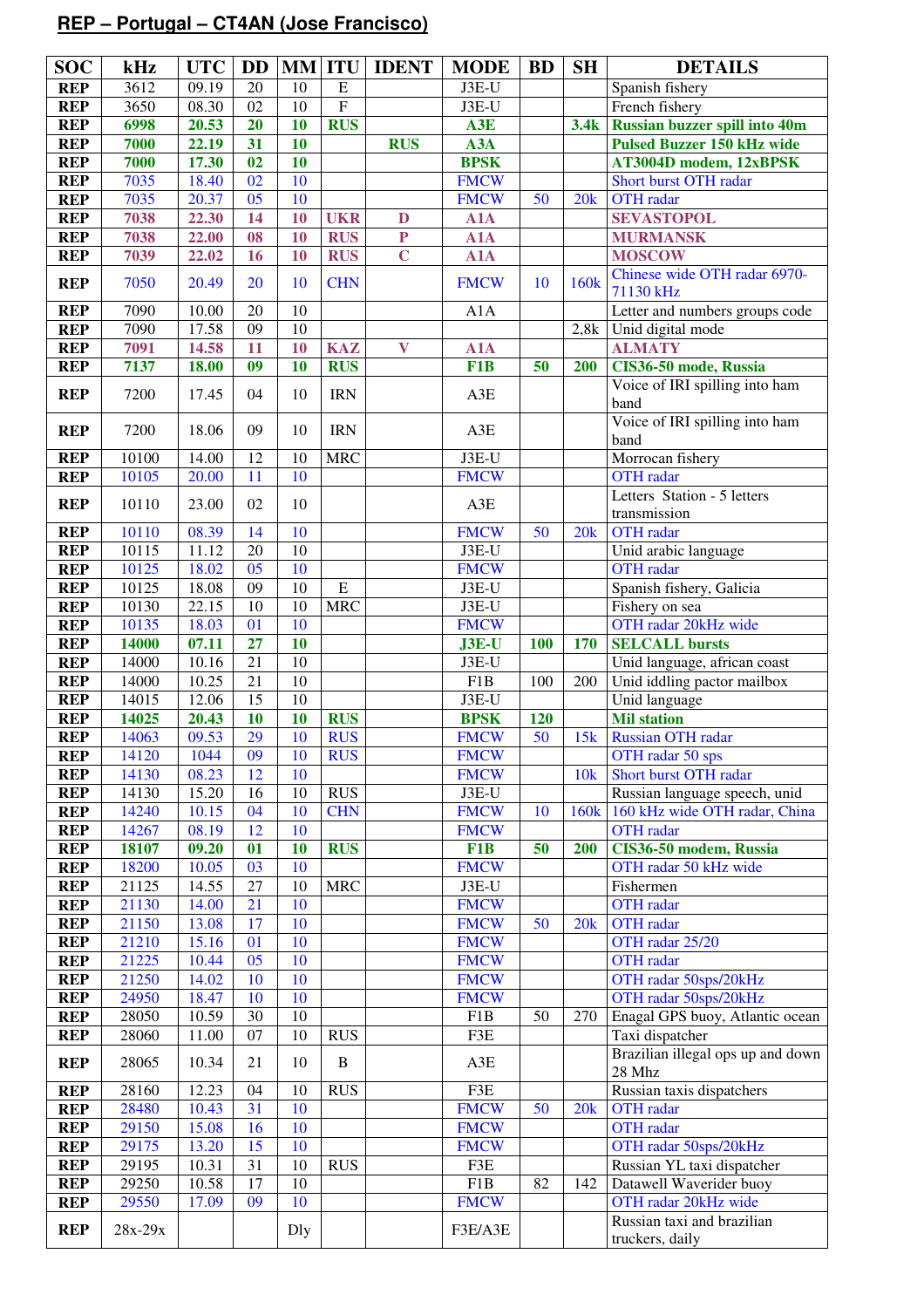## **RSGB - Great Britain – M0VRR (Vaughan)**

#### **Date Time Frequency QSA Mode Rate Shift Comments**

01/10/2015 07:34 18107 5 F1B 50 250 sync cipher tfc & revs 07:35 18080 3 A3E Chinese BC station 07:38 18150 2 F1B 100 1000 2nd harmonic of 9075 KHz /shift 500 hz /100 bd 07:42 21190 1 F1B 100 1000 2nd harmonic of 10595 KHz /shift 500 hz /100 bd 02/10/2015 07:39 18080 2 A3E Chinese BC station 15:32 7059 4 F1B 75 250 sync cipher tfc & revs 16:24 7076 4 F1B 50 250 sync cipher tfc & revs 03/10/2015 07:39 14100 - 14141 5 FMCW OTHR 50 Hz PRF 07:41 14280 4 F1B 75 250 sync cipher tfc & revs 07:42 18080 2 A3E Chinese BC station 04/10/2015 07:33 18080 1 A3E Chinese BC station 05/10/2015 08:31 7016 4 F1B 75 250 sync cipher tfc & revs 08:33 14008 1-2 F1B 50 500 sync cipher tfc & revs 08:35 18080 1 A3E Chinese BC station 06/10/2015 08:14 7177 4 J7W MS5 on trfc 08:38 14204 - 14221 4 FMCW OTHR 10 Hz PRF 08:30 14008 4 F1B Hold mark from 14008 BEE  $08:52$  14008 4 F1B 50 500 sync cipher tfc  $&$  revs - then back to hold mark 07/10/2015 08:37 NTR - Solar event - very disturbed conditions 15:35 14030 - 14040 5 FMCW OTHR 10 Hz PRF 08/10/2015 07:32 7014.5 2-3 F1B 75 100 sync cipher tfc & revs 07:34 7182 3 J7W MS5 on tfc 07:36 18080 1-2 A3E Chinese BC station 07:39 14331.5 3 2 per second bursts - bandwidth approx 1000 Hz Link 11 - "Pactor like bursts with occasional breaks to Phase mod" 09/10/2015 07:37 14202 2-3 F1B 50 500 sync cipher tfc & revs 10/10/2015 07:37 NTR - conditions very disturbed 11/10/2015 07:49 14130 - 14140 5 FMCW OTHR 10 Hz PRF 07:50 14008 3-4 F1B 50 500 sync cipher tfc & revs 07:52 18080 1 A3E Chinese BC station 12/10/2015 07:38 18080 3 A3E Chinese BC station 13/10/2015 07:47 7059 2-3 F1B 75 250 sync cipher tfc & revs 14/10/2015 07:32 7035 5 MS5 on test/standby (test tones in each channel) 07:35 7126 3 A1A Russian Mil net ? 07:45 14036 - 14048 5 FMCW OTHR 10 Hz PRF

## **SRAL – Finland – OH2BLU (Pekka)**

| <b>Society</b> | kHz    | <b>UTC</b> | <b>DD</b> | <b>MM</b> | <b>ITU</b> | <b>IDENT</b>  | <b>MODE</b>      | <b>BD</b> | <b>SH</b> | <b>REMARKS</b>           |
|----------------|--------|------------|-----------|-----------|------------|---------------|------------------|-----------|-----------|--------------------------|
| SRAL           | 6998,0 | h24        | $15.-$    | 10        | <b>RUS</b> | <b>UiTone</b> | R3E              |           |           | 125 Hz tones, sporadic   |
|                |        |            | 31.       |           |            |               |                  |           |           | Russian vox "priom"      |
| <b>SRAL</b>    | 7000,0 | 1750-      | 2.4.      | 10        |            | <b>UiCarr</b> | N0N              |           |           |                          |
|                |        | 1830       |           |           |            |               |                  |           |           |                          |
| <b>SRAL</b>    | 7008,0 | $1215 -$   | 2.29.     | 10        |            | <b>UiPTR</b>  | F1B              |           | 250       |                          |
|                |        | 1400       |           |           |            |               |                  |           |           |                          |
| SRAL           | 7013,0 | 1415-      | 28.       | 10        | <b>RUS</b> | <b>RLO</b>    | A1A              |           |           | 5F, 5BL                  |
|                |        | 1425/      |           |           |            |               |                  |           |           |                          |
| <b>SRAL</b>    | 7015,0 | $0650-$    | 29.       | 10        | <b>RUS</b> | <b>UiOTHR</b> | <b>FMCW</b>      |           |           | 100Hz / 15 kHz           |
|                |        | 1450       | 30.       |           |            |               |                  |           |           |                          |
| <b>SRAL</b>    | 7016,0 | $0600 -$   | $\ast$    | 10        |            | <b>UiPTR</b>  | F1B              |           | 200       | Days: 2.5.13.19.23.31.   |
|                |        | 1400       |           |           |            |               |                  |           |           |                          |
| <b>SRAL</b>    | 7020,0 | $0600 -$   | $\ast$    | 10        | <b>RUS</b> | <b>UiPTR</b>  | F1B              |           | 250       | Days: 1.2.28.31.         |
|                |        | 1430       |           |           |            |               |                  |           |           |                          |
| SRAL           | 7030,0 | $0635 -$   | $\ast$    | 10        |            | <b>UiPTR</b>  | F1B              |           | 250       | Days: 20. 21. 28.        |
|                |        | 1135       |           |           |            |               |                  |           |           |                          |
| <b>SRAL</b>    | 7038,0 | 1200-      | 14.       | 10        |            | <b>UiMUX</b>  | PSK <sub>2</sub> | 120       | 2600      |                          |
|                |        | 1445       |           |           |            |               |                  |           |           |                          |
| <b>SRAL</b>    | 7039,0 | 0500-      | $\ast$    | 10        | <b>RUS</b> | $\mathsf{C}$  | A1A              |           |           | Moscow, days: 3.4.11.18. |
|                |        | 1700       |           |           |            |               |                  |           |           | 31. (SK3W WebSDR daily)  |
| <b>SRAL</b>    | 7044,0 | $/1215-$   | $\ast$    | 10        |            | <b>UiPTR</b>  | F1B/             |           | 250       | Days: 4.5.9.15.          |
|                |        | 1400/      |           |           |            |               | <b>NON</b>       |           |           |                          |
| <b>SRAL</b>    | 7051,0 | 0420-      | $1. -$    | 10        | <b>RUS</b> | <b>UiPTR</b>  | F1B              |           | 200       |                          |
|                |        | 0616       | 11.       |           |            |               |                  |           |           |                          |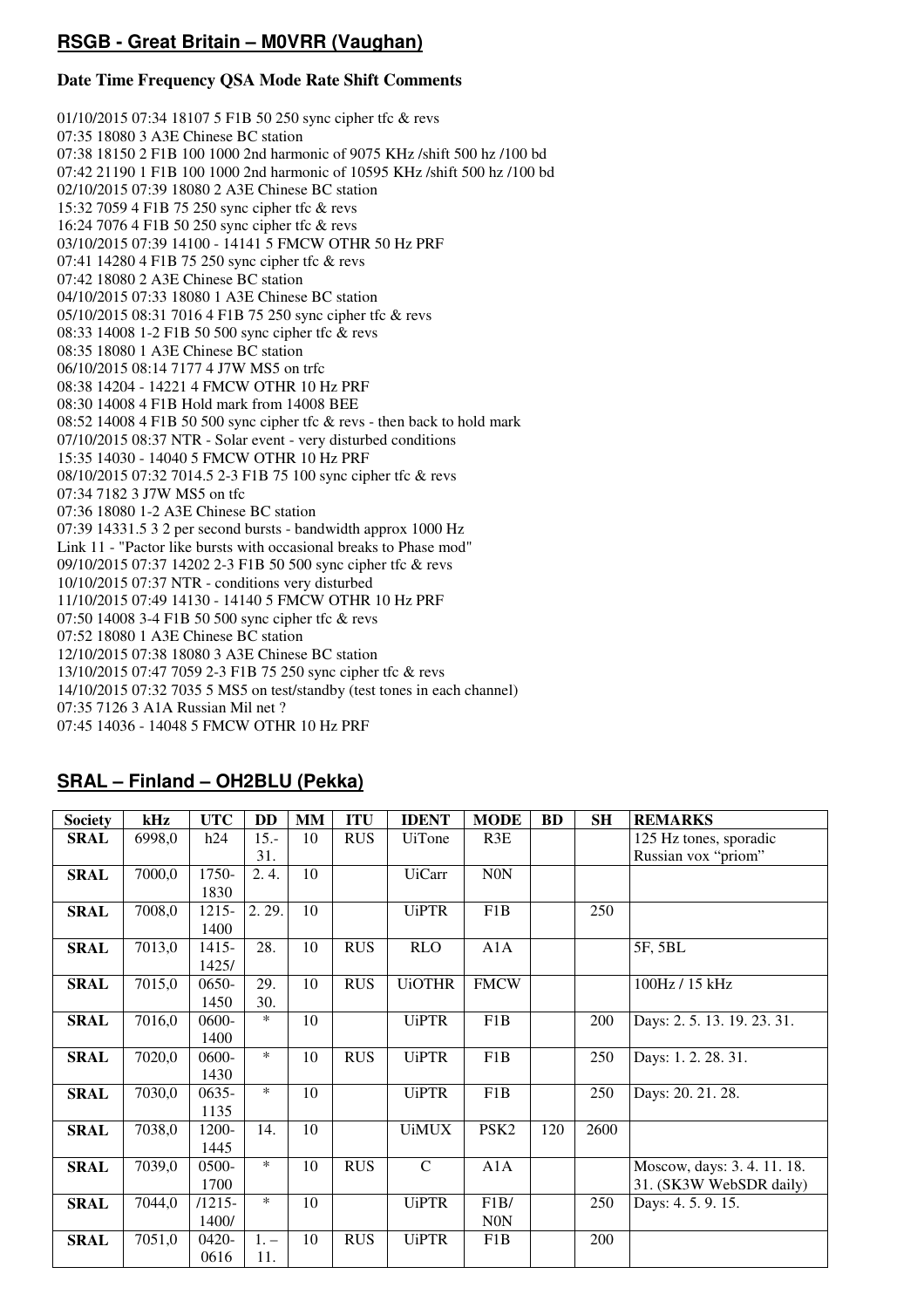| <b>Society</b>             | kHz                | <b>UTC</b>         | <b>DD</b>         | <b>MM</b>       | <b>ITU</b>                         | <b>IDENT</b>                  | <b>MODE</b>             | <b>BD</b> | <b>SH</b>          | <b>REMARKS</b>                      |
|----------------------------|--------------------|--------------------|-------------------|-----------------|------------------------------------|-------------------------------|-------------------------|-----------|--------------------|-------------------------------------|
| <b>SRAL</b>                | 7059,0             | 0600-              | $\ast$            | 10              |                                    | <b>UiPTR</b>                  | FiB/                    |           | 250                | Days: 2.5.23.27.                    |
|                            |                    | 1230               |                   |                 |                                    |                               | <b>N0N</b>              |           |                    |                                     |
| <b>SRAL</b>                | 7061,0             | 1000-<br>1400      | 23.<br>29.        | 10              |                                    | <b>UiMUX</b>                  | PSK2                    | 120       | 2600               |                                     |
| <b>SRAL</b>                | 7076,0             | 0850               | 18.               | $\overline{10}$ |                                    | <b>UiMUX</b>                  | PSK <sub>2</sub>        | 120       | 2600               |                                     |
| <b>SRAL</b>                | 7076,0             | 0930-              | $\ast$            | $\overline{10}$ |                                    | <b>UiPTR</b>                  | F1B                     |           | 250                | Days: 2. 18. 27.                    |
|                            |                    | 1800               |                   |                 |                                    |                               |                         |           |                    |                                     |
| <b>SRAL</b>                | 7080,0             | 0645-<br>0800      | 12.               | 10              |                                    | <b>UiMUX</b>                  | PSK <sub>2</sub>        | 120       | 2600               |                                     |
| <b>SRAL</b>                | 7083,0             | 1420               | 4.                | 10              |                                    | <b>UiMUX</b>                  | PSK <sub>2</sub>        | 120       | 2600               |                                     |
| <b>SRAL</b>                | 7091,5             | 1035-              | $\ast$            | 10              | <b>KAZ</b>                         | $\overline{\mathsf{V}}$       | A1A                     |           |                    | Days: 26. 29. 30. 31.               |
|                            |                    | 1955               |                   |                 |                                    |                               |                         |           |                    |                                     |
| <b>SRAL</b>                | 7112,0             | 1210-<br>1300      | 16.<br>28.        | $\overline{10}$ |                                    | <b>UiPTR</b>                  | F1B                     |           | 250                |                                     |
| <b>SRAL</b>                | 7116,0             | 0700-              | 22.               | $\overline{10}$ |                                    | <b>UiMUX</b>                  | PSK <sub>2</sub>        | 120       | 2600               |                                     |
|                            |                    | 1145               | 28.               |                 |                                    |                               |                         |           |                    |                                     |
| <b>SRAL</b>                | 7120,0             | 0330-              | dly               | 10              | SOM                                | R.Hargeis                     | A3E                     |           |                    |                                     |
| <b>SRAL</b>                | 7120,0             | 0430<br>1500-      | $\overline{d}$ ly | $\overline{10}$ | SOM                                | a<br>R.Hargeis                | A3E                     |           |                    |                                     |
|                            |                    | 1900/              |                   |                 |                                    | a                             |                         |           |                    |                                     |
| <b>SRAL</b>                | 7121,0             | 1100-              | $\ast$            | 10              |                                    | <b>UiMUX</b>                  | PSK <sub>2</sub>        | 120       | 2600               | Days: 14. 17. 22.                   |
| <b>SRAL</b>                | 7122,0             | 1215<br>1010-      | 7.18.             | 10              |                                    | <b>UiPTR</b>                  | F1B                     |           | 250                |                                     |
|                            |                    | 1230               |                   |                 |                                    |                               |                         |           |                    |                                     |
| <b>SRAL</b>                | 7149,0             | 0830-              | 21.               | 10              | <b>RUS</b>                         | <b>RMW36</b>                  | A1A                     |           |                    |                                     |
|                            |                    | 0837/              |                   |                 |                                    |                               |                         |           |                    |                                     |
| <b>SRAL</b><br><b>SRAL</b> | 7154,0<br>7157,5   | 1530<br>1245       | 1.<br>18.         | 10<br>10        |                                    | <b>UiMUX</b><br><b>UiCW</b>   | PSK <sub>2</sub><br>A1A | 120       | 2600               | 5BL                                 |
| <b>SRAL</b>                | 7160,0             | 0635-              | 20.               | 10              | <b>RUS</b>                         | RMW32                         | A1A                     |           |                    | 5BL                                 |
|                            |                    | 0915               | 21.               |                 |                                    |                               |                         |           |                    |                                     |
| <b>SRAL</b>                | 7162,0             | 0635-              | 20.               | 10              |                                    | <b>UiPTR</b>                  | F <sub>1</sub> B        |           | 250                |                                     |
| <b>SRAL</b>                | 7176,0             | 1135<br>1200-      | 28.<br>2.         | 10              | <b>RUS</b>                         | <b>UiPTR</b>                  | F1B                     |           | 250                |                                     |
|                            |                    | 2015               |                   |                 |                                    |                               |                         |           |                    |                                     |
| <b>SRAL</b>                | 7177,0             | 0525-              | $\ast$            | 10              |                                    | <b>UiPTR</b>                  | F1B                     |           |                    | Days: 2.3.31.                       |
|                            |                    | 2010               |                   |                 |                                    |                               |                         |           |                    |                                     |
| <b>SRAL</b>                | 7178,5             | 0430-<br>0840      | 18.<br>20.        | 10              |                                    | K7ZK                          | A1A                     |           |                    | 5BL                                 |
| <b>SRAL</b>                | 7179,0             | 0700-              | 6.10.             | 10              | <b>RUS</b>                         | <b>UiMUX</b>                  | PSK <sub>2</sub>        | 120       | 2600               |                                     |
|                            |                    | 1600               |                   |                 |                                    |                               |                         |           |                    |                                     |
| <b>SRAL</b>                | 7179,0             | 0630-<br>1500      | $\ast$            | 10              |                                    | <b>UiPTR</b>                  | F1B                     |           | 200/25<br>$\left($ | Days: 14. 18. 19. 21. 22. 23.<br>27 |
| <b>SRAL</b>                | 7186,0             | 0430-              | 1.28.             | 10              | <b>RUS</b>                         | <b>UiMUX</b>                  | PSK <sub>2</sub>        | 120       | 2600               |                                     |
|                            |                    | 1430               |                   |                 |                                    |                               |                         |           |                    |                                     |
| <b>SRAL</b>                | 7187,5             | 0900-              | 3.                | 10              |                                    | $\, {\bf P}$                  | A1A                     |           |                    |                                     |
| <b>SRAL</b>                | 7200,0             | 1200<br>$/1720-$   | dly               | 10              | $\ensuremath{\mathsf{IRN}}\xspace$ | <b>IRIB</b>                   | A3E                     |           |                    | German PX                           |
|                            |                    | 1820/              |                   |                 |                                    |                               |                         |           |                    |                                     |
| <b>SRAL</b>                | 7200,0             | $12220 -$          | dly               | 10              | $\ensuremath{\mathsf{IRN}}\xspace$ | <b>IRIB</b>                   | A3E                     |           |                    |                                     |
| <b>SRAL</b>                | 7200,0             | 2320/<br>$/1000 -$ | dly               | 10              | <b>CHN</b>                         | CNR1                          | A3E                     |           |                    | Used as jammer, $TWN + 9 Hz$        |
|                            |                    | 1300/              |                   |                 |                                    |                               |                         |           |                    |                                     |
| <b>SRAL</b>                | 7 MHz              | 1800-              | $\ast$            | 10              | <b>RUS</b>                         | 29B6                          | <b>FMCW</b>             |           |                    | 50Hz / 15 kHz, days: 6.27.          |
|                            |                    | 0500               |                   |                 |                                    |                               |                         |           |                    | 28.29.                              |
| <b>SRAL</b><br><b>SRAL</b> | 14000,0<br>14002,0 | 1105<br>1300       | 27.<br>30.        | 10<br>10        |                                    | <b>UiCarr</b><br><b>UiMUX</b> | N0N<br>PSK <sub>2</sub> | 120       | 2600               |                                     |
| <b>SRAL</b>                | 14008,0            | 0845-              | $\ast$            | 10              |                                    | <b>UiPTR</b>                  | F1B                     |           | 450                | Days: 11. 27. 29. 30.               |
|                            |                    | 1150               |                   |                 |                                    |                               |                         |           |                    |                                     |
| <b>SRAL</b>                | 14026,0            | 1115               | 23.               | 10              |                                    | <b>UiMUX</b>                  | PSK <sub>2</sub>        | 120       | 2600               |                                     |
| <b>SRAL</b><br><b>SRAL</b> | 14177,0<br>14180,0 | $-0915/$<br>0650-  | 27.<br>$17. -$    | 10<br>10        | <b>RUS</b>                         | <b>UiCarr</b><br><b>UiPTR</b> | $\rm{N0N}$<br>F1B       |           | 200                | 40 Hz brum                          |
|                            |                    | 1625               | 31.               |                 |                                    |                               |                         |           |                    |                                     |
| <b>SRAL</b>                | 14192,0            |                    |                   | 10              | <b>RUS</b>                         | <b>UiPTR</b>                  | $\overline{F1}B$        |           | 500                | No skip                             |
| <b>SRAL</b>                | 14221,0            | 0330-              | $\ast$            | 10              | $\rm KGZ$                          | <b>UiPTR</b>                  | F1B                     |           | 250                | Days: 3.4.21. - 31.                 |
| <b>SRAL</b>                | 14266,0            | 0600/<br>1050-     | 2.                | 10              |                                    | <b>UiPTR</b>                  | F1B                     |           | 250                |                                     |
|                            |                    | 1345/              |                   |                 |                                    |                               |                         |           |                    |                                     |
| <b>SRAL</b>                | 14295,0            | 0330-              | dly               | 10              | TJK                                | ${\bf R}$                     | A3E                     |           |                    | 3f 4765,00 kHz, Yangiyul            |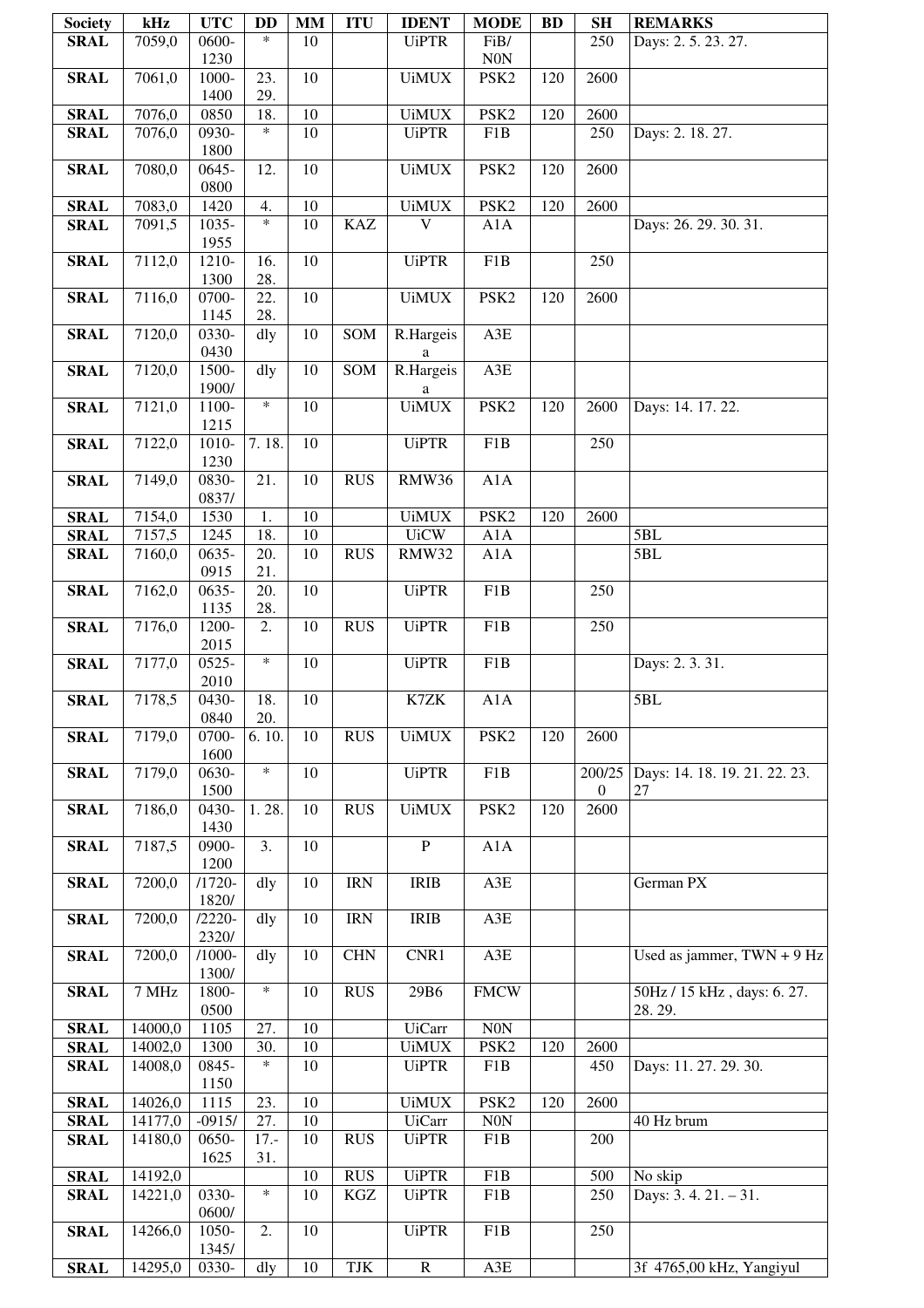| <b>Society</b> | kHz     | <b>UTC</b> | DD     | MM | <b>ITU</b> | <b>IDENT</b>     | <b>MODE</b> | <b>BD</b> | <b>SH</b> | <b>REMARKS</b>                   |
|----------------|---------|------------|--------|----|------------|------------------|-------------|-----------|-----------|----------------------------------|
|                |         | 1700       |        |    |            | Tojikiston       |             |           |           | TX                               |
| <b>SRAL</b>    | 14 MHz  | 0600-      | $\ast$ | 10 | <b>RUS</b> | 29B <sub>6</sub> | <b>FMCW</b> |           |           | 50Hz / 15 kHz, days 3. 18. 20.   |
|                |         | 1600       |        |    |            |                  |             |           |           | 21.23.26.27.29.                  |
| <b>SRAL</b>    | 14 MHz  | 0600-      | dly    | 10 | <b>RUS</b> | <b>UiOTHR</b>    | <b>FMCW</b> |           |           | 10Hz / 15 kHz, 30 sec bursts     |
|                |         | 1515       |        |    |            |                  |             |           |           |                                  |
| <b>SRAL</b>    | 18080,0 | 0600-      | 1.5.   | 10 | <b>CHN</b> | CNR1             | $A3E+$      |           |           | Used as jammer                   |
|                |         | 0800       |        |    |            |                  |             |           |           |                                  |
| <b>SRAL</b>    | 18107,0 | $0530-$    | $\ast$ | 10 | <b>RUS</b> | <b>UiPTR</b>     | F1B         |           | 200       | Days: 3.4.21. - 31.              |
|                |         | 1300       |        |    |            |                  |             |           |           |                                  |
| <b>SRAL</b>    | 18 MHz  | 0800-      | 26.    | 10 | CYP/       | <b>UiOTHR</b>    | <b>FMCW</b> |           |           | 25/50Hz / 20 kHz                 |
|                |         | 0815       |        |    | <b>TUR</b> |                  |             |           |           |                                  |
| <b>SRAL</b>    | 21 MHz  | 0900-      | $\ast$ | 10 | CYP/       | <b>UiOTHR</b>    | <b>FMCW</b> |           |           | 25/50Hz / 20 kHz, days: 1.3.     |
|                |         | 1430       |        |    | <b>TUR</b> |                  |             |           |           | 17. 19. 28. 29.                  |
| <b>SRAL</b>    | 21438,0 | 0930-      | 3.31.  | 10 | <b>RUS</b> | <b>RCV</b>       | A1A         |           |           |                                  |
|                |         | 1000       |        |    |            |                  |             |           |           |                                  |
| <b>SRAL</b>    | 28980,0 | 1030       | 18.    | 10 | <b>CHN</b> | CNR1             | $A3E+$      |           |           | 3f                               |
| <b>SRAL</b>    | 29430,0 | 1130       | 3.     | 10 | IND        | AIR              | A3E         |           |           | 3f                               |
| <b>SRAL</b>    | 29460,0 | 0930-      | 31.    | 10 | <b>CHN</b> | CNR1             | A3E         |           |           | 3f                               |
|                |         | 1100       |        |    |            |                  |             |           |           |                                  |
| <b>SRAL</b>    | 28 MHz  | 1000-      | 31.    | 10 | <b>IRN</b> | <b>UiOTHR</b>    | <b>FMCW</b> |           |           | $(307 \&) 870$ Hz / 60 kHz -     |
|                |         | 1045       |        |    |            |                  |             |           |           | 300 kHz, jumping fq              |
| <b>SRAL</b>    | 28 MHz  | 1000-      | $\ast$ | 10 |            | <b>UiOTHR</b>    | <b>FMCW</b> |           |           | 25/50Hz / 20 kHz, days: 23.      |
|                |         | 1140       |        |    |            |                  |             |           |           | 25.29.                           |
| <b>SRAL</b>    | 28 MHz  | 0900-      | $\ast$ | 10 | <b>RUS</b> | Taxi disp.       | F3E         |           |           | 39 reports, days: 3. 18. 23. 29. |
|                |         | 1035       |        |    |            |                  |             |           |           | 31.                              |

# **USKA – Switzerland – HB9CET (Peter)**

| <b>SOC</b>  | kHz                      | <b>UTC</b> | <b>DD</b> | <b>MM</b> | <b>ITU</b> | <b>IDENT</b> | <b>MODE</b>            | <b>BD</b> | <b>SH</b><br>(BW) | <b>DETAILS</b>                                                                           |
|-------------|--------------------------|------------|-----------|-----------|------------|--------------|------------------------|-----------|-------------------|------------------------------------------------------------------------------------------|
| <b>USKA</b> | 3503.8                   | 2218       | 29        | 10        |            |              | PSK <sub>8</sub>       | 2400      | ~2k6              | 1800Hz single tone 2400Bd<br>MIL188-110A Hybrid; short intro<br>with 4 unmodulated tones |
| <b>USKA</b> | 3527.0                   | 2202       | 29        |           |            |              | F1B                    | 50        | 200               |                                                                                          |
| <b>USKA</b> | 3548.0                   | 2044       | 08        |           |            |              | F <sub>1</sub> B       | 50        | 200               | CIS system, jammed                                                                       |
| <b>USKA</b> | 3548.1                   | 2044       | 08        |           |            |              | A1A                    |           |                   | stupid Jammer: fast dots only                                                            |
| <b>USKA</b> | 3552.0<br><b>VFO USB</b> | 2109       | 07        | 10        |            |              | PSK8                   | 2400      | ~2k4              | Stanag 4285;<br>almost daily                                                             |
| <b>USKA</b> | 3552.0                   | 2206       | 29        |           |            |              | F1B                    | 50        | 200               |                                                                                          |
| <b>USKA</b> | 3565.0                   | 2113       | 07        | 10        |            |              | PSK8                   | 2400      | ~2k4              | Stanag 4285                                                                              |
| <b>USKA</b> | 3590.0                   | 2118       | 07        | 10        |            |              | <b>DQPSK</b>           | 14x75     | 5k9               | LINK 11 CLEW DSB; DNCS IM                                                                |
| <b>USKA</b> | 3699.5                   | 2221       | 27        | 10        |            |              | F <sub>1</sub> B       | 50        | 200               |                                                                                          |
| <b>USKA</b> | 3709.0                   | 2218       | 27        | 10        |            |              | J7D                    | 12x120    | 2k7               | PSK-2: CIS12 - AT3004D                                                                   |
| <b>USKA</b> | 3716.5                   | 2257       | 29        | 10        |            |              | J7D                    | 12x120    | 2k7               | PSK-2: CIS12 - AT3004D                                                                   |
| <b>USKA</b> | 3742.0                   | 2214       | 29        | 10        |            |              | J7D                    | 12x120    | 2k7               | PSK-2: CIS12 - AT3004D                                                                   |
| <b>USKA</b> | 6998.0                   | 1927       | 16        | 10        |            |              | H3E-U<br><b>Bursts</b> |           | ~286 e            | "Buzzer" up to $\geq$ 7001.5kHz<br>modulated with 125Hz<br>BD 1.2", BRI 3" Pause 1.8s    |
| <b>USKA</b> | 7000.0                   | 1828       | 04        | 10        |            |              | J7D                    | 12x120    | 2k3e              | CIS-12 idling, partially in 40m<br>band                                                  |
| <b>USKA</b> | 7000.0                   | 0449       | 17        | 10        |            |              | J3E-U                  |           | 2k7               | unid language, sounds like italian                                                       |
| <b>USKA</b> | 7000.8                   | 1438       | 20        | 10        |            |              | OFDM112<br>burst mode  | 22.23     | 2k97              | Spacing 25.66Hz, Pilot tone at 3k3<br>intro-tones                                        |
| <b>USKA</b> | 7002.0                   | 1702       | 23        | 10        |            |              | J3E-U                  |           | 2k7               | unid language, maybe Russian                                                             |
| <b>USKA</b> | 7019.0                   | 2149       | 29        | 10        |            |              | J3E-U                  |           |                   | unident language, sounds "Asian"                                                         |
| <b>USKA</b> | 7020.0                   | 2146       | 14        | 10        |            |              | <b>FMOP</b>            | 50        | ~13k              | <b>OTHR</b>                                                                              |
| <b>USKA</b> | 7021.0                   | 2155       | 29        | 10        |            |              | J7D                    | 12x120    | 2k6               | CIS-12 idling (13 carriers only)                                                         |
| <b>USKA</b> | 7024.0                   | 2121       | 27        | 10        |            |              | F1B                    | 75        | 250               |                                                                                          |
| <b>USKA</b> | 7025.0                   | 2202       | 05        | 10        |            |              | <b>FMOP</b>            | 50        | ~13k              | <b>OTHR</b>                                                                              |
| <b>USKA</b> | 7026.0                   | 2009       | 27        | 10        |            |              | J7D                    | 12x120    | 2k7               | $PSK-2$ : $CIS12 = AT3004D$                                                              |
| <b>USKA</b> | 7039.3                   | 2239       | 06        | 10        | <b>RUS</b> | K            | A1A                    |           |                   | Beacon K Petropavlovsk                                                                   |
| <b>USKA</b> | 7039.4                   | 2238       | 06        | 10        | <b>RUS</b> | $\mathbf M$  | A1A                    |           |                   | Beacon M Magadan                                                                         |
| <b>USKA</b> | 7050.0                   | 1431       | 07        | 10        |            |              | $J3E-L$                |           | $\geq$ 3k3        | Music, voice; insultsy                                                                   |
| <b>USKA</b> | 7051.0                   | 2206       | 05        | 10        |            |              | F <sub>1</sub> B       | 50        | 200               | CIS 50-50<br>almost daily                                                                |
| <b>USKA</b> | 7060.0                   | 2225       | 26        | 10        | CHN?       |              | <b>OTHR</b>            | 10        | $\geq 160k$       |                                                                                          |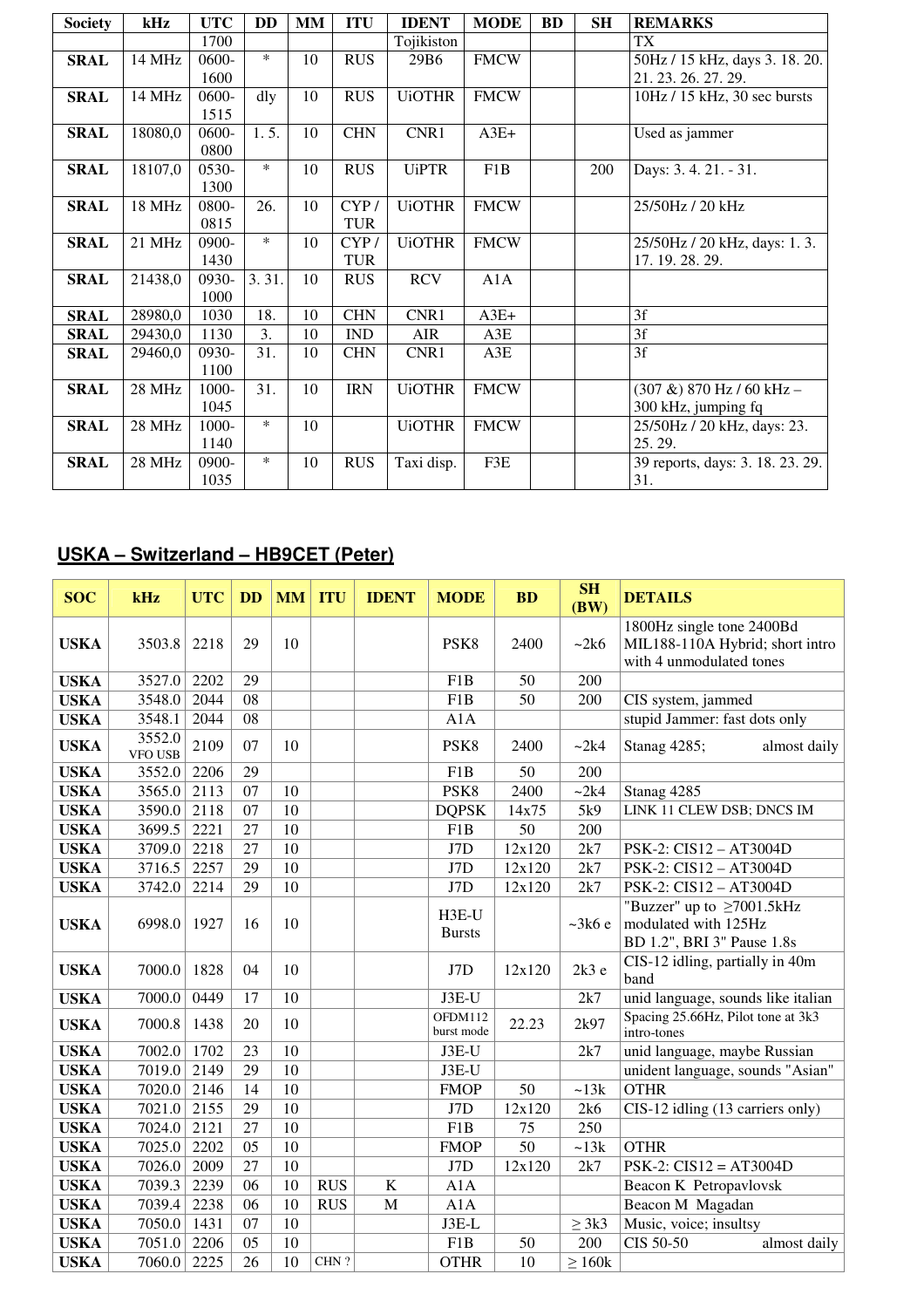| <b>SOC</b>                 | kHz                | <b>UTC</b>   | <b>DD</b> | <b>MM</b> | <b>ITU</b>              | <b>IDENT</b> | <b>MODE</b>      | <b>BD</b>           | SH<br>(BW)   | <b>DETAILS</b>                                                                                     |
|----------------------------|--------------------|--------------|-----------|-----------|-------------------------|--------------|------------------|---------------------|--------------|----------------------------------------------------------------------------------------------------|
| <b>USKA</b>                | 7061.0             | 0751         | 09        | 10        |                         |              | J7D              | 12x120              | 2k7          | $PSK-2$ : $CIS12 = AT3004D$                                                                        |
| <b>USKA</b>                | 7062.0             | 2119         | 27        | 10        |                         |              | <b>FMOP</b>      | 50                  | ~13k         | <b>OTHR</b>                                                                                        |
| <b>USKA</b>                | 7080.0             | 2035         | 08        | 10        |                         |              | F1B              | 50                  | 200          | often                                                                                              |
| <b>USKA</b>                | 7089.8             | 1520         | 09        | 10        |                         |              | G1D              | 2400                | 2k4          | PSK-8: Link 11- SLEW<br>often                                                                      |
| <b>USKA</b>                | 7091.5             | 1514         | 09        | 10        |                         | V            | A1A              |                     |              | Beacon V<br>often                                                                                  |
| <b>USKA</b>                | 7097.0             | 2112         | 13        | 10        |                         |              | <b>FMCW</b>      | 83                  | $\leq 10k$   | OTHR, continuos, later bursts                                                                      |
| <b>USKA</b>                | 7112.0<br>VFO LSB  | 2132         | 20        | 10        |                         |              | <b>BPSK</b>      | 60                  | ~2k4         | Burst system; spacing 75Hz<br>often<br>preamble 4x BPSK 60Bd,<br>spacing 600Hz; Pilottone at 450Hz |
| <b>USKA</b>                | 7113.8             | 1059         | 12        | 10        |                         |              | F <sub>1</sub> B | 100                 | 150          |                                                                                                    |
| <b>USKA</b>                | 7117.0             | 2154         | 05        | 10        |                         |              | F <sub>1</sub> B | 100                 | 800          | smaller as usual                                                                                   |
| <b>USKA</b>                | 7117.0             | 1409         | 07        | 10        |                         |              | F1B              | 100                 | $-485$       | again smaller BW!                                                                                  |
| <b>USKA</b><br><b>USKA</b> | 7117.0<br>7120.0   | 2252<br>1833 | 28<br>04  | 10<br>10  | SOM                     |              | F1B<br>A3E       | 100                 | 1000         | back with 1000Hz<br>Radio Hargaysa<br>daily                                                        |
| <b>USKA</b>                | 7120.0 0857        |              | 06        | 10        |                         |              | J7D              | 12x120              | 2k7          | $PSK-2$ : $CIS12 = AT3004D$                                                                        |
| <b>USKA</b>                | 7162.0             | 2118         | 11        | 10        |                         |              | A1A              |                     |              | short groups, approx every 5min                                                                    |
| <b>USKA</b>                | 7179.0             | 1637         | 10        | 10        |                         |              | J7D              | 12x120              | 2k7          | $PSK-2$ : $CIS12 = AT3004D$                                                                        |
| <b>USKA</b>                | 7184.0             | 0958         | 08        | 10        |                         |              | J7D              | 12x120              | 2k7          | $PSK-2$ : $CIS12 = AT3004D$                                                                        |
| <b>USKA</b>                | 7197.0             | 2211         | 06        | 10        |                         | 372013       | MFSK8            | 125                 | 1750         | MIL 188-141A                                                                                       |
| <b>USKA</b>                | 7197.0             | 2216         | 06        | 10        |                         | 377018       | MFSK8            | 125                 | 1750         | MIL 188-141A                                                                                       |
| <b>USKA</b>                | 7197.0             | 2219         | 06        | 10        |                         | 318018       | MFSK8            | 125                 | 1750         | MIL 188-141A                                                                                       |
| <b>USKA</b>                | 7197.0             | 2222         | 06        | 10        |                         | 334123       | MFSK8            | 125                 | 1750         | MIL 188-141A; LQA                                                                                  |
| <b>USKA</b>                | 7197.0             | 2223         | 06        | 10        |                         | 303013       | MFSK8            | 125                 | 1750         | MIL 188-141A                                                                                       |
| <b>USKA</b>                | 7197.0             | 2100         | 14        | 10        |                         | 309018       | MFSK8            | 125                 | 1750         | MIL 188-141A                                                                                       |
| <b>USKA</b>                | 7197.0             | 2105         | 14        | 10        |                         | 364013       | MFSK8            | 125                 | 1750         | MIL 188-141A                                                                                       |
| <b>USKA</b>                | 7197.0             | 2110         | 14        | 10        |                         | 348018       | MFSK8            | 125                 | 1750         | MIL 188-141A                                                                                       |
| <b>USKA</b>                | 7197.0             | 2111         | 14        | 10        |                         | 363013       | MFSK8            | 125                 | 1750         | MIL 188-141A                                                                                       |
| <b>USKA</b>                | 7197.0             | 2116         | 14        | 10        |                         | 327013       | MFSK8            | 125                 | 1750         | MIL 188-141A                                                                                       |
| <b>USKA</b>                | 7197.0             | 2119         | 14        | 10        |                         | 311018       | MFSK8            | 125                 | 1750         | MIL 188-141A                                                                                       |
| <b>USKA</b>                | 7197.0             | 2122         | 14<br>14  | 10<br>10  |                         | 332013       | MFSK8            | 125<br>125          | 1750<br>1750 | MIL 188-141A<br>MIL 188-141A                                                                       |
| <b>USKA</b>                | 7197.0             | 2130         |           |           |                         | 83401        | MFSK8            |                     |              | Voice of I.R. Iran, left QRG                                                                       |
| <b>USKA</b>                | 7200.0             | 2228         | 06        | 10        | <b>IRN</b>              | <b>IRIB</b>  | A3E              |                     | ~10k         | Oct. 25 <sup>th</sup> to a new frequency!<br>China Radio International                             |
| <b>USKA</b>                | 7205.0 1726        |              | 31        | 10        | <b>CHN</b>              |              | A3E              |                     |              | splattering down to ~7198kHz                                                                       |
| <b>USKA</b>                | 14008.0            | 0923         | 08        | 10        |                         |              | F1B              | 50                  | 450          |                                                                                                    |
| <b>USKA</b>                | 14011,0<br>VFO USB | 1401         | 07        |           |                         |              | <b>PSK</b>       |                     | $\sim$ 2k5   | unident burst system (weak)                                                                        |
| <b>USKA</b>                | 14026.0            | 1718         | 14        | 10        |                         |              | J7D              | 12x120              | 2k7          | $PSK-2$ : $CIS12 = AT3004D$<br>sometimes not all tones                                             |
| <b>USKA</b>                | 14035.0            | 0720         | 09        | 10        |                         |              | <b>FMCW</b>      | $10$ sps            | 10k          | <b>OTHR</b>                                                                                        |
| <b>USKA</b>                | 14108.0            | 1225         | 12        | 10        |                         |              | <b>FMOP</b>      | $25$ sps            | ~13k         | <b>OTHR</b>                                                                                        |
| <b>USKA</b>                | 14137.0            | 0946         | 09        | 10        |                         |              | <b>FMCW</b>      | $10$ sps            | 10k          | <b>OTHR</b>                                                                                        |
| <b>USKA</b>                | 14180.0 0819       |              | 20        | 10        |                         |              | F1B              | 50                  | 200          | CIS 50-50                                                                                          |
| <b>USKA</b>                | 14192.0            | 1409         | 11        | 10        |                         |              | F1B              | 50                  | 500          | CIS 50-50<br>daily                                                                                 |
| <b>USKA</b>                | 14202.0            | 0738         | 09        | 10        |                         |              | F <sub>1</sub> B | 50                  | 500          |                                                                                                    |
| <b>USKA</b>                | 14272.0            | 0940         | 07        | 10        |                         | <b>RCV</b>   | A1A              |                     |              | groups, 24 wpm;<br>often<br>BC: 3 <sup>rd</sup> of Radio Tajik at 4765 kHz                         |
| <b>USKA</b>                | 14295.0            | 1400         | 14        | 10        | <b>TJK</b>              |              | A3E              |                     |              | almost daily                                                                                       |
| <b>USKA</b>                | 14300.0<br>VFO USB | 2234         | 06        | 10        |                         |              | <b>BPSK</b>      | 16x75               | 2k2          | Burst system; 16 tones, tone spacing<br>appx 104Hz; 2 pilottones                                   |
| <b>USKA</b>                | 18107.0            | 0837         | 05        | 10        |                         | <b>RDL</b>   | F1B              | $36 + 50$           | 200          | CIS 36-50<br>almost daily                                                                          |
| <b>USKA</b>                | 18107.0            | 0902         | 07        | 10        |                         | <b>RDL</b>   | F1A              |                     | 200          | CIS 36-50, letters and figures                                                                     |
| <b>USKA</b>                | 21210.0            | 1100         | 08        | 10        |                         |              | <b>FMCW</b>      | 50                  | 20k          | <b>OTHR</b>                                                                                        |
| <b>USKA</b>                | 21210.0            | 1104         | 08        | 10        |                         |              | <b>FMCW</b>      | 25                  | 20k          | <b>OTHR</b>                                                                                        |
| <b>USKA</b>                | 21280.0 0917       |              | 08        | 10        |                         |              | <b>FMCW</b>      | 50                  | 20k          | <b>OTHR</b>                                                                                        |
| <b>USKA</b>                | 21315.0 0911       |              | 08        | 10        |                         |              | <b>FMCW</b>      | 50                  | 20k          | <b>OTHR</b>                                                                                        |
| <b>USKA</b>                | 21330.0 0811       |              | 20        | 10        | CHN?                    |              | <b>FMCW</b>      | $10$ sps            | $\geq 160k$  | OTHR, approx every 60s                                                                             |
| <b>USKA</b>                | 21450.0            | 1204         | 29        | 10        |                         |              | <b>FMCW</b>      | 50                  | 20k          | <b>OTHR</b>                                                                                        |
| <b>USKA</b>                | 28746.5            | 0901         | 06        | 10        |                         |              | PSK4             | 30.5/125<br>307 sps | 125          | not identified<br>OTHR Burst system;<br>often                                                      |
| <b>USKA</b>                | 28860.0            | 0920         | 20        | 10        |                         |              |                  | 870 sps             | app 60k      | affected BW often > 100k                                                                           |
| <b>USKA</b>                | 29249.88           | 0912         | 20<br>20  | 10<br>10  | ${\bf E}$<br><b>MRC</b> |              | F1B              | 81.92               | 140<br>140   | Datawell buoy Canary Isl.<br>daily<br>Datawell buoy El Aajún                                       |
| <b>USKA</b>                | 29449.88           | 0850         |           |           |                         |              | F1B              | 81.92               |              | daily                                                                                              |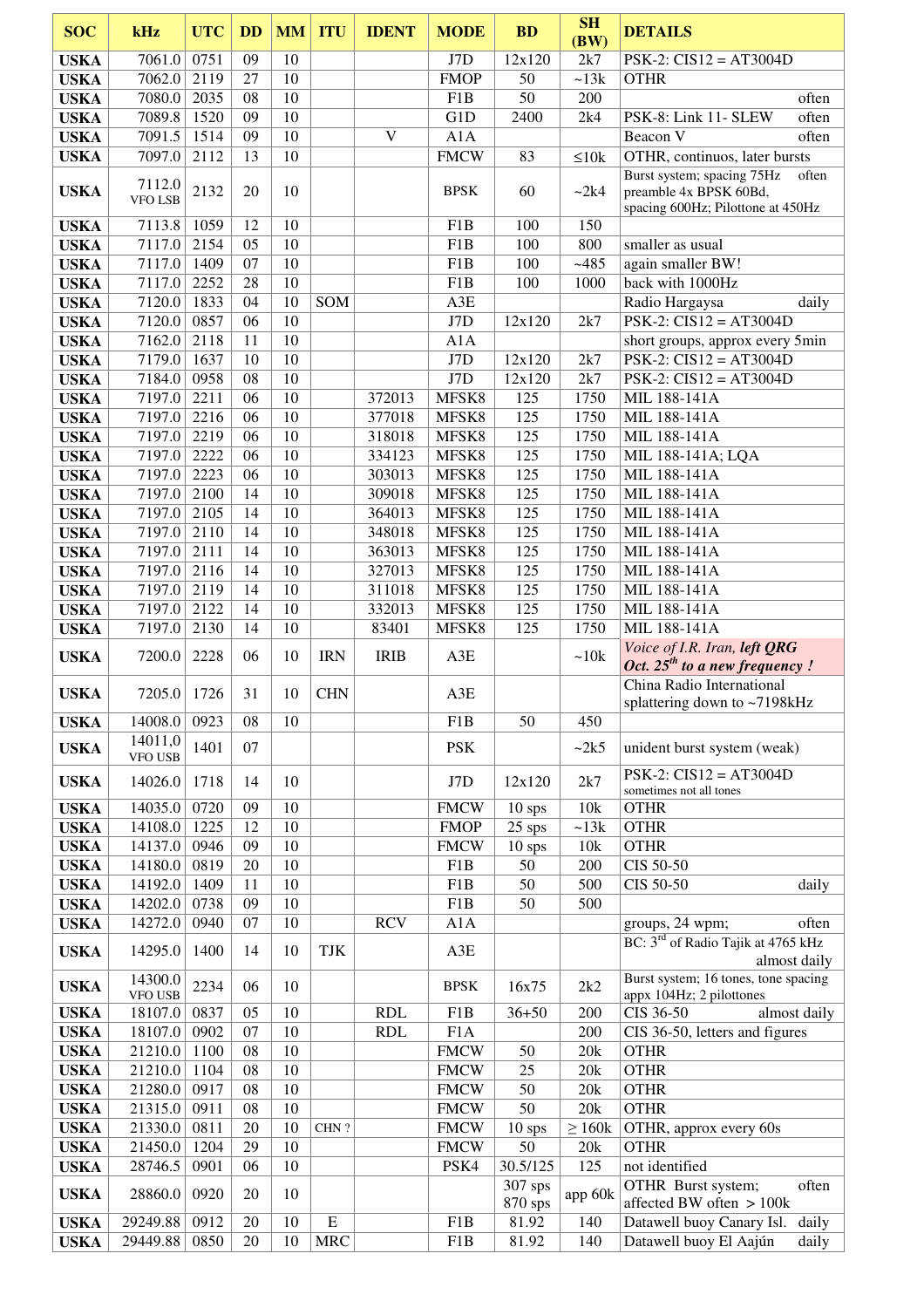# **Veron 1 – Netherlands – PA2GRU (Dick)**

| <b>SOC</b>                   | kHz      | <b>UTC</b> | DD                      | MM     | <b>ITU</b>               | <b>IDENT</b>             | <b>MODE</b>            | <b>SHIFT</b>     | <b>DETAILS</b>                        |
|------------------------------|----------|------------|-------------------------|--------|--------------------------|--------------------------|------------------------|------------------|---------------------------------------|
| <b>VERON</b>                 | 3548,0   | 16.55      | $\overline{27}$         | 10     | $\overline{\text{CIS}}$  | <b>UiPTR</b>             | F1B                    |                  | Revs/Ptr                              |
| <b>VERON</b>                 | 3548,0   | 19.10      | 29                      | 10     | <b>RUS</b>               | RDL                      | F1A                    |                  | RDL 22222 5F (Par. 7080               |
|                              |          |            |                         |        |                          |                          |                        |                  | khz)                                  |
| <b>VERON</b>                 | 3552,0   | 16.18      | 28                      | 10     | $\overline{\text{CIS}}$  | <b>UiPTR</b>             | F <sub>1</sub> B       |                  | Revs/Ptr                              |
| <b>VERON</b>                 | 3563,0   | 18.21      | $\overline{9}$          | 10     |                          | <b>UiCW</b>              | A1A                    |                  | 4F                                    |
| <b>VERON</b>                 | 3587,8   | 16.15      | $\overline{31}$         | 10     |                          | <b>UiPTR</b>             | F1B                    |                  | Idling                                |
| <b>VERON</b>                 | 3699,5   | 17.05      | $\overline{27}$         | 10     |                          | <b>UiPTR</b>             | F1B                    |                  | Revs                                  |
| <b>VERON</b>                 | 6998,0   | 18.10      | $\overline{21}$         | 10     | <b>RUS</b>               | <b>Buzzer</b>            | $\mathbf{A}\mathbf{M}$ |                  | AF bursts, parallel 4625 KHz          |
| <b>VERON</b>                 | 7000,0   | 18.30      | 15                      | 10     | <b>RUS</b>               | <b>Buzzer</b>            | A3E                    |                  | 6998/4625 khz AF bursts               |
| <b>VERON</b>                 | 7008,0   | 14.46      | $\overline{2}$          | 10     |                          | <b>UiPTR</b>             | F1B                    |                  | Ptr                                   |
| <b>VERON</b>                 | 7016,0   | 07.22      | $\overline{5}$          | 10     | <b>RUS</b>               | <b>UiPtr</b>             | F <sub>1</sub> B       | 250              | Ptr, F1A QRJ? Also 13/10              |
|                              |          |            |                         |        |                          |                          |                        |                  | '07.58                                |
| <b>VERON</b>                 | 7016,0   | 10.12      | 5                       | 10     |                          | <b>UiPTR</b>             | F1B                    |                  | Ptr                                   |
|                              | 7024,0   |            | 27                      | 10     |                          | <b>UiPTR</b>             | F1B                    |                  | Ptr                                   |
| <b>VERON</b>                 |          | 16.53      | $\overline{3}$          |        |                          |                          |                        |                  |                                       |
| <b>VERON</b>                 | 7038,5   | 14.28      |                         | 10     |                          | <b>UiCar</b>             | <b>NON</b>             |                  | Long lasting carrier;                 |
|                              |          |            | $\overline{4}$          |        |                          |                          |                        |                  | wobbling; s8                          |
| <b>VERON</b>                 | 7038,5   | 09.36      |                         | 10     |                          | <b>UiCar</b>             | <b>NON</b>             |                  | Long lasting carrier;<br>wobbling; s5 |
|                              | 7039,0   | 19.32      | 5                       | 10     | <b>RUS</b>               | $\mathbf C$              | A1A                    |                  | C-beacon                              |
| <b>VERON</b><br><b>VERON</b> | 7051,0   | 05.20      | $\overline{22}$         | 10     | $\overline{\mathcal{C}}$ | $\overline{?}$           | F1B                    | $\overline{200}$ | revs                                  |
|                              |          |            | $\overline{\mathbf{3}}$ |        | <b>RUS</b>               |                          | F1B                    |                  |                                       |
| <b>VERON</b>                 | 7051,0   | 22.18      |                         | 10     |                          | <b>UiPtr</b>             |                        | 200              |                                       |
| <b>VERON</b>                 | 7059,0   | 14.45      | $\overline{2}$          | 10     |                          | <b>UiPTR</b>             | F1B                    |                  | Ptr                                   |
| <b>VERON</b>                 | 7075,0   | 18.31      | $\overline{23}$         | 10     |                          | <b>OTHR</b>              | <b>FMCW</b>            |                  | radar                                 |
| <b>VERON</b>                 | 7076,0   | 14.44      | $\overline{2}$          | 10     |                          | <b>UiPTR</b>             | F <sub>1</sub> B       |                  | Ptr                                   |
| <b>VERON</b>                 | 7080,0   | 18.34      | 23                      | 10     |                          | <b>UiPtr</b>             | F1B                    | 250              | Ptr, also 25/10 18.46 utc             |
| <b>VERON</b>                 | 7080,0   | vt         | vd                      | 10     | <b>RUS</b>               | <b>UiPtr</b>             | F1B                    | 200              |                                       |
| <b>VERON</b>                 | 7080,0   | 18.18      | 9                       | 10     | $\overline{CIS}$         | <b>UiCW</b>              | F1A                    |                  | XXX XXX (followed by F1B              |
|                              |          |            |                         |        |                          |                          |                        |                  | Revs/Ptr)                             |
| <b>VERON</b>                 | 7080,0   | 19.02      | 29                      | 10     | <b>CIS</b>               | <b>UiPTR</b>             | F1B                    |                  | Revs/Ptr                              |
| <b>VERON</b>                 | 7080,0   | 19.10      | 29                      | 10     | <b>RUS</b>               | <b>RDL</b>               | F1A                    |                  | RDL 22222 5F (Par. 3548               |
|                              |          |            |                         |        |                          |                          |                        |                  | khz)                                  |
| <b>VERON</b>                 | 7095,0   | 21.11      | 24                      | 10     | <b>RUS</b>               | UiRadar                  | <b>FMCW</b>            | 20k              | OTHR; Contayner; 50sps                |
| <b>VERON</b>                 | 7100,0   | 18.53      | 17                      | 10     | <b>RUS</b>               | UiRadar                  | <b>FMCW</b>            | 20k              | OTHR; Contayner; 50sps                |
| <b>VERON</b>                 | 7114,0   | 18.37      | $\overline{3}$          | 10     | <b>RUS</b>               | <b>UiPtr</b>             | F1B                    | 1k               |                                       |
| <b>VERON</b>                 | 7117,0   | 22.16      | 3                       | 10     | <b>RUS</b>               | REA4                     | F1B                    | 800              | <b>Bad</b> modulation                 |
| <b>VERON</b>                 | 7117,0   | 17.42      | $\sqrt{2}$              | 10     | <b>RUS</b>               | REA4                     | F1A                    |                  | REA4 02160 99900 5F                   |
| <b>VERON</b>                 | 7117,0   | 14.42      | $\overline{7}$          | 10     | <b>RUS</b>               | REA4                     | F <sub>1</sub> A       |                  | REA4 07130 99900 5F                   |
|                              |          |            |                         |        |                          |                          |                        |                  | (ending rpt QLN k)                    |
| <b>VERON</b>                 | 7120,0   | 15.39      | 21                      | 10     | SOM                      | R.Har                    | A3E                    |                  | speech male                           |
| <b>VERON</b>                 | 7120,0   | 17.49      | $\mathfrak{Z}$          | 10     | SOM                      | R.Hargaysa               | A3E                    |                  | Arab. Speech; s5                      |
| <b>VERON</b>                 | 7126,0   | 15.05      | 15                      | 10     | $\overline{\mathcal{L}}$ | IN5N                     | A1A                    |                  | F4AHI DE IN5N 423 27 15               |
|                              |          |            |                         |        |                          |                          |                        |                  | 1800 423 BT                           |
| <b>VERON</b>                 | 7126,0   | 15.05      | 15                      | 10     | $\overline{\mathcal{L}}$ | IN5N                     | A1A                    |                  | ZSY 609 BT (5BL)                      |
| <b>VERON</b>                 | 7136,9   | 17.35      | 17                      | 10     |                          | <b>UiPtr</b>             | F1B                    | 200              |                                       |
| <b>VERON</b>                 | 7137,0   | 18.16      | 9                       | 10     |                          | <b>UiPTR</b>             | F1B                    |                  | Ptr                                   |
| <b>VERON</b>                 | 7176,0   | 14.49      | $\overline{2}$          | $10\,$ |                          | <b>UiPTR</b>             | F1B                    |                  | Ptr                                   |
| <b>VERON</b>                 | 7183,0   | 21.18      | 24                      | 10     | <b>RUS</b>               | UiRadar                  | <b>FMCW</b>            | 5k               | OTHR; Contayner; 10sps                |
| <b>VERON</b>                 | 7194,0   | 17.04      | 17                      | 10     |                          | UiRadar                  | <b>FMCW</b>            | 10k              | OTHR; 33sps                           |
| <b>VERON</b>                 | 7197,0   | 18.44      | 17                      | 10     |                          | <b>UiMux</b>             | FSK8                   | 1k8              | Plus splatters 7195kHz -              |
|                              |          |            | $\overline{3}$          |        |                          |                          |                        |                  | 7199kHz                               |
| <b>VERON</b>                 | 7200,0   | 17.30      |                         | $10\,$ | <b>IRN</b>               | <b>IRIB</b>              | A3E                    |                  | News; German language;                |
| <b>VERON</b>                 | 10101,3  | 14.04      | 12                      | 10     |                          | <b>UiMOD</b>             | F1B                    |                  | $s9++$<br>Fast UiMOD Ptr              |
| <b>VERON</b>                 | 10121,0  | 16.11      | 28                      | 10     |                          | <b>UiPTR</b>             | F1B                    |                  | Ptr                                   |
| <b>VERON</b>                 | 14008,0  | 10.18      | $\overline{5}$          | 10     | <b>CIS</b>               | <b>UiPTR</b>             | F1B                    |                  | Carrier/Revs/Ptr                      |
| <b>VERON</b>                 | 14008,0  | 10.00      | 27                      | 10     | <b>RUS</b>               | <b>UiPtr</b>             | ${\rm F}1$             | 450              | Ptr                                   |
| <b>VERON</b>                 | 14008,0  | 10.01      | 27                      | 10     | <b>RUS</b>               | <b>UiCW</b>              | A1A                    |                  | XXX XXX 67 68 73 etc                  |
| <b>VERON</b>                 | 14016,00 | 07.40      | 30                      | 10     | $\overline{\mathcal{L}}$ | $\gamma$                 | F1B                    | 1000             | ptr, revs                             |
| <b>VERON</b>                 | 14025,0  | 09.48      | $\overline{4}$          | 10     | <b>CHN</b>               | UiRadar                  | <b>FMCW</b>            | 5k               | OTHR; 43sps                           |
| <b>VERON</b>                 | 14120,0  | 09.48      | 22                      | 10     |                          | <b>OTHR</b>              | <b>FMCW</b>            |                  | radar                                 |
| <b>VERON</b>                 | 14178,0  | 07.58      | 20                      | 10     | <b>RUS</b>               | UiPtr                    | F1B                    | 200              | Ptr, short communication male         |
|                              |          |            |                         |        |                          |                          |                        |                  | Russian                               |
| <b>VERON</b>                 | 14180,0  | 07.41      | 19                      | 10     |                          | <b>UiPtr</b>             | F1B                    | 200              | Ptr, also at 13.30 utc                |
| <b>VERON</b>                 | 14180,0  | 10.20      | 23                      | 10     | <b>RUS</b>               | <b>UiPtr</b>             | F1B                    | 200              | Ptr, also 24/10 11.50 utc             |
| <b>VERON</b>                 | 14180,0  | 07.32      | 23                      | 10     | <b>RUS</b>               | $\overline{\mathcal{L}}$ | F1B                    | 250              | revs, ptr                             |
|                              |          |            |                         |        |                          |                          |                        |                  |                                       |